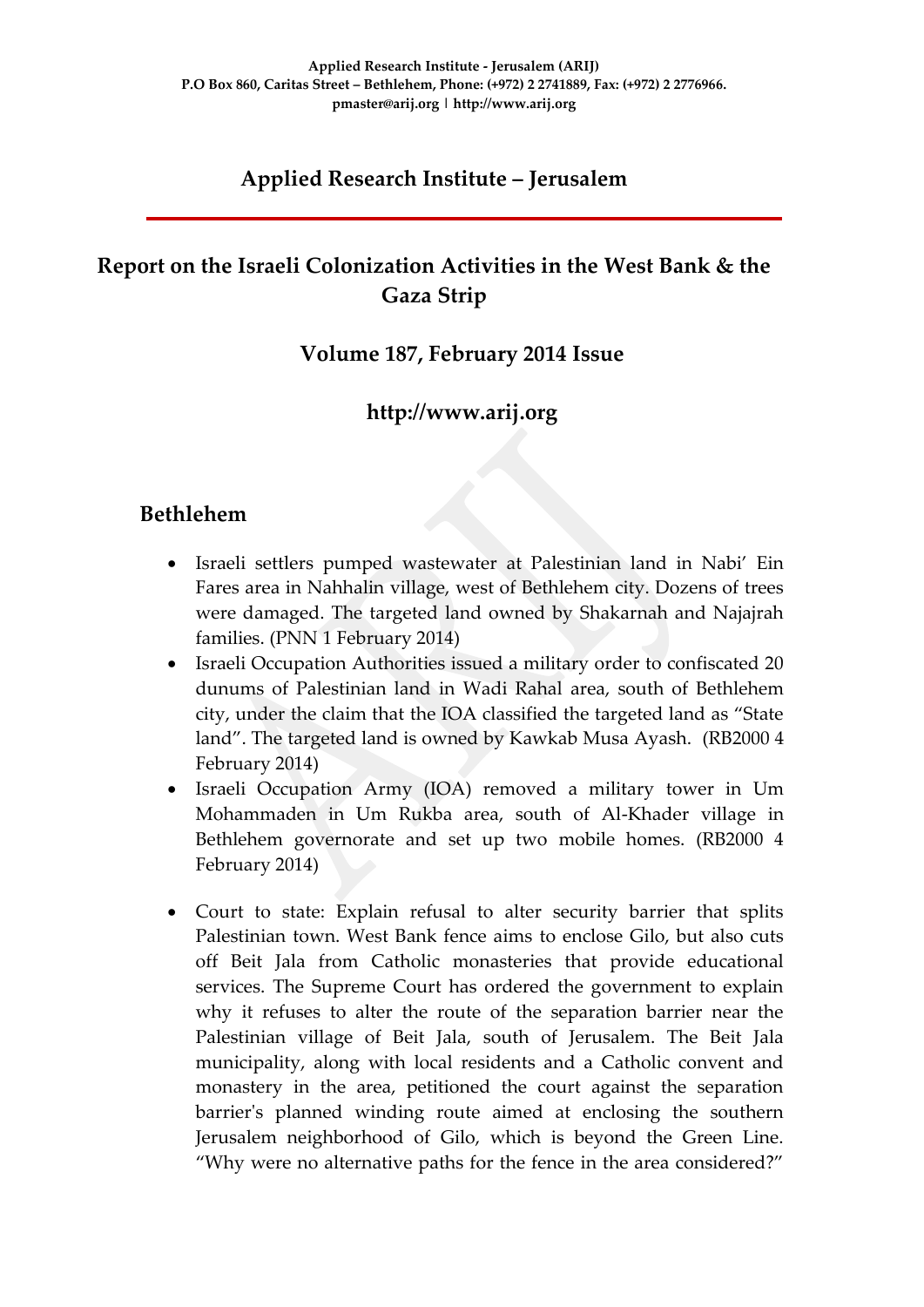#### **Applied Research Institute - Jerusalem (ARIJ) P.O Box 860, Caritas Street – Bethlehem, Phone: (+972) 2 2741889, Fax: (+972) 2 2776966. pmaster@arij.org | http://www.arij.org**

asked Supreme Court President Asher Grunis in the ruling. The court has given the government until April 10 to explain why it won't alter the route. In the meantime, construction on the barrier in the area has been frozen. Under the government's plan, the fence will separate the women's convent from the nearby men's monastery of the same order, leaving the monastery on the Israeli side of the barrier and the convent on the Palestinian side. Petitioners argue that the planned fence route would cut off Beit Jala from the educational services provided by the Cremisan Monastery and Convent, which is run by the order of the Salesians of Don Bosco. They also say the separation barrier would separate Beit Jala residents from thousands of dunams of agricultural land, and the only areas left for expansion of the village. The village residents are also protesting the paving of a new road in the area that will cut through ancient agricultural terraces and a national park, to shorten the route between Jerusalem and the convent and monastery. "The route of the fence in the area has caused terrible suffering to residents," said Ghiath Nasser, the lawyer representing the Beit Jala municipality. "It cuts off the city from the only areas fit for development and its historic monasteries, which are an integral part of the city." The Council for Peace and Security, an independent organization of peace-minded Israelis with experience in national security, filed a friend-of-the-court brief supporting the petition. It offered an alternative route for the separation barrier in the area, suggesting that the barrier hew closer to Gilo and the Green Line, without cutting off Beit Jala from the farmland or the monasteries. The alternate route would also limit the harm to the nearby village of Walaja, which according the original plan, would be completely surrounded by fences. The Defense Ministry said "the security establishment is charged with completing the fence around 'the outskirts of Jerusalem,' thereby closing the last remaining gap in protection of the city. The security establishment will act in accordance with the court decisions, as it has until now." Also, the Supreme Court ruled Sunday that the Transportation Ministry must consider reducing the amount of land allotted for train tracks near the West Bank village of Batir, south of Walaja. Reducing the area allotted for the tracks would make it easier to move the separation barrier away from some of Batir's ancient agricultural terraces, which have been designated a world heritage site because of the views they offer and their cultural value as an example of ancient irrigation methods. Batir residents were joined by officials from the Israel Nature and Parks Authority, which also opposes the fence in this area, and offered an alternative solution. During the court hearing, petitioners said just 700 people per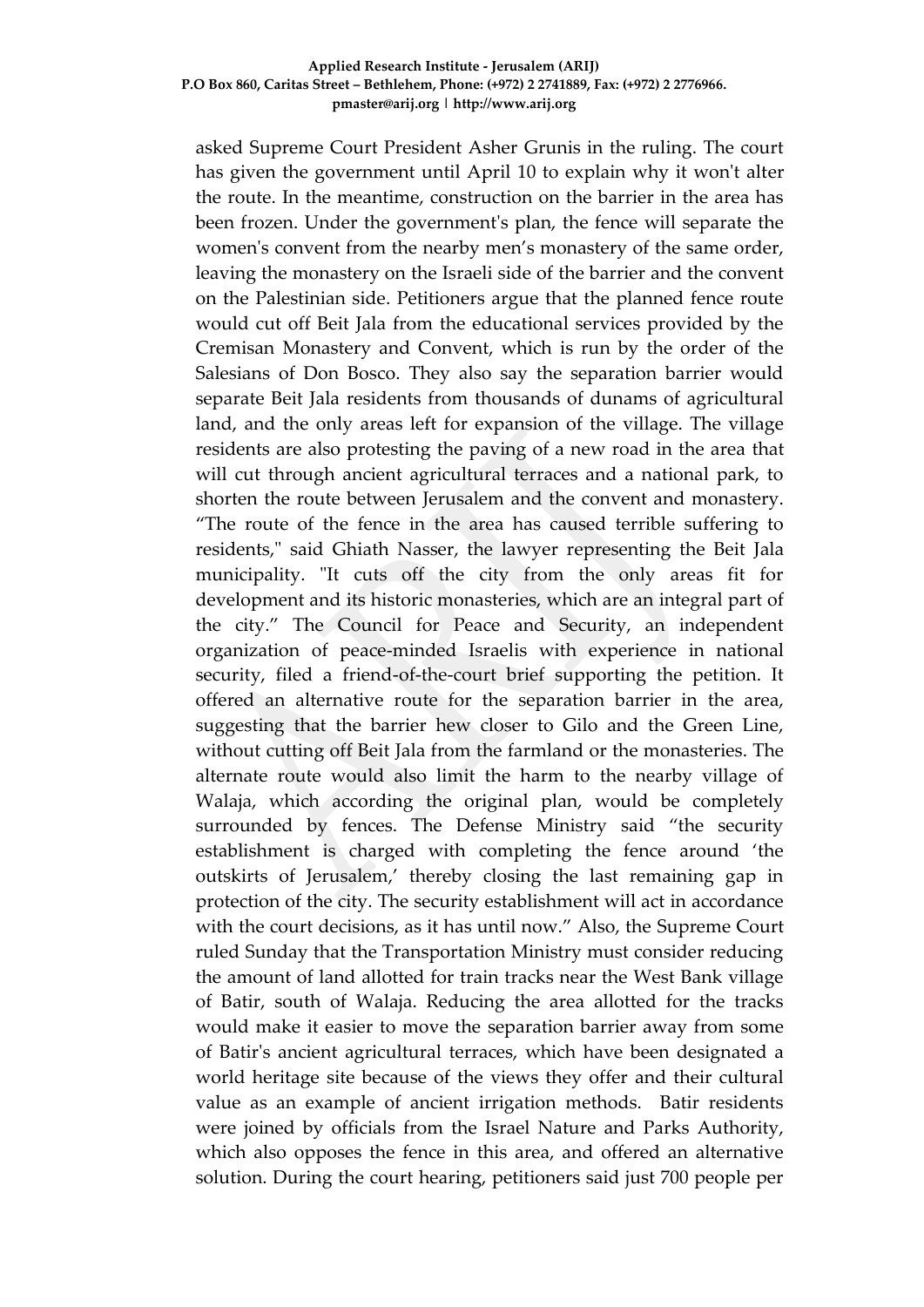day use the train line in that area, which provides service from Jerusalem to Beit Shemesh. The petitioners said this does not justify building the barrier in the area. [\(Haaretz](http://www.haaretz.com/news/diplomacy-defense/.premium-1.572267) 4 February 2014)

- Israeli Occupation Army (IOA) and bulldozers razed 5 dunums of Palestinian land planted with 300 trees in Al-Qesma area, which located between Wadi Fukin village and Tzur Hadasa settlement. The targeted land is owned by: Mohammad Ali Atiya, Ishaq Saleh Manasrah, Jamal Mahmoud Atta and Ameen Musa Atiya. Clashes erupted between Palestinians and the IOA, where the IOA fired teargas and stun grenades. (Raya & Maannews 6 February 2014)
- Israeli Occupation Army (IOA) stormed Wadi Fukin village, west of Bethlehem city and detained and questioned tens of Palestinians. (Wafa 7 February 2014)
- Israeli Occupation Army (IOA) prevented the participants in the weekly non-violent protest against the Segregation wall and settlements in Al-Masara village, south of Bethlehem city; from reaching to land where the Segregation wall was build. (RB2000 7 February 2014)
- Fahem Mustafah Hamad was seriously injured after An Israeli settler live in Teko settlement assaulted him while he was working in land in Tequ village, east of Bethlehem city. (Wafa 9 February 2014)
- Israeli settlers uprooted 150 trees in Dhahr Az-Zayah area in Al-Khader village, southwest of Bethlehem city. The targeted trees are located near the Israeli Illegal outpost of Sde Boaz, which located near the Israeli settlement of Neve Daniyyal. At the same time, an Israeli settler called "Hannan" seized 8 dunums of agricultural land planted with olive trees, near Neve Daniyyal settlement. The targeted land is owned by Hassa Musa. (Maannews 11 February 2014)
- Israeli settlers escorted by the Israeli Occupation Army (IOA) planted Palestinian land in Al-Aqban area, east of Bethlehem city with olive trees. Note that Al-Aqban totals area 250 dunums. (Wafa 12 February 2014)
- Clashes erupted between Palestinians and the Israeli Occupation Army (IOA) in Tequ village, east of Bethlehem city. The IOA fired rubber bullets and teargas grenades. (Mawwal 14 February 2014)
- Israeli Occupation Army (IOA) attacked the weekly non-violent protest against the Segregation wall and settlements in Al-Masara village south of Bethlehem city. The IOA prevented the participants from reaching to the confiscation land. (RB2000 14 February 2014)
- Israeli Occupation Army (IOA) assaulted and injured a Palestinian journalist; Yousif Shakarnih (24 years), while he was near the Israeli segregation wall, west of Bethlehem city. (Wattan 16 February 2014)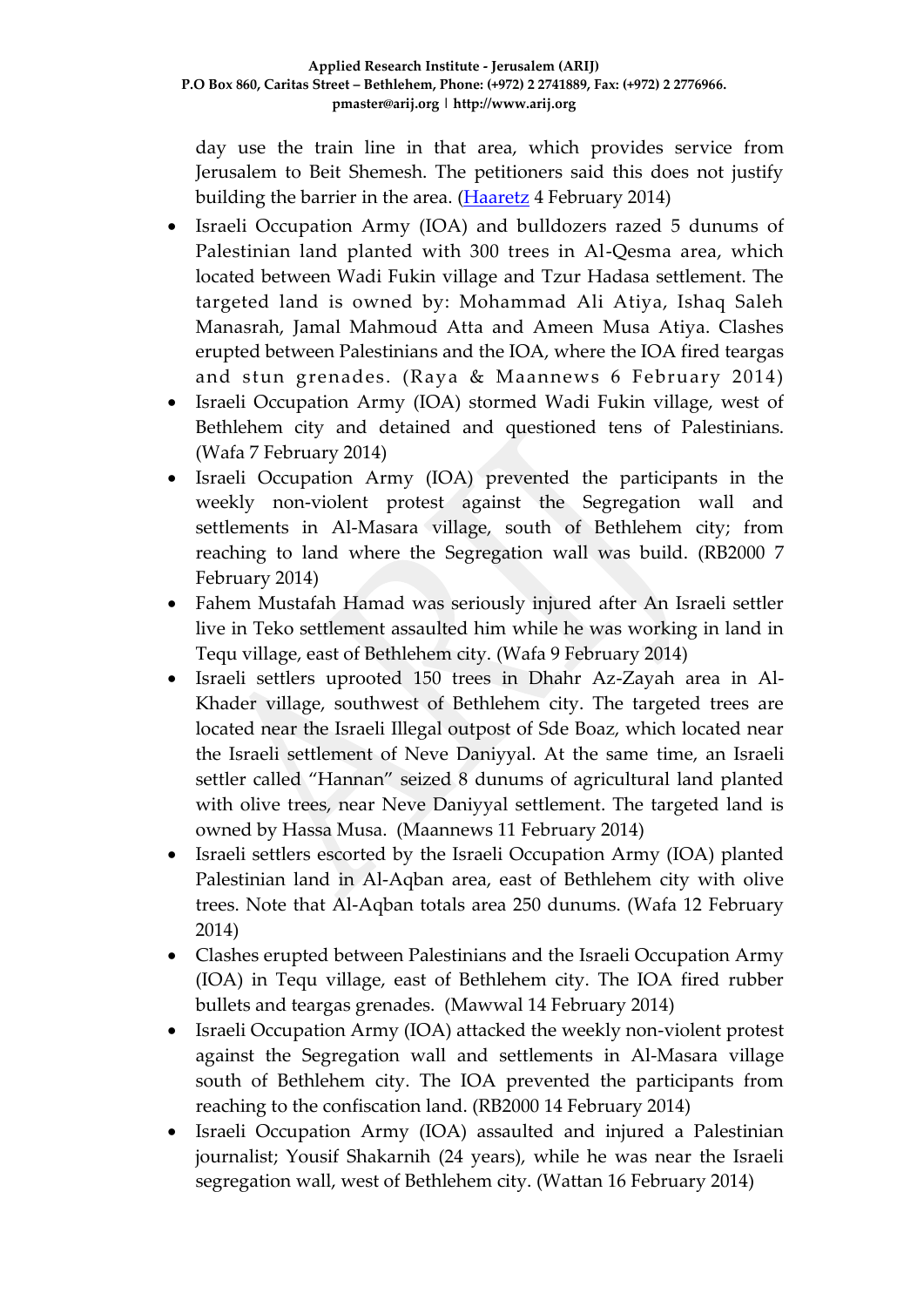- Israeli Occupation Army (IOA) and Israeli settlers living in Teko settlement prevented Palestinian farmers from planting their land in Al-Ghozlan area in Al-Asakira village, east of Bethlehem city. (Wafa 16 February 2014)
- Israeli Occupation Army (IOA) stormed Al-Jab'a village, southwest of Bethlehem city, and started military training at the northern entrance of the village. (RB2000 19 February 2014)
- Israeli Occupation Army (IOA) started military trainings in several areas and neighborhoods in Beit Jala town, west of Bethlehem city. The IOA stormed several and searched several houses, and occupied their roofs. (Al-Quds 19 February 2014)
- Israeli settlers living in Sde Boaz outpost demolished an agricultural room in Ein Qasis area in Al-Khader village, west of Bethlehem city. The targeted room is owned by Riad Daoud Salah. (RB2000 19 February 2014)
- Israeli settlers escorted by the Israeli Occupation Army (IOA) invaded Rachael tomb "Bilal Ben Rabah mosque" near Ayda refugee camp, north of Bethlehem city, and performed Talmudic rituals. (RB2000 20 February 2014)
- Clashes erupted between Palestinians and the Israeli Occupation Army (IOA) in Ad-Dhuheisheh refugee camp, south of Bethlehem city. The IOA fired rubber bullets, teargas and stun grenades at Palestinians, causing dozens of suffocation cases. During the clashes, the IOA summoned Younis AZ-Zaghawi and Ayman Muhssen to interview the Israeli Intelligence Police in Gush Etzion settlement bloc. (RB2000 21 February 2014)
- Clashes erupted between Palestinians and the Israeli Occupation Army (IOA) in Tequ' village, east of Bethlehem city. The IOA fired rubber bullets, teargas and stun grenades, causing dozens of suffocation cases and the injury of Mohammad Jamal As-Sabah (22 years) in his eye. (Al-Quds 21 February 2014)
- Israeli settlers living in Tekoa settlement attacked Palestinian farmers from Asakira village, southeast of Bethlehem city, and prevented them from working in their land which located near the settlement. (NBPRS 21 February 2014)
- Israeli settlers living in Efart settlement uprooted 200 olive trees in Khallit Al-Fahem area, in Al-Khader village, west of Bethlehem city. The targeted trees are owned by Abu Talha Darwiesh. (Al-Quds 21 February 2014)
- Israeli Occupation Army (IOA) raided and searched several Palestinian houses in Al-Azza refugee camp, north of Bethlehem. (Al-Quds 22 February 2014)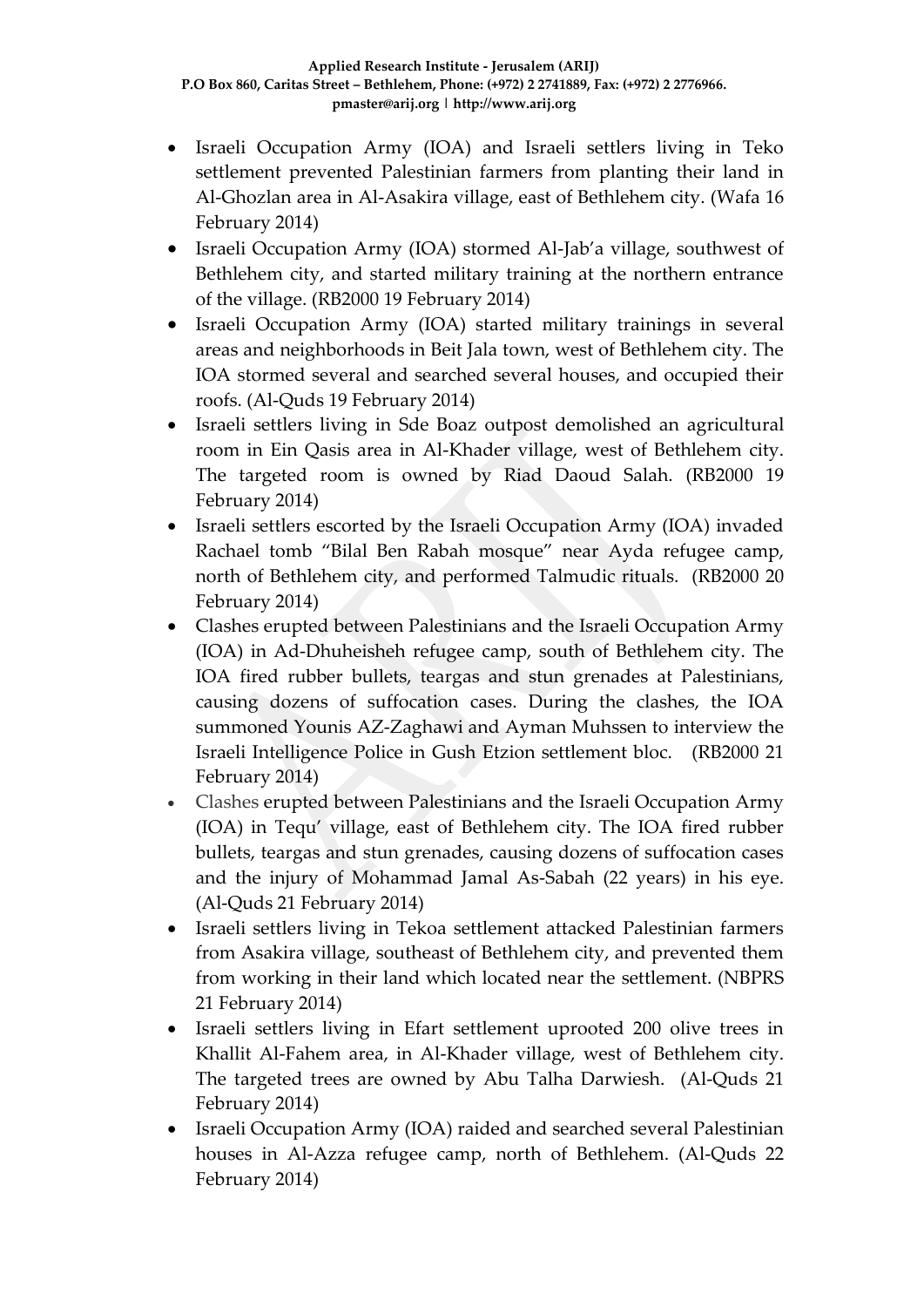- Israeli Occupation Army (IOA) stormed and toured in several areas in Bethlehem city. (Al-Quds 22 February 2014)
- Israeli Occupation Army (IOA) stormed and toured in Al-Ubidiya town, east of Bethlehem city. (RB2000 23 February 2014)
- Clashes erupted between Palestinians and the Israeli Occupation Army (IOA) in Tequ village, east of Bethlehem city. The IOA fired live bullets, teargas and stun grenades, causing the injury of Khalf Abu Mufrih (29 years). (Maannews 24 February 2014)
- Israeli Occupation Army (IOA) handed out a military order to stop the construction in "Al-Kilo" road, which link between Nahhalin village and Bethlehem city. The construction of the targeted road implemented by USAID. (RB2000 25 February 2014)
- Israeli engineers escorted by the Israeli Occupation Army (IOA) surveyed Palestinian land in Al-Khader village, west of Bethlehem city. (RB2000 26 February 2014)
- Israeli Occupation Army (IOA) stormed and toured in Beit Sahour town, east of Bethlehem city. The IOA stopped Palestinians and checked their ID cards. (RB2000 26 February 2014)
- Israeli Occupation Army (IOA) set up two mobile homes on Palestinian land in Ein Qasis area, west of Al-Khader village, west of Bethlehem city, and near the illegal outpost of Sde Boaz. The targeted land is owned by: Khader Ali Abu Ghaloun. (Wattan 27 February 2014)
- Israeli Occupation Army (IOA) invaded Nahhalin village, west of Bethlehem city. During the operation, the IOA forced Palestinians to leave their land in Tour Az-Za'fran area. (RB2000 28 February 2014)
- Clashes erupted between Palestinians and the Israeli Occupation Army (IOA) near Bilal Ben Rabah mosque, north of Bethlehem city. The IOA fired teargas and stun grenades at Palestinians. (Maannews 28 February 2014)
- Israeli Occupation Authorities finally decided-implementation of the decision of the Israeli High Court of Justice to evacuate and remove four mobile homes set up by Israeli settlers living in Sde Boaz outpost on Palestinian land owned by Mohammed Abdullah Al-subeih from Al-Khader village in the Bethlehem governorate. The Israeli court decision six months earlier versions remove these houses following an appeal by the owner and the municipality of Al-Khader. But the IOA removed the four mobile homes from land to land owned by Subeih Khader Abu Ghalioun. (Al-Quds 28 February 2014)

# **Jenin**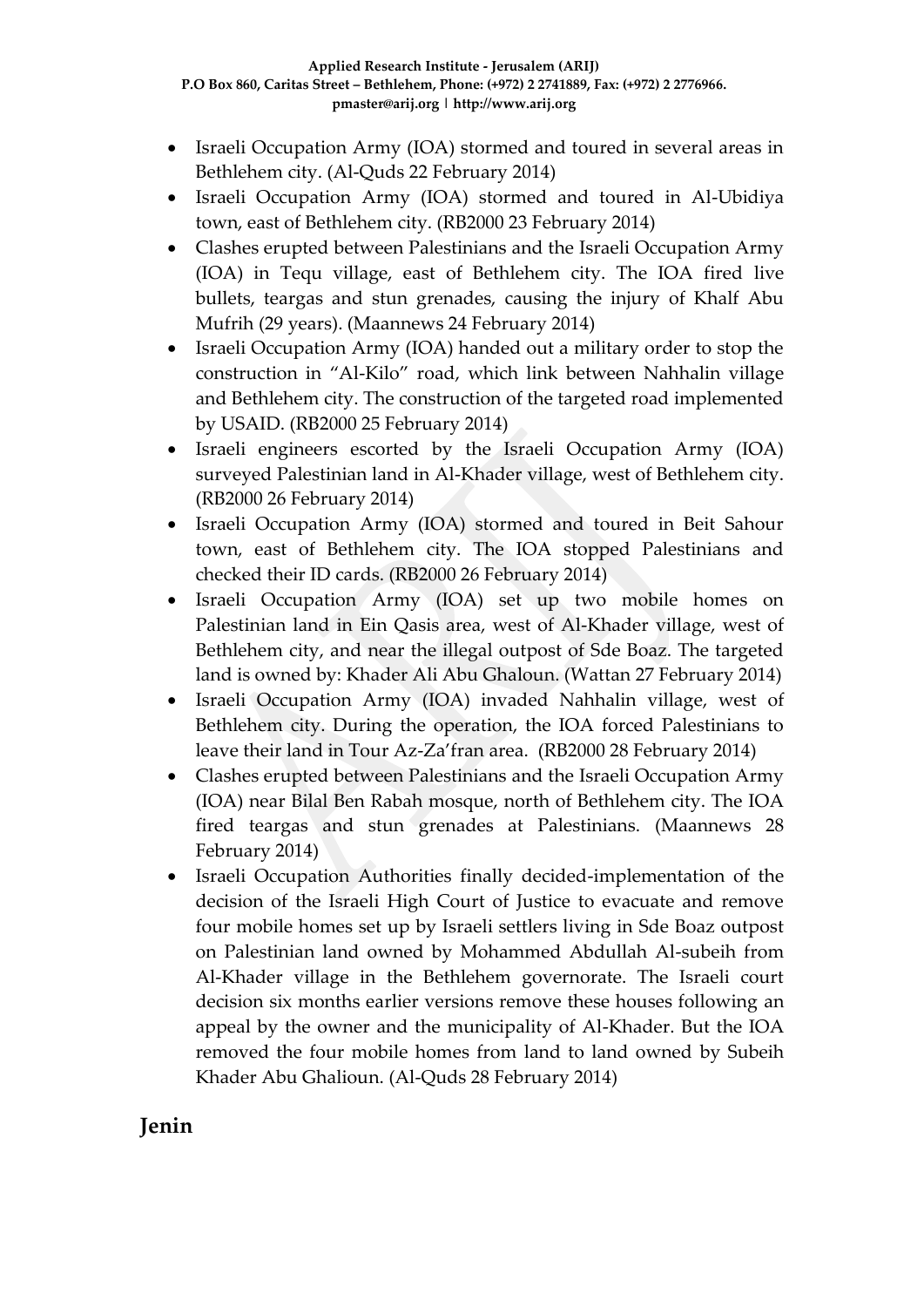- Israeli Occupation Army (IOA) stormed and toured in 'Anin village, west of Jenin city. During the operation, the IOA erected a military checkpoint, stopped and searched Palestinian vehicles and checked ID cards. (Safa 2 February 2014)
- Israeli Occupation Army (IOA) invaded the Vegetables market in Qabatyia village, south of Jenin city. Clashes erupted between Palestinians and the IOA, where the IOA fired rubber bullets, teargas and stun grenades, causing dozens of suffocation cases. During the operation, the IOA stormed and searched Palestinian houses and building and questioned the residents. (Wafa & Wattan 2 February 2014)
- Israeli Occupation Army (IOA) erected a military checkpoint at the entrance of Ash-Shuhada village, south of Jenin city. The IOA stopped and searched Palestinian vehicles and checked ID cards. (Wafa 2 February 2014)
- Israeli settlers kidnapped Ghaleeb Mohammad Hamamrih (15 years) and Bassem Hamamrih (19 years) from Silat Ad-Dhahr village, southwest of Jenin city, while they were near the evacuation settlement of Homesh. (Al-Quds 3 February 2014)
- Israeli Occupation Army (IOA) stormed and searched several Palestinian houses and places in 'Ajja village, southwest of Jenin city. (Wafa 4 February 2014)
- Israeli Occupation Army (IOA) invaded Yabad town, west of Jenin city. The IOA fired teargas and stun grenades at Palestinian houses and vehicles, causing the damaged in a number of vehicles. The IOA declared the town as "close military zone" and erected military checkpoint at the entrances. (Wafa 7 February 2014)
- Israeli Occupation Army (IOA) invaded a Palestinian school in Yabad town, west of Jenin city. (Wafa 8 February 2014)
- Clashes erupted between Palestinians and the Israeli Occupation Army (IOA) in Silat Al-Harithiya village, northwest of Jenin city. The IOA fired rubber bullets, teargas and stun grenades, causing dozens of suffocation cases. (Wafa 8 January 2014)
- Israeli Occupation Army (IOA) stormed and searched tow Palestinian houses in Tura Al-Gharbiya village, west of Jenin city, and questioned the residents. The targeted houses are owned by: Mrouh Qabha and Nafi Qabha. (Wafa 9 February 2014)
- Israeli Occupation Army (IOA) invaded and searched a Palestinian house in Jenin refugee camp in Jenin city, and questioned the residents. The targeted house is owned by Nedal Abu Ghaluon. (Wafa 9 February 2014)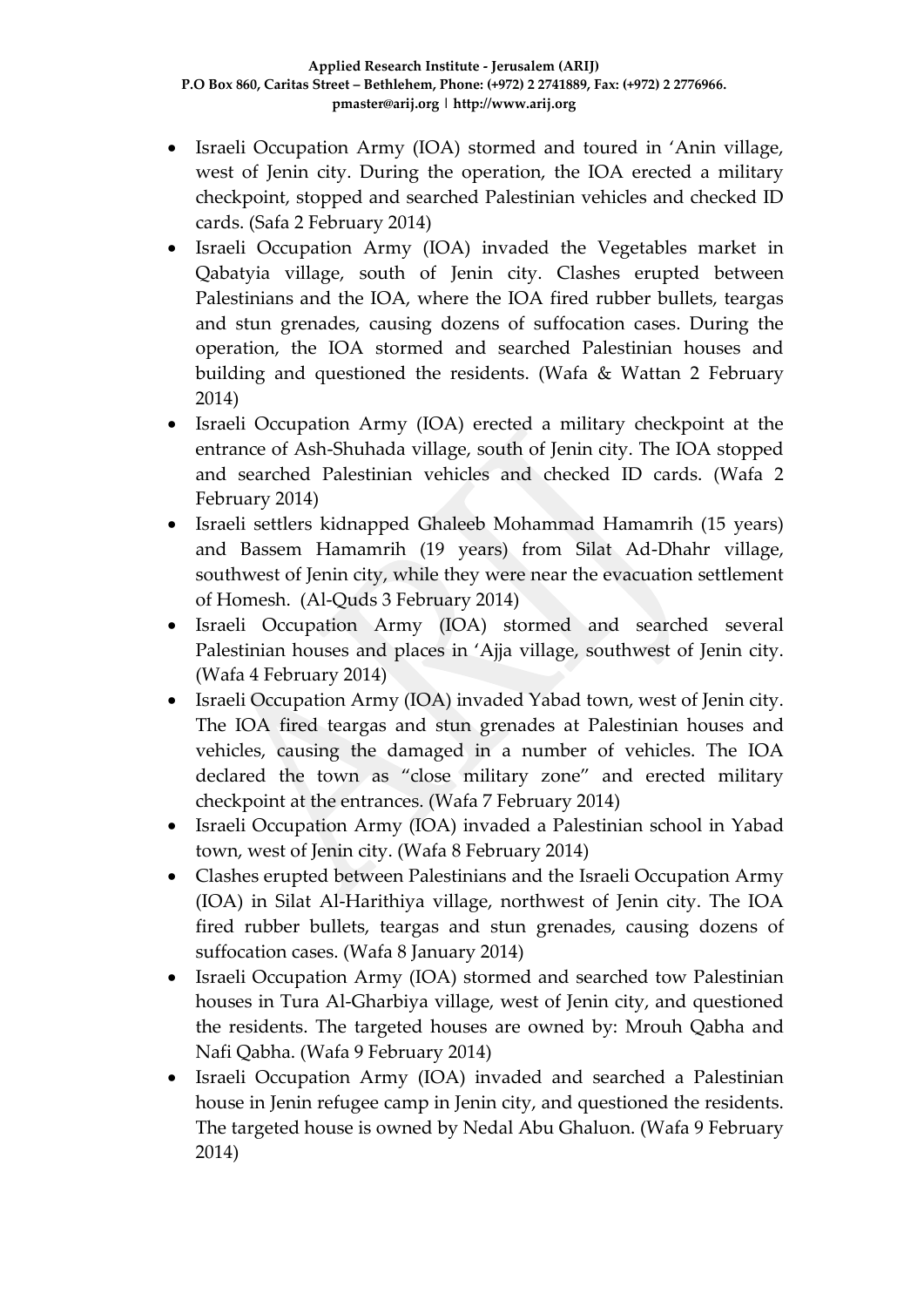- Clashes erupted between Palestinians and the Israeli Occupation Army (IOA) in Yabad town, west of Jenin city, after the IOA stormed the town. (Wafa 9 February 2014)
- Israeli Occupation Army (IOA) stormed a Palestinian poultry farm in Imreiha village, west of Jenin city and seized 400 chicken. The targeted farm and chicken are owned by Raghib Mahmoud Hassan Mahajnah. (Wafa 10 February 2014)
- Israeli Occupation Army (IOA) stormed Um Al-Khuljan village, west of Jenin city, questioned the residents and checked ID cards. (Wattan 12 February 2014)
- Israeli Occupation Army (IOA) raided and searched two Palestinian houses in Jalqamus village, southeast of Jenin city. The targeted houses are owned by: Rabee' Abd Al-Hadi Al-Haj and Abd Al-Jabar Khalil Khabas. (Wattan 12 February 2014)
- Israeli Occupation Army (IOA) occupied an under construction Palestinian house in Jenin city and transformed it to a military base. The targeted house is owned by Abdalla As-Sa'di. (Wattan 13 February 2014)
- Israeli Occupation Army (IOA) stormed and searched several areas in Jenin refugee camp in Jenin city. Clashes erupted between Palestinians and the IOA, where the IOA fired bullets, teargas and stun grenades. (Wafa 13 February 2014)
- Clashes erupted between Palestinians and the Israeli Occupation Army (IOA) in Ash-Shuhada village, south of Jenin city. The IOA fired live bullets, teargas and stun grenades at Palestinians, causing dozens of suffocation cases, and the injury of three people; were identified as: Ali Taiser Zakarnah (19 years), Mohammad Kamal Taraz'ah (16 years) and Nour Ad-Deyn Mohammad Taraz'ah (19 years). (Wafa & Maannews 13 February 2014)
- Clashes erupted between Palestinians and the Israeli Occupation Army (IOA) in Silat Al-Harithiya village, northwest of Jenin city. The IOA fired teargas and stun grenades at Palestinians, causing dozens of suffocation cases. During the clashes, the IOA arrested three Palestinians. The arrestees were identified as: Qusei Raed Jaradat, Mohammad Adwan Abd Al-Rahem Jaradat and Nu'man Taisir Mohammad Zaioud. (Wattan 14 February 2014)
- Israeli Occupation Army (IOA) invaded and searched four Palestinian houses in At-Tarem village, west of Jenin city. The targeted houses are owned by: Hakam Sameh Atatrah, Jamal Abd Al-Qadir, Khalid Rawhi, and Mustafah Sameh. (Maannews 14 February 2014)
- Israeli Occupation Army (IOA) stormed Al-Araqa village, west of Jenin city. Clashes erupted between Palestinians and the IOA, where the IOA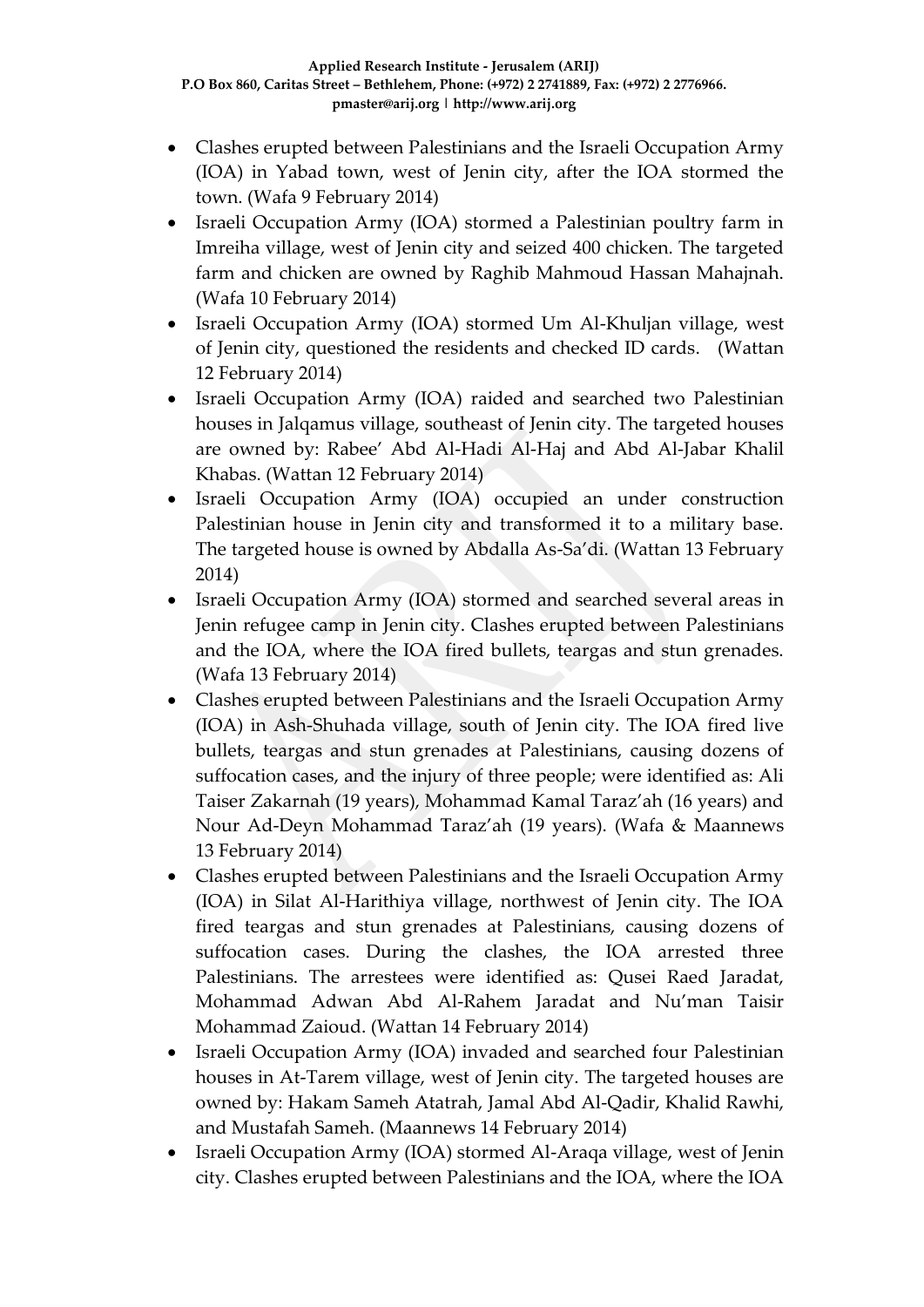fired teargas and stun grenades at Palestinians and houses, causing dozens of suffocation cases. During the clashes, the IOA arrested foure Palestinians. The arrestees were identified as: Mohammad Fares Anas Yahya (16 years), Ibrahim Marwan Talal (16 years), Ward Nedal Nayif (18 years) and Ruslan Nassri Naif Yahya (20 years). (Al-Quds 14 February 2014)

- Israeli settlers living in Mevo Dotan settlement attacked Palestinian farmers while they were working in land in Arraba village, southwest of Jenin city, and forced them to leave the area. (Wattan 14 February 2014)
- Israeli Occupation Army (IOA) occupied a Palestinian house in At-Tura al-Gharbiyah village, west of Jenin city, and transformed it to military base. The IOA detained the residents in a small room. The targeted house is owned by Ahmed Sabri Qabha. During the operation, the IOA arrested Bashir Mraweh Qabha (18 years) after storming his family house. The IOA assaulted Ibrahim Mahmous Qabha (18 years). Clashes erupted between Palestinians and the IOA, where the IOA fired teargas and stun grenades, causing dozens of suffocation cases. (Wafa 15 February 2014)
- Israeli Occupation Army (IOA) attacked a non-violent protest against the Segregation wall and settlements in Yabad town, west of Jenin city. The IOA fired rubber bullets, teargas and stun grenades at Palestinians, causing dozens of suffocation cases and the injured of others. (Wafa 15 February 2014)
- Israeli Occupation Army (IOA) seized a Palestinian vehicle owned by Muaz Ahmed Nawahda, after storming Al-Yamun village, west of Jenin city. (Wafa 16 February 2014)
- Israeli Occupation Army (IOA) invaded and searched a Palestinian house in Ajja village, southwest of Jenin city. The targeted house is owned by Shafi Ma'ale . (Wafa 16 February 2014)
- Israeli Occupation Army (IOA) invaded and searched a Palestinian house owned by Mutasem Mustafah Ahmed Aziz Qabha, in Barta'a Ash-Sharqiya village, west of Jenin city. (Sama News 17 February 2014)
- Clashes erupted between Palestinians and the Israeli Occupation Army (IOA) in Yabad town, west of Jenin city. The IOA fired teargas and stun grenades at Palestinians and houses, causing dozens of suffocation cases. During the clashes, the IOA detained a Palestinian family from Yabad town, after stopping them at Imreiha checkpoint. (Raya 18 February 2014)
- Israeli Occupation Army (IOA) invaded Yadab town, west of Jenin city and fired bullets and stun grenades at houses. During the operation,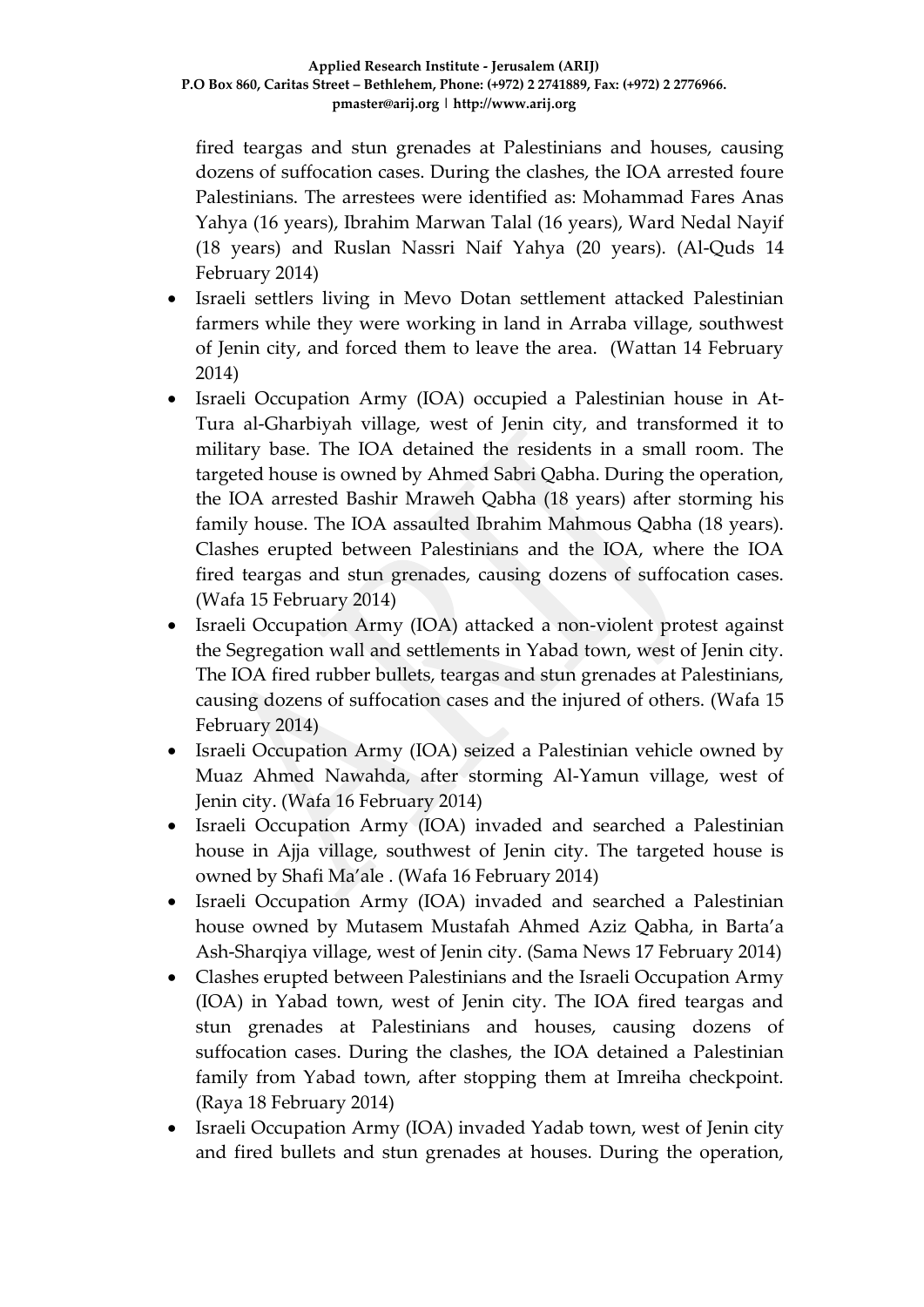the IOA erected a military checkpoint at the entrance of the town. (Wafa 19 February 2014)

- Israeli Occupation Army (IOA) raided Jalqamus village, southeast of Jenin city. The IOA erected a sudden checkpoint at the entrance of the village, stopped and searched Palestinian vehicles and checked ID cards. (Wafa 19 February 2014)
- Israeli Occupation Army (IOA) stormed Zububa village, northwest of Jenin city. The IOA erected a military checkpoint at the entrance of the village. (Wafa 19 February 2014)
- Israeli Occupation Army (IOA) raided and searched several Palestinian houses in Fahma village, southwest of Jenin city. (Wafa 21 February 2014)
- Israeli Occupation Army (IOA) stormed Yabad town, west of Jenin city and fired stun grenades at houses. The IOA erected a military checkpoint at the main entrance of the town. (Wafa 21 February 2014)
- Israeli Occupation Army (IOA) stormed Zububa village, northwest of Jenin city, and searched the areas near the Israeli segregation wall. (Wattan 22 February 2014)
- Israeli Occupation Army (IOA) invaded Rummana village, northwest of Jenin city and erected a military checkpoint in the village. The IOA stopped and searched Palestinian vehicles and checked ID cards. (Wattan 22 February 2014)
- Israeli settlers stormed and searched several areas in Kafr Ra'I village, southwest of Jenin city. (Al-Quds 24 February 2014)
- Israeli Occupation Army (IOA) stormed a poultry farm in Um Ar-Rihan village, west of Jenin city, and seized tools and cages for poultry farming. The targeted farm is owned by Said Ali ASaid Zaid. (Wattan 25 February 2014)
- Clashes erupted between Palestinians and the Israeli Occupation Army (IOA) in Yabad town, west of Jenin city. The IOA fired rubber bullets, teargas and stun grenades, causing dozens of suffocation cases. (Wafa 26 February 2014)
- Israeli Occupation Army (IOA) handed out military orders to stop the construction in two Palestinian houses in Zabda village, west of Jenin city. The targeted house are owed by: Tawfiq Amirnih and Anwar Amirnih.(Wafa 27 February 2014)

# **Jerusalem**

 Israeli Occupation Army (IOA) stormed and searched a Palestinian building in Al-Issawiya town in Jerusalem city, and confiscated three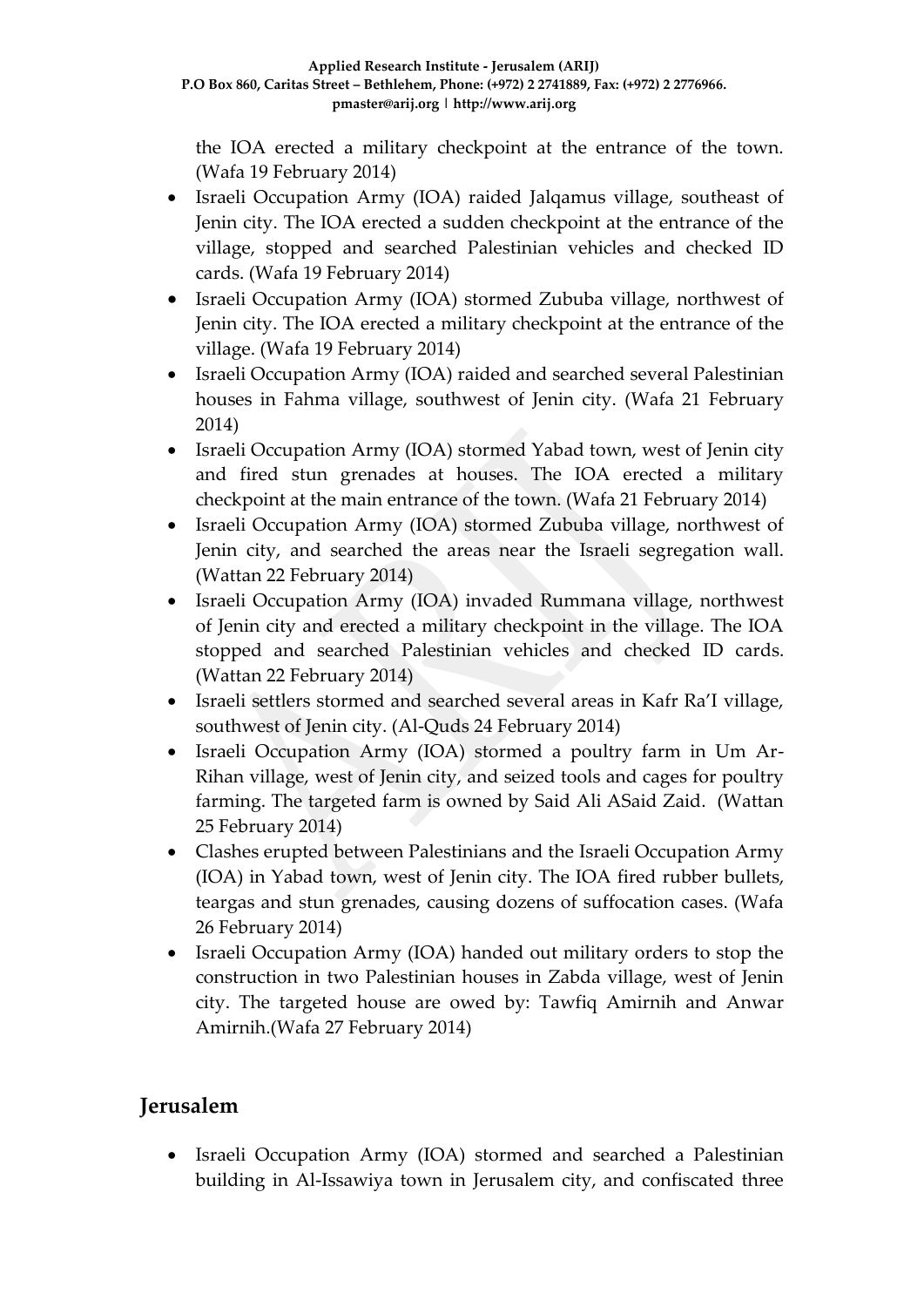personal laptops. The targeted building is owned by Abu Al-Humos family. During the operation, the IOA summoned Rami and Ihab Abu Gharibiya to interview the Israeli Intelligence Police. (Maannews 2 February 2014)

- Israeli settlers escorted by the Israeli Occupation Army (IOA) stormed Al-Aqsa mosque in Jerusalem city from Bab Al-Magharibah, and toured in its court yard. (Wattan 2 February 2014)
- District Committee Hearing Scheduled on Kedem Compound. On February 27, the District Planning and Building Committee will discuss public objections against the Kedem Compound, the plan to build a massive Elad promoted tourist and conference center at the entrance of Silwan. The hearing is scheduled to be held less than two months after the close of the period for public objections, indicating that the plan is being fast tracked through the planning process. In addition to objections from local residents, Ir Amim and NGO Emek Shaveh, a noteworthy group of Israeli planners, architects and intellectuals submitted a collective objection siting violations of planning and archeological preservation principles as well as the political issues raised by management of the site by a settler group [\(Haaretz\)](http://www.haaretz.com/news/national/.premium-1.566455). Announcement of the hearing also follows a little over a week after the District Committee deposited the plan for Beit Ha'ma'ayan for public objections. Beit Ha'ma'ayan, a visitor center to be located over the Gihon spring, would be located in the eastern part of the City of David Complex, adding another link in the chain of touristic development projects consolidating Elad's control in Silwan. (Ir-Amim 2 February 2014)
- Israeli settlers escorted by the Israeli Occupation Army (IOA) stormed Al-Aqsa Mosque in Jerusalem city, and toured in its court yard. (RB2000 3February 2014)
- Israeli Municipality of Jerusalem issued two administrative orders to demolish a 350 square meters building consist of 3 storey (inhabited by 22 Palestinians) and 75 square meters house (inhabited by 5 Palestinians) in Ath-Thawri neighborhood in Silwan town in Jerusalem city. The targeted houses are owned by: Mohammad Bardawil and Roubin Abu Nijma. (RB2000 3 February 2014)
- Israeli Intelligence officers escorted by the Israeli Occupation Army (IOA) stormed the Rock of Tomb in Jerusalem city from Bab Al-Magharibah. During the operation, the IOA detained a number of Palestinian's ID cards. (Maannews 4 February 2014)
- Israeli settlers escorted by the Israeli Occupation Army (IOA) invaded Al-Aqsa mosque in Jerusalem city and toured in its court yard. (Maannews 4 February 2014)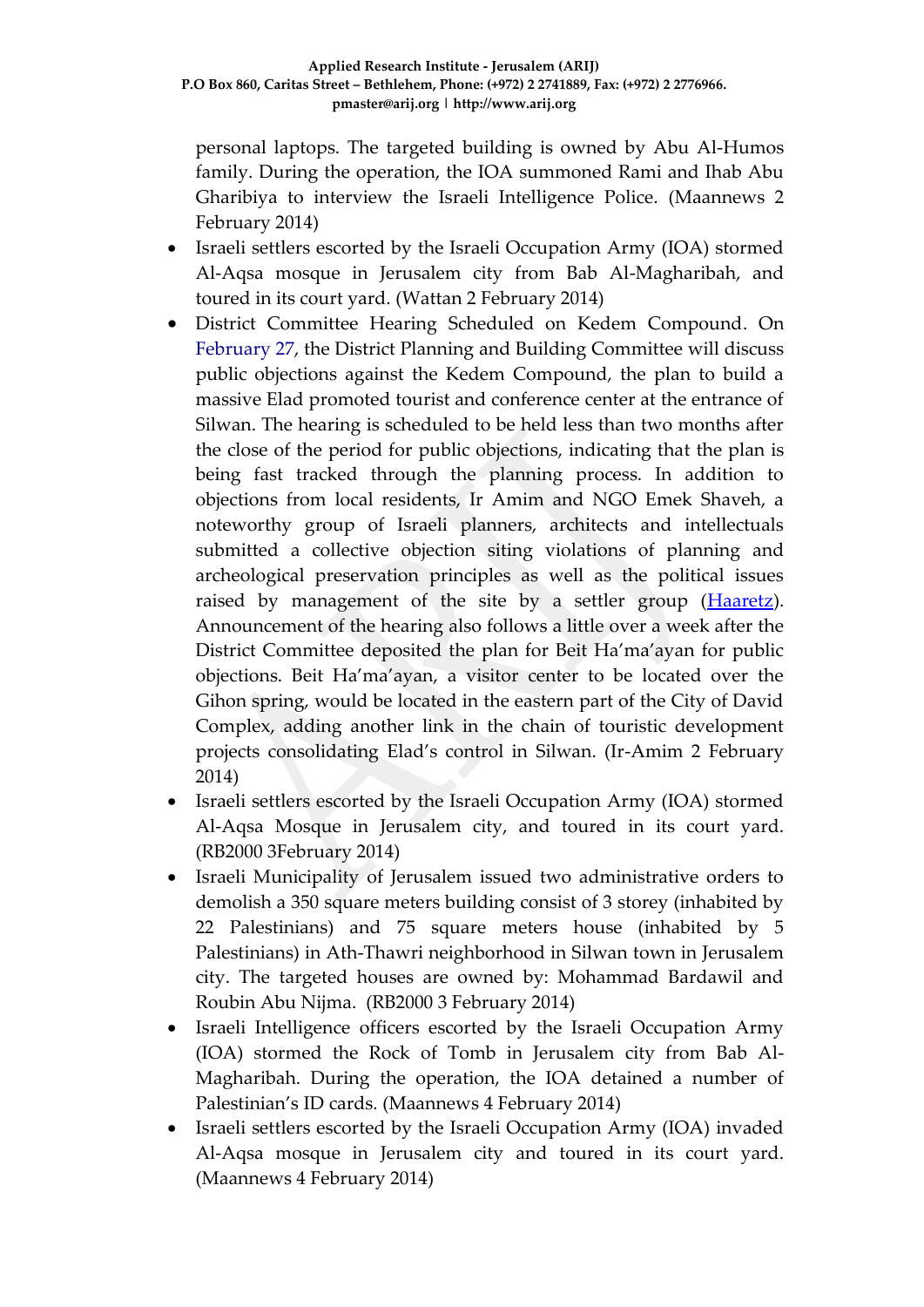- Israeli settlers escorted by the Israeli Occupation Army (IOA) stormed Al-Aqsa mosque in Jerusalem city and toured in its court yard. (Safa 5 February 2014)
- Israeli Occupation Army (IOA) demolished a 45 square meters room in Sur Baher town in Jerusalem city, under the pretext that the room builds without license. The targeted room is owned by Mujahed Atiya Abu Sarhan (28 years). The IOA informed Mr. Abu Sarhan to pay NIS 125000 fine. (Wafa 5 February 2014)
- Israeli Occupation Army (IOA) demolished a 65 square meters house in Wadi Ad-Dam neighborhood in Beit Hanina town in Jerusalem city. The targeted house is owned by Mohammad Jabreen Sandouqa (37 years) and inhabited by 8 family members. (Wafa 5 February 2014)
- Israeli Occupation Army (IOA) demolished a Palestinian house owned by Khalid Mahmoud Bashir, in Al-Sal'a neighborhood in Jabal Al-Mukkabir town in Jerusalem city. The IOA also, preparing to demolish two Palestinian houses, owned by Hussen and Nasser Ramadan Shiqirat, by evacuated the houses from its contents. Clashes erupted between Palestinians and the IOA, where the IOA arrested five Palestinians. (SilwanIC 5 February 2014)
- Israeli court approved the demolition of two residential barracks (61 square meters and 41 square meters) in At-Tur neighborhood in Jerusalem city owned by Al-Maslamani family. The court informed the family to demolish their barracks within the next 60 days or the Israeli Municipality or Jerusalem will demolish it. (NBPRS 5 February 2014)
- Israeli Municipality of Jerusalem escorted by the Israeli Occupation Army (IOA) handed out orders to demolish 6 Palestinian houses in Al-Abbasiya neighborhood in Silwan town in Jerusalem city. One of the targeted houses is owned by Khalid Az-Zair (6 square meters room). During the operation, the IOA arrested Khalid Az-Zair. (SilwanIC 5 February 2014)
- The Jerusalem Municipality local planning and building committee is approved the construction of 349 housing units in East Jerusalem, as follows: 24 housing units in Pisgat Zeev; 102 housing units in Neve Yaakov; and 223 housing units in Har Homa C. As Ir Amim has reported in the past, requests for these permits have been submitted on several occasions since July 2013. Building permits are understood to be merely an administrative step, which follow the last significant step in the process - the issuance of tenders; however, the number of housing units to be approved and their sensitive timing merits attention. Har Homa C is a southward extension of Har Homa, effectively acting as a wedge between Beit Sahour and Bethlehem, and East Jerusalem. The plan for Har Homa C (TPS 10310) includes 930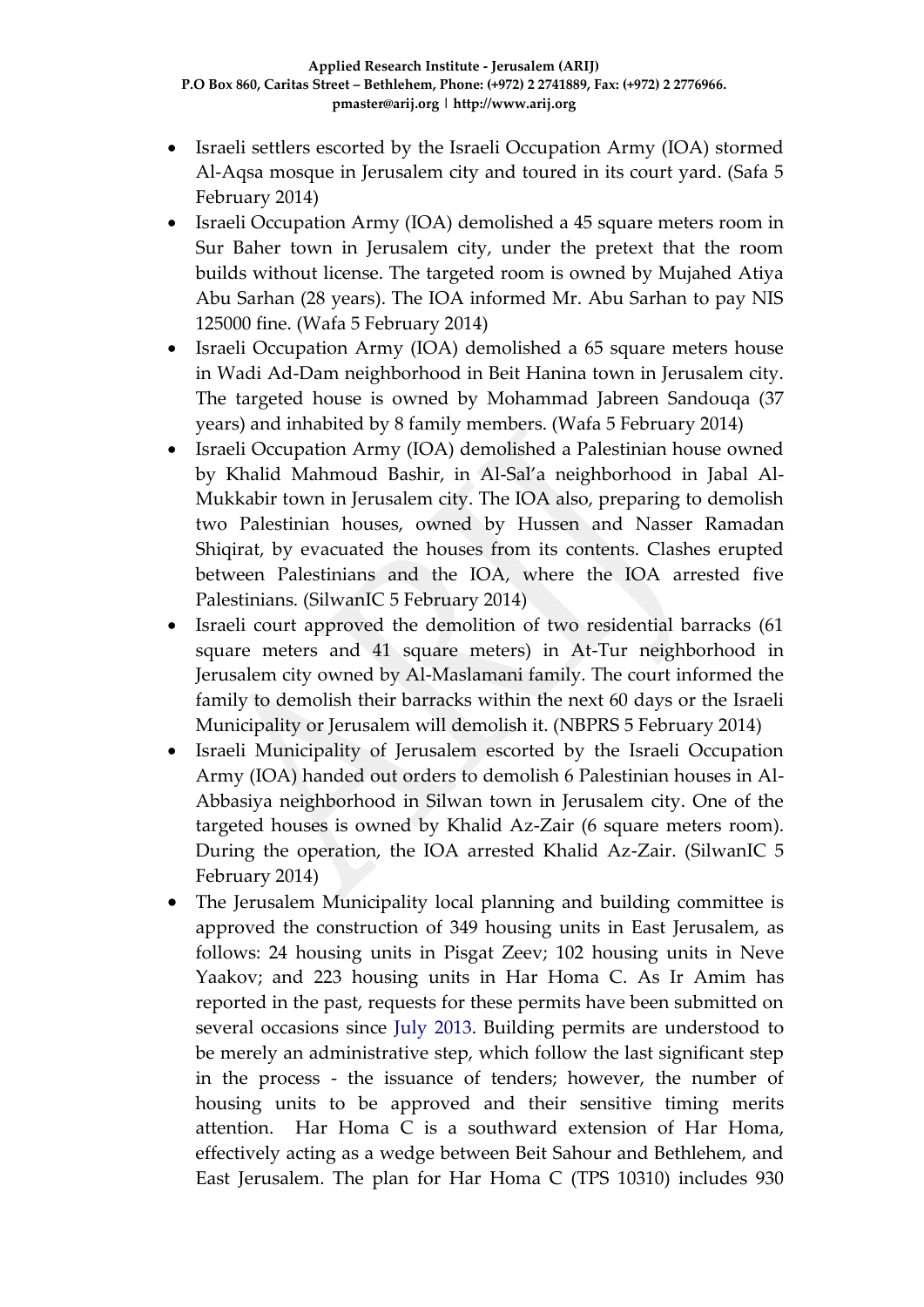housing units and while infrastructure construction took place last year, actual housing construction has not yet begun. (Ir-Amim 5 February 2014)

- Israeli Ministry of Housing and Construction published tenders to construct 208 housing units in the Israeli neighborhood of Giv'at Hatamar in Efrat settlement. (NBPRS 5 February 2014)
- Clashes erupted between Palestinians and the Israeli Occupation Army (IOA) at Bab Hutta one of Al-Aqsa Mosque gates in Jerusalem city, after the IOA prevented Palestinians from entering the mosque. The IOA assaulted Palestinians. During the clashes, the IOA arrested Hamza Siyam. (Wafa 6 February 2014)
- Israeli settlers assaulted and injured Imad Daoud Al-Joulani (49 years) from Wadi Qaddum area in Silwan town in Jerusalem city, after stopping him near Tarmus'ayya village, north of Ramallah city. (Al-Quds 6 February 2014)
- Israel is preparing to expand the Maaleh Zeitim illegal settlement, built in the heart of Ras al-'Amoud Palestinian neighborhood, in Jerusalem city. The Israeli Municipality of Jerusalem issued a permit to construct a 400 square meter building that includes three separate pools dedicated to religious settlers, separating men from women, and will be surrounded by a 3 meter wall. The pools are known as Mikveh, and are used for ritual immersion in Judaism. The new plan is intended to be implemented on nearly 2 dunams of land, south of the settlement, overlooking Wadi Qaddoum road. (IMEMC 6 February 2014)
- Israeli Occupation Authorities closed Olive Mount club in Jerusalem city, to prevent a celebration of the launch of a Palestinian book. (Wattan 7 February 2014)
- Israeli Occupation Army (IOA) stormed the courtyard of Al-Aqsa mosque in Jerusalem city, from Al-Maghariba and As-Salsla gates, and fired rubber bullets, teargas and stun grenades at Palestinians. Clashes erupted between Palestinians and the IOA, causing the injury of 18 people. The IOA closed all the gates of Al-Aqsa mosque and prevented Palestinians from leaving the mosque. During the operation, the IOA arrested five Palestinian; were identified as: Fouad Al-Qaq (17 years), Ali Adnan 17 years), Tamer Al-Jada' (15 years), Diya' Sameh Zaghir (17 years) and Mohammad Marqasto (12 years). (SilwanIC 7 February 2014)
- Israeli weekly news "Yorshallem" declared that the Israeli Land committee issued a plan to construct a new Israeli neighborhood by building 22 housing units in an Israeli settlement in Beit Hanina town in Jerusalem city, after the Israeli Municipality of Jerusalem seized three Palestinian buildings in the town. The Israeli land committee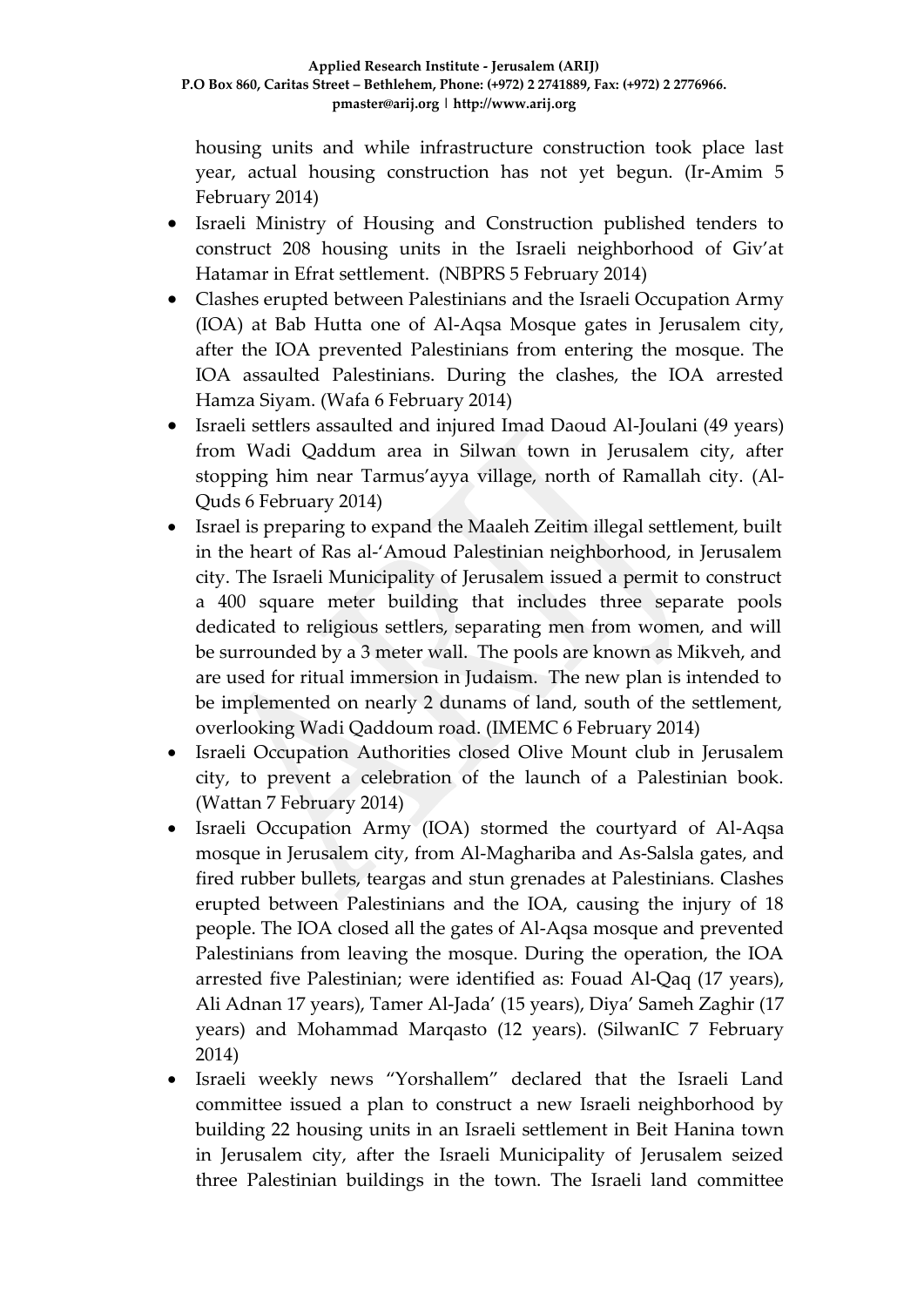also, ongoing with a plan to construct 800 housing units in a new settlement, which will build in Kafr Aqad town, north of Jerusalem city. (Al-Quds 8 February 2014)

- Israeli settlers escorted by the Israeli Occupation Army (IOA) stormed Al-Aqsa mosque in Jerusalem city and toured in its courtyard. During the operation, the IOA arrested Akram Ash-Sharaf. (Wafa 9 February 2014)
- Israeli settlers punctured the tires of 20 Palestinian vehicles and a bus in Wad Yasoul neighborhood in Silwan town in Jerusalem city, and sprayed anti-Palestinian slogans on the walls. A number of targeted vehicles are owned by: Al-Silwadi, Awad, Maraghwa, Aby Khatir, Al-Razim, Manasrah and Badawi families. (SilwanIC 10 February 2014)
- Israeli Occupation bulldozers demolished a Palestinian house owned by Hassan Swilem in Shufat town, north of Jerusalem city. During the operation, the IOA attacked the residents. (Al-Quds 10 February 2014)
- Israeli Occupation Amy (IOA) and bulldozers demolished a 20 square meters residential caravan in As-Sahel neighborhood in at-Tur town in Jerusalem city. The targeted caravan is owned by Ali-Hassan Al-Ju'ba (43 years). (Wafa 10 February 2014)
- Israeli Occupation bulldozers demolished a 120 square meters house in Jabal Al Mukkabir neighborhood in Jerusalem city. The targeted house is owned by Mohammad Hassan Ja'afrah and inhabited by 7 family members. (SilwanIC 10 February 2014)
- Israeli Occupation Army (IOA) stormed a Palestinian restaurant in Al-Wad Street in Jerusalem city. The targeted restaurant is owned by: Ihab Zaghir. (Maannews 11 February 2014)
- Israeli Water Company "Gigoun" removed water metering for 22 Palestinian houses in the old city of Jerusalem. Four of the targeted houses are owned by: Hamdi Awad, Ashraf Az-Zirbah, Abu Nadir Al-Basiti, and Zuhair Dana. (Sama News 11 February 2014)
- Israeli Ministry of Housing and Construction "Uri Ariel" along with 33 Israeli settlers escorted by the Israeli Occupation Army (IOA) stormed Al-Aqsa mosque in Jerusalem city and toured in its courtyard. During the operation, the IOA arrested Samera Idries. (ARN & Maannews 11 February 2014)
- Israeli Municipality of Jerusalem issued two administrative orders to demolish two Palestinian houses (each house 80 square meters) in Jabal Al-Mukkabir neighborhood in Jerusalem city. The targeted houses are owned by Islam and Iman Al-Abbasi and inhabited by 12 family members. (SilwanIC 11 February 2014)
- Israeli Planning and construction committee in the Israeli Municipality of Jerusalem approved the construction of 159 new housing units in the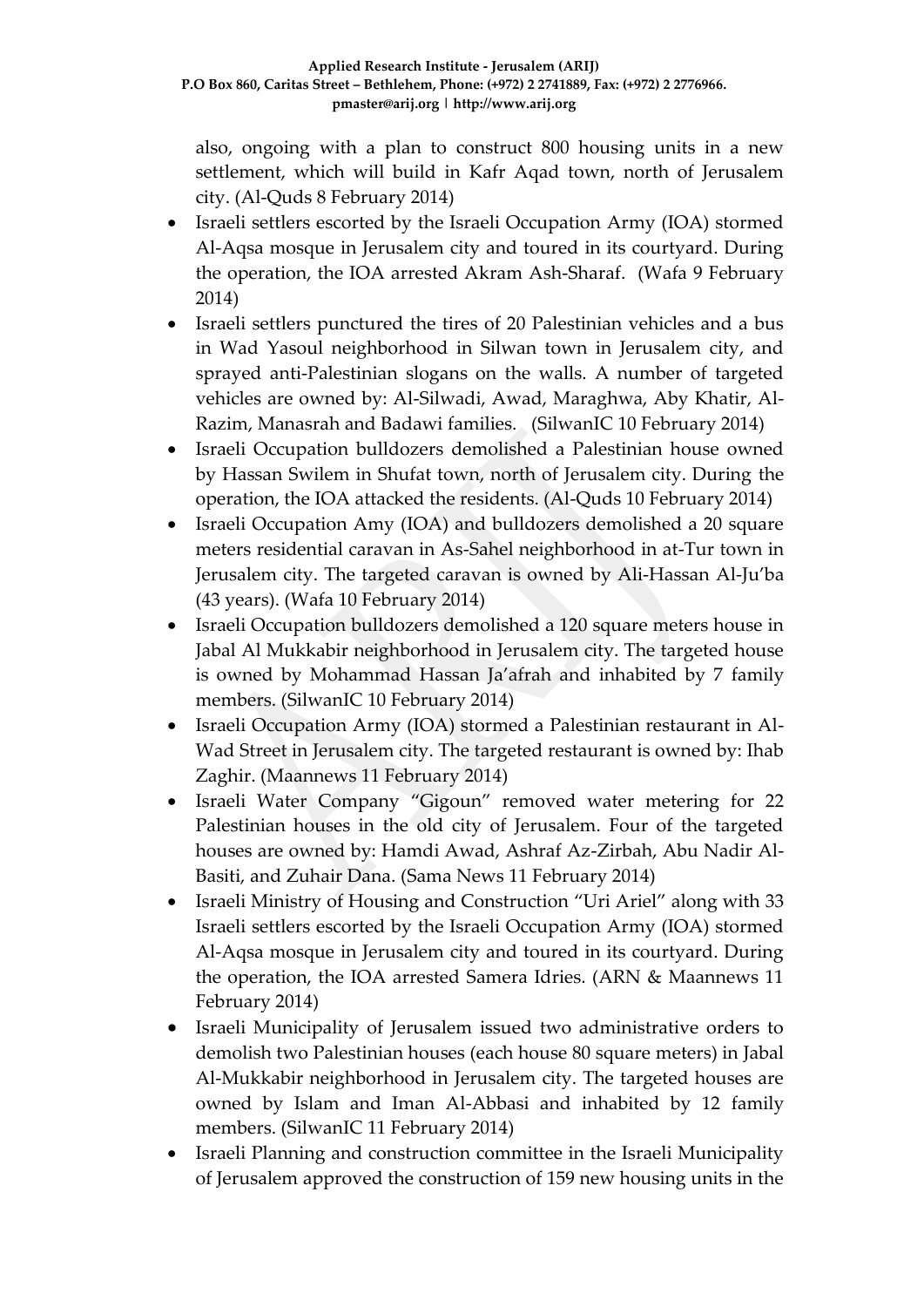Israeli neighborhood of Ramat David which located between Beit Hanina and Shufat towns in Jerusalem city. The Israeli committees also, approved to link two Israeli colonial roads; Road No. 443 Tel Aviv -Modin and Road No 21. (Al-Quds 11 February 2014)

- Israeli committee from Planning and construction the Jerusalem Municipality approved a plan to construct 9 storeys building on 4 dunums of Palestinian land in Ash-Sheikh Jarrah neighborhood in Jerusalem city. The new building included a private school, Religious school and Synagogue. (SilwanIC & Maannews 12 February 2014)
- Clashes erupted between Palestinians and the Israeli Occupation Army (IOA) in Ras Al-Amoud neighborhood in Silwan town in Jerusalem city. The IOA fired teargas grenades, causing dozens of suffocation cases. (Maannews 13 February 2014)
- Israeli Occupation Army (IOA) attacked a non-violent protest against the E1 plan in Ras Al-Izarah area in Al-Eaziriya town, east Of Jerusalem city. (Al-Quds 13 February 2014)
- Israeli settlers and students escorted by the Israeli Occupation Army (IOA) stormed Al-Aqsa mosque in Jerusalem city, and toured in its courtyard. (Wafa 13 February 2014)
- Israeli Municipality of Jerusalem escorted by the Israeli Occupation Army (IOA) handed out administrative orders to demolish a number of Palestinian houses in several areas in Silwan town in Jerusalem city. During the operation, the IOA assaulted and arrested Mustafa Siyam and Mohammad Qara'en. (SilwanIC 13 February 2014)
- Israeli settlers escorted by the Israeli Occupation Army (IOA) demonstrated at E1 area, east of Jerusalem city, to push the Israeli government to start the construction of E1 plan. During the demonstration, the IOA attacked a Palestinian protest against the Israeli construction of E1 plan in the same area. (NBPRS 14 February 2014)
- Al-Aqsa Foundation for Al-Wqaf and Heritage declared that the Israeli Knesset will hold a talk on the  $18<sup>th</sup>$  of February 2014, about imposed the Israeli control over Al-Aqsa mosque in Jerusalem city. (ARN 15 February 2014)
- Israeli Water Company "Gegoun" removed water meters for 14 Palestinian houses in Bab Hutta and As-Sa'diya neighborhoods in the old city of Jerusalem. (Wafa 16 February 2014)
- Israeli settlers escorted by the Israeli Occupation Army (IOA) stormed Al-Aqsa Mosque in Jerusalem city and toured in its courtyard. During the operation, the Israeli settlers presented lectures about the Temple. (Wafa 16 February 2014)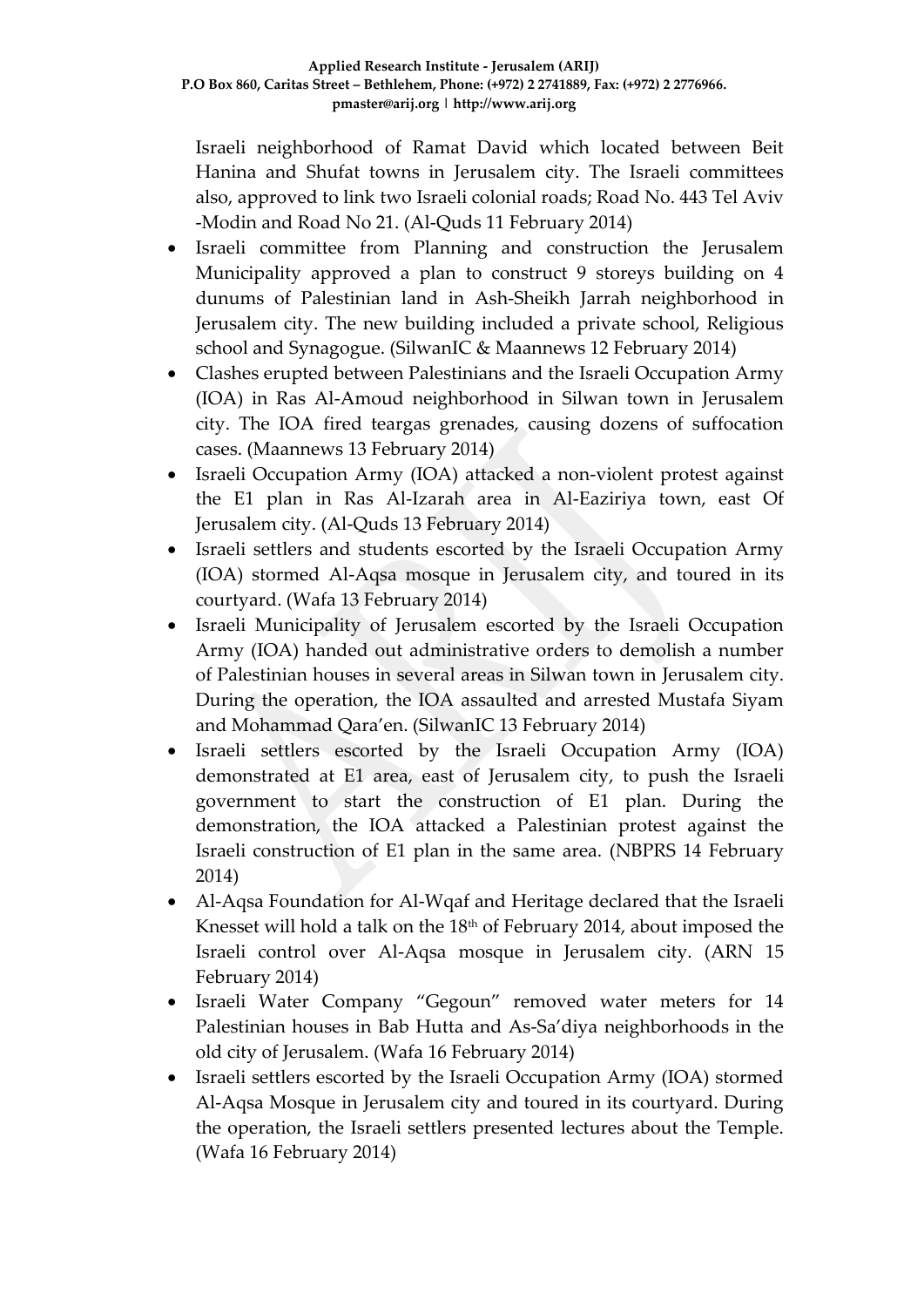- Israeli Planning and building committee in Jerusalem municipality issued permits to construct a 7 storey building 100 meters away from Al-Aqsa mosque in Jerusalem city. (Panorama FM 16 February 2014)
- Israeli Occupation bulldozers started the construction of the Israeli segregation wall around Cliff hotel in Abu Dis town, east of Jerusalem city. During the operation, the owner of the hotel gets an order from an Israeli court to stop the construction of the wall in that area. (SilwanIC 16 February 2014)
- Israeli settlers escorted by the Israeli Occupation Army (IOA) stormed Al-Aqsa mosque in Jerusalem city and toured in its court yard. (RB2000 17 February 2014)
- Israeli Occupation Army (IOA) demolished five residential structures (each structure is 50 square meters), a 100 square meters commercial shop and a 200 square meters carwash in Al-Eaziriya town, east of Jerusalem city. The targeted residential structures inhabited by 55 Palestinians. (Maannews 17 February 2014)
- Israeli Municipality of Jerusalem approved the construction of 350 housing units in Talpiot settlement, included the plan to construct 8 buildings. (Al-Ayyam 17 February 2014)
- Israeli settlers escorted by the Israeli Occupation Army (IOA) stormed Al-Aqsa mosque in Jerusalem city and toured in its courtyard. During the operation, the IOA at the entrance of the mosque detained the ID cards for dozens of Palestinians. (Raya 18 February 2014)
- Israeli Occupation Army (IOA) closed the main entrance of Beit Iksa village, northwest of Jerusalem city, and prevented Palestinians from leaving or entering the village. (Raya 18 February 2014)
- Israeli settlers slashed the tires of 31 Palestinian vehicles in Sharafat village, south of Jerusalem city and sprayed anti-Palestinian slogans on the wall houses. The targeted vehicles are owned by: Shantour, Abd An-Nabi, Aby Raya, Faraj, Mush'al, Abu Rebhi, Az-Zitawi, Sobhi, Kamal, Awad, Barhoum and Mur'ash families. (Maannews 19 February 2014)
- Israeli settlers led by Moshi Filgen escorted by the Israeli Occupation Army (IOA) stormed Al-Aqsa Mosque and Dome of Rock in Jerusalem city and toured in its courtyard. (Maannews 19 February 2014)
- Israel plans to build a Jewish tourist center in East Jerusalem on private Palestinian land, a local information center said. Wadi Hilweh Information Center said in a statement that the new center would be built east of the Silwan neighborhood and south of the Al-Aqsa mosque, without specifying when. The building and the land surrounding it will feature a "museum of Jewish history" and a "Jewish national park," the statement said. The government-led project is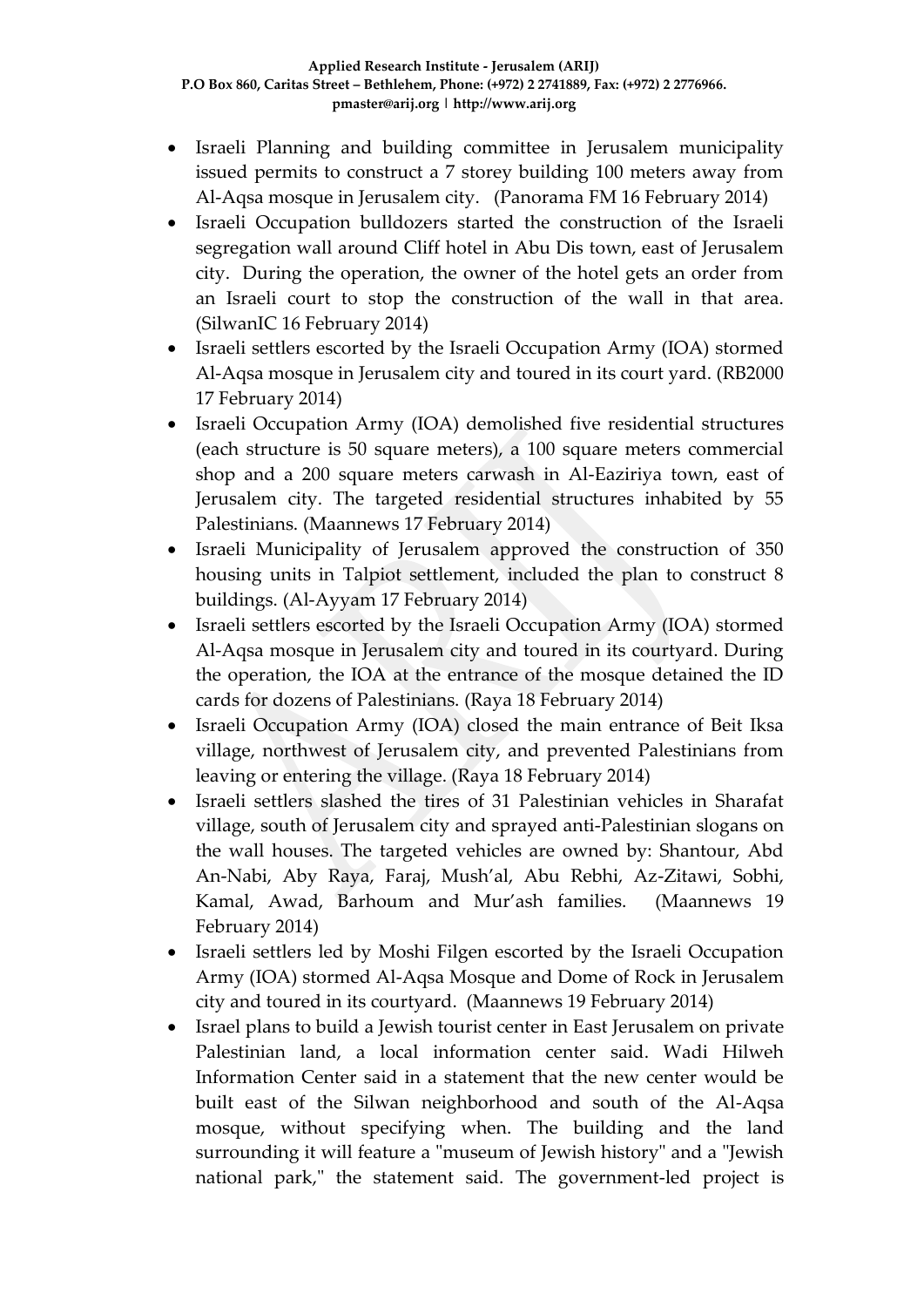sponsored by the Ir David Foundation, an organization that promotes a Jewish connection to parts of the Silwan neighborhood, including the "City of David" archaeological site. According to the Information Center, the tourist center will be built on 1,200 square meters of Palestinian land in the al-Ain area. Municipality crews have already issued notices to seven families in the al-Ain area, informing them that the project will be implemented on their lands, the statement said. The families were given 60 days to appeal the decision to Israeli courts. All appeals will need to include various legal documents, such as building permits, according to the statement. Twenty-two houses on five dunams (1.2 acres), holding members of the al-Abbassi, Abu Mayala, Abu Subeih, and Abu Sneineh families, are threatened by the decision. (SilwanIC & Maannews 19 February 2014)

- Israeli settlers escorted by the Israeli Occupation Army (IOA) stormed Al-Aqsa mosque in Jerusalem city and toured in its courtyard. During the operation, the IOA arrested a Palestinian. (NBPRS 20 February 2014)
- Clashes erupted between Palestinians and the Israeli Occupation Army (IOA) around Al-Aqsa Mosque in Jerusalem city. The IOA fired rubber bullets, teargas and stun grenades, causing dozens of suffocation cases. (Safa 21 February 2014)
- Israeli settlers escorted by the Israeli Occupation Army (IOA) stormed Al-Aqsa Mosque in Jerusalem city and toured in its court yard. During the operation, the IOA arrested a Palestinian while he was in the courtyard of the mosque. (Safa 23 February 2014)
- Israeli Occupation Authorities handed out military orders to demolish and evacuate all the structures (22 mobile homes; each one 80 square meters, and tens of tents and animal sheds, a school and a kindergarten) in Jabal Al-Baba area, east of Al-Eizariya town, east of Jerusalem city. The targeted area inhibited by 350 Palestinians. (Maannews 23 February 2014)
- Clashes erupted between Palestinians and the Israeli Occupation Army (IOA) at Shufat military checkpoint, north of Jerusalem city. The IOA fired rubber bullets, teargas and stun grenades at Palestinians, causing dozens of suffocation cases and the injury of other. (Sama News 24 February 2014)
- Israeli Occupation Army (IOA) invaded the courtyard of Al-Aqsa mosque in Jerusalem city and fired rubber bullets and stun grenades at Palestinians. Clashes erupted between Palestinians and the IOA, causing dozens of suffocation cases and the injury of others. During the operation, the IOA arrested three Palestinians. (Maannews 25 February 2014)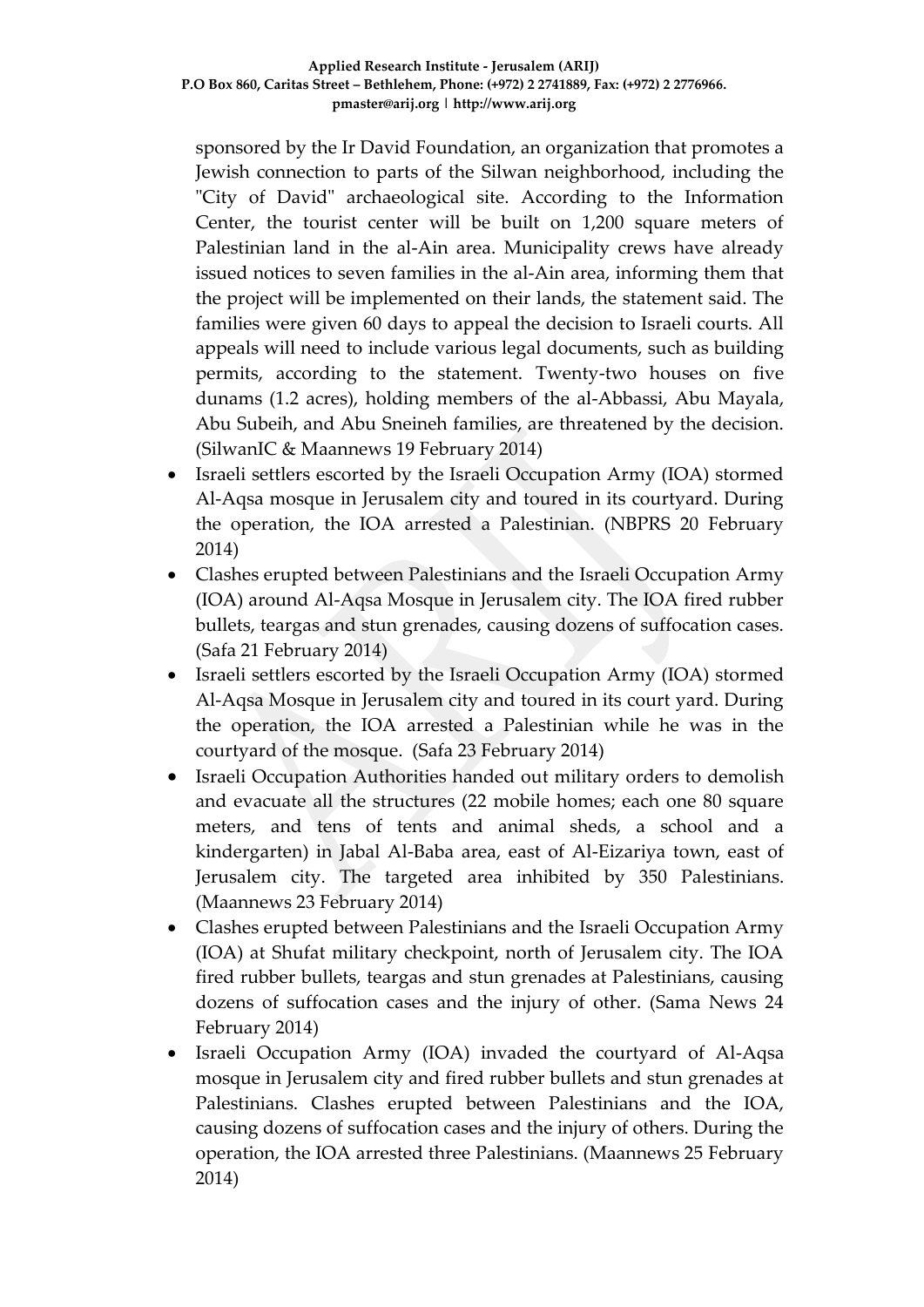- Israeli Occupation bulldozers razed 11 dunums of Palestinian land in At-Tur town, east of Jerusalem city. The targeted land is owned by Yousif Abu Al-Hawa. (Raya 25 February 2014)
- Settler group getting management of Western Wall area. Elad would also manage major sites nearby, including the Jerusalem Archaeological Park. The right-wing settlement group Elad-City of David Foundation is on the verge of assuming the management of the Jerusalem Archaeological Park and the Davidson Center, which includes the entire southern section of the Western Wall. A draft agreement has been drawn up between the Company for the Reconstruction and Development of the Jewish Quarter in the Old City of Jerusalem (the JQDC), which owns the area, and Elad. The agreement came after the government company received a legal opinion that it could sign such a pact without publishing a tender. Elad already manages the City of David National Park just outside the Old City walls and works to settle Jews in the Palestinian village of Silwan. If the deal goes through, it would significantly expand Elad's economic and tourism interests in the area, and give it the unprecedented opportunity to tighten the link between Silwan, the City of David and the Western Wall. Left-wing groups are expected to fight the decision, since it would expand Elad's foothold in East Jerusalem and further solidify its relationship with state authorities. Elad is heavily involved in settling Jews in Palestinian homes purchased in Silwan through front men and foreign companies. In addition to running the City of David National Park, Elad conducts activities at the Armon Hanatziv promenade and on the Mount of Olives. The Jerusalem Archeological Garden, which would come under Elad's management, includes about two-thirds of the exposed part of the Western Wall and some of Jerusalem's most important archeological sites, including Robinson's Arch, stones from the Temples' destruction, a Herodian street, and the "place of trumpeting" (the corner of the Temple Mount on which the trumpet-blowers stood during the time of the Temple), as well as structural remains from the Islamic period. This is also where a platform was erected several months ago for non-Orthodox groups wishing to hold prayer services and ceremonies within view of the Western Wall. The site also includes the Davidson Center, a visitors' center dedicated to exhibits related to the archeological park, including a virtual reconstruction of the Herodian-era Temple Mount. The possible handover to Elad is the result of a financial dispute between East Jerusalem Development Ltd., which manages the archeological site and the Davidson Center, and the JQDC, which owns the land. The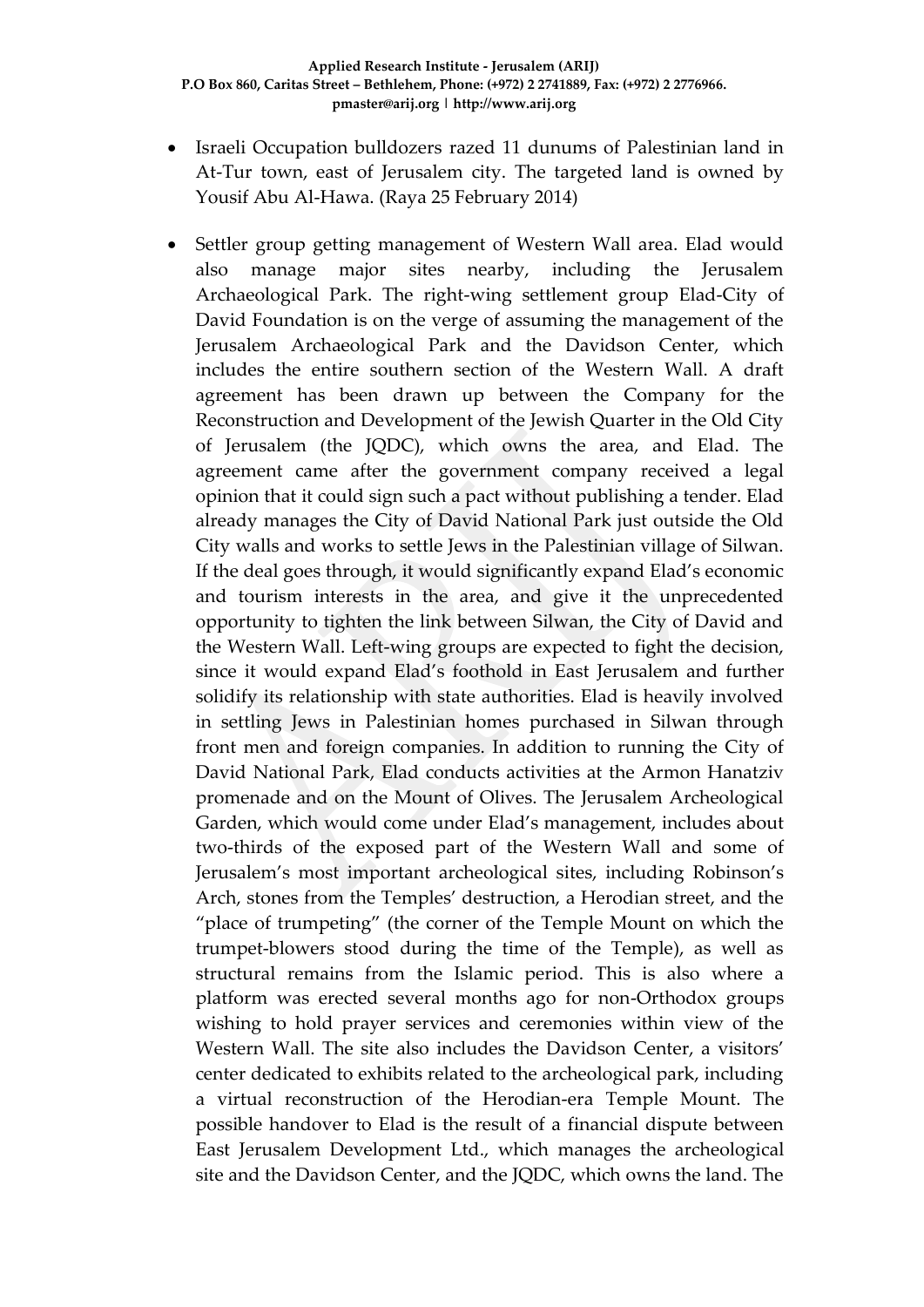### **Applied Research Institute - Jerusalem (ARIJ) P.O Box 860, Caritas Street – Bethlehem, Phone: (+972) 2 2741889, Fax: (+972) 2 2776966. pmaster@arij.org | http://www.arij.org**

JQDC claimed that East Jerusalem Development had not paid it the rent it owed on the site for several years. In December, the Jerusalem Magistrate's Court ruled in favor of the JQDC and ordered East Jerusalem Development to pay its debt and hand over the site to the JQDC by the end of 2014. As a result, the JQDC began deliberating over new management of the park. At this point, say sources involved in the discussions, Elad chairman David Be'eri suggested that Elad cover the debts of East Jerusalem Development in exchange for being given control of the site, a proposal that was readily accepted by the JQDC. According to these sources, Elad was an obvious favorite to manage the site because of its experience managing the popular City of David site, as well as the underground tunnel that had been dug between the City of David and the Davidson Park in recent years. These archeological excavations conducted by the Israel Antiquities Authority and funded by Elad, involved digging a tunnel along a Herodian-Era Street that runs from the Siloam Pool to the Western Wall. The tunnel was opened to the public three years ago. The JQDC has also received a legal opinion that it did not need to publish a tender soliciting bids from anyone else to run the site. A draft agreement has been written and is expected to be signed shortly, pending various legal approvals. The Jerusalem Archeological Garden includes areas outside the Old City walls, in the Ophel area. These lands, which are controlled by the Israel Nature and Parks Authority, are apparently not going to be transferred to Elad's control. Neither the JQDC nor Elad would comment for this report. [\(Haaretz](http://www.haaretz.com/news/national/.premium-1.576207) 25 February 2014)

- Israeli digging under Palestinian houses in Wadi Al-Hilweh neighborhood in Silwan town in Jerusalem city, causing the demolition of a retaining wall (15 meters width and 3 meters high). (SilwanIC 26 February 2014)
- Israeli Occupation Army (IOA) stormed Jabal Al-Baba area, east of Al-Eiziarya town, east of Jerusalem city. Note that few days ago, the IOA handed out military orders to demolish all the structures in Jabal Al-Baba area. (Maannews 26 February 2014)
- Israeli Municipality of Jerusalem forced a Palestinian family; Ash-Sha'ir, in Shufat town, north of Jerusalem city, to demolish a residential barracks. (RB2000 26 February 2014)
- Israeli Occupation Authorities started raze Palestinian land in As-Sawana neighborhood in Jerusalem city, to start the implementation of a new colonial plan which aimed to construct "Al-Matalla Park". The budgut of the plan NIS 21 million. The new Park will link between Beit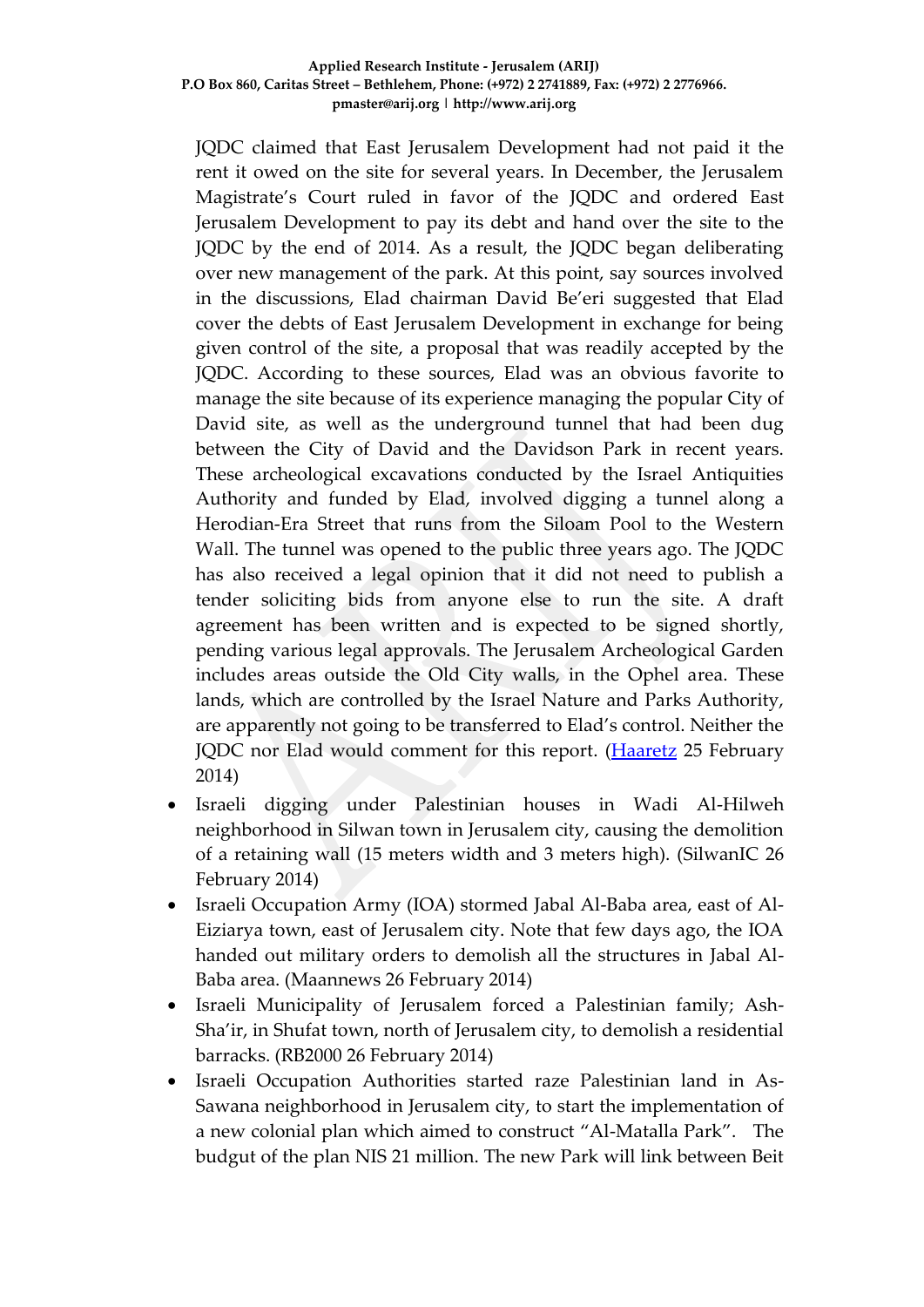Orot settlement and Church of Gethsemane. (Maannews 26 February 2014)

- Clashes erupted between Palestinians and the Israeli Occupation Army (IOA) in several areas in Jerusalem city. The IOA fired rubber bullets, teargas and stun grenades. (Safa 27 February 2014)
- Israeli settlers escorted by the Israeli Occupation Army (IOA) stormed Al-Aqsa mosque in Jerusalem city and toured in its court yard. (RB2000 27 February 2014)
- The Israeli Civil Administration submitted a building scheme in Al Quds Daily Newspaper for Public Review**<sup>1</sup>** . The Regional Plan No. (3/10/227), in basin number 1, part of land number 26 in Anata town, east of Jerusalem city. The plan determines to change the status of the land to construct 19 housing units in Kfar Adummim settlement, open spaces, roads and public parks. (Al-Quds 24 February 2013)
- Israeli procedures prevented thousands of Palestinians from entering Al-Aqsa mosque in Jerusalem city. (SilwanIC 28 February 2014)
- Clashes erupted between Palestinians and the Israeli Occupation Army (IOA) at Ras Al-Amoud area in Jerusalem city. The IOA fired rubber bullets, teargas and stun grenades, causing dozens of suffocation cases. During the clashes, the IOA arrested two Palestinians. (PNN & Wattan 28 February 2014)
- Israeli organization handed out Adna Amran Ash-Sharbati an order to evacuate his house in the old city of Jerusalem. (SilwanIC 28 February 2014)
- The Attorney General's Office revealed the Israeli Government plans to build another Jewish prayer Plaza in the southern side of the Al Aqsa mosque, trying to blockade the mosque, and the imposition of Jewish prayers inside. This came in a letter sent by consultant to Israeli Housing Minister Uri Ariel said the crew "the restoration and development of the Jewish quarter" working to finalize a settlement agreement on the Organization of the prayers at the Western Wall, he is exploring the possibility of building another arena of prayer stretches along the southern part of the wall so as to be open to the public. The Israeli government is trying to make the whole arena of prayer Al-Buraq and divided into three sections with one entrance, pointing out that there is a comprehensive blueprint for the Judaization of the bright area of 7,600 square meters, including a scheme to establish a Jewish Synagogue adjacent to the Western Wall of Al-Aqsa. (ARN 28 February 2014)

1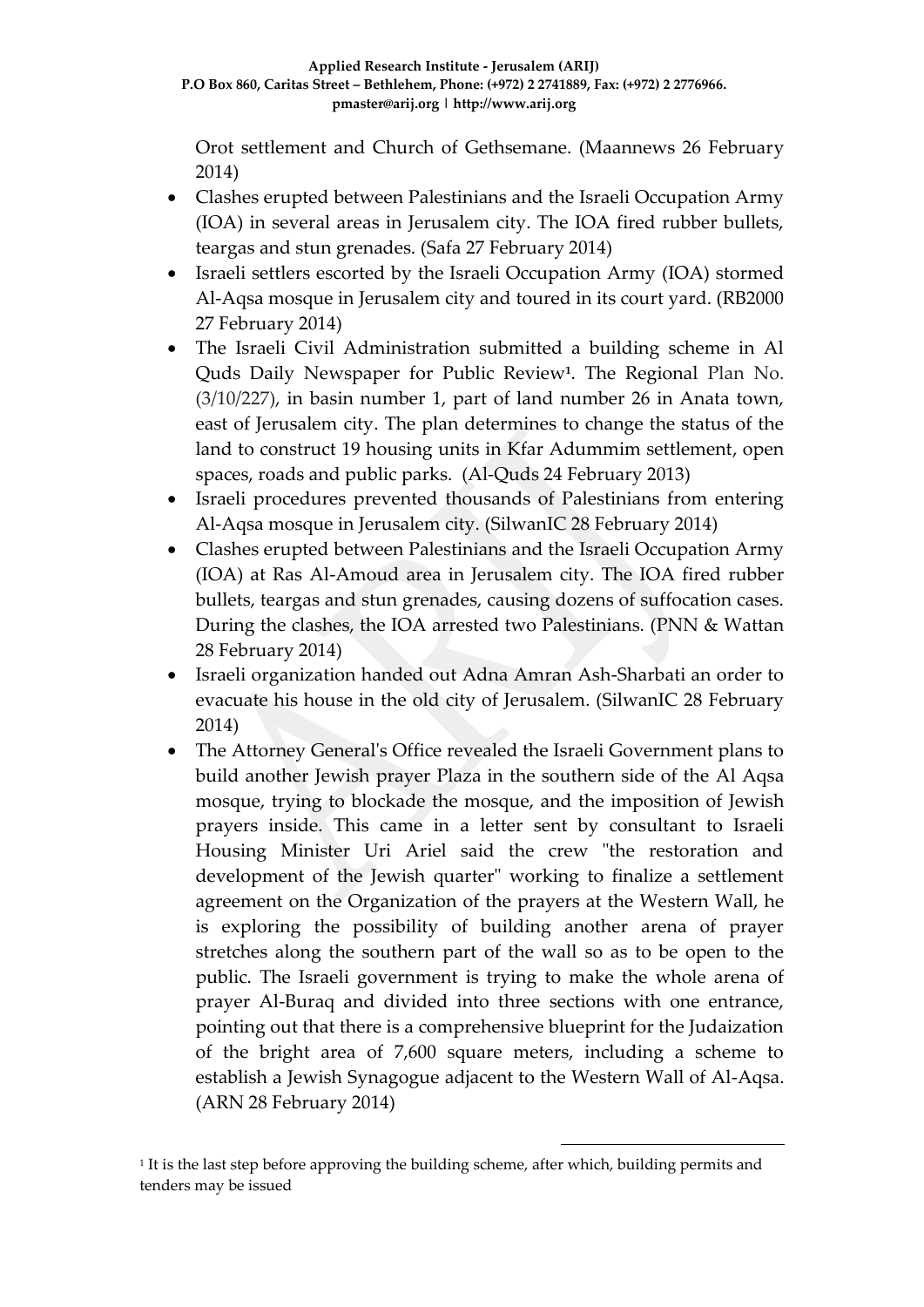# **Hebron**

- Israeli Occupation Army (IOA) stormed Wadi Al-Qamrah and Tartousa areas in Dura town, west of Hebron city, and fored stun grenades at houses.(Al-Quds 1 February 2014)
- Israeli Occupation Army (IOA) raided and toured in Yatta and Ad-Dhahiriyah towns in Hebron governorate. (Al-Quds 1 February 2014)
- Israeli settlers living in Beit Ein settlement escorted by the Israeli Occupation Army (IOA) hurled stones at Palestinian farmers in Beit Ummer town, north of Hebron city. The Israeli settlers destroyed trees and carried out provocative actions. (Al-Quds 1 February 2014)
- Israeli Occupation Army (IOA) erected military checkpoints at the entrance of Hebron, Sa'ir and Hahlul towns and Al-Fawar refugee camp in Hebron governorate. The IOA stopped and searched Palestinian vehicles and checked ID cards. (Al-Quds 1 February 2014)
- Israeli Occupation Army (IOA) invaded and toured in Deir Samit and Al-Krum villages in Hebron governorate. The IOA stopped and searched Palestinian vehicles and checked ID cards. (Safa 2 February 2014)
- Clashes erupted between Palestinians and the Israeli Occupation Army (IOA) in Al-Arroub refugee camp, north of Hebron city. The IOA fired rubber bullets, teargas and stun grenades at Palestinians and houses, causing dozens of suffocation cases and the injury of 5 people. During the clashes, the IOA arrested three Palestinians after storming their houses in the camp. The arrestees were identified as: Mahmoud Mohammad Ahmed 'Adarbah (16 years), Mohammad Salah Mahdi Al-Badawi (20 years) and Mohammad Zahran Fahjan. (Wafa & Safa 2 February 2014)
- Israeli Occupation Army (IOA) raided and searched several Palestinian houses in Al-Fawar refugee camp, south of Hebron city. (Safa 2 February 2014)
- Israeli Occupation Army (IOA) assaulted and injured Aws Diyab Faraj Alla in Idhna town, west of Hebron city. (Safa 2 February 2014)
- Israeli Occupation Army (IOA) raided and searched a Palestinian house in Beit Ummer town, north of Hebron city. The targeted house is owned by Jamal Abd Al-Majed Al-Wahaden. (Wattan 2 February 2014)
- Israeli Occupation Army (IOA) uprooted 1000 forest trees in Khirbet Al-Fakhit, east of Yatta town, south of Hebron city. The targeted trees located in a Palestinian Natural reserve (1500 dunums) (RB2000 & Al-Quds 3 February 2014)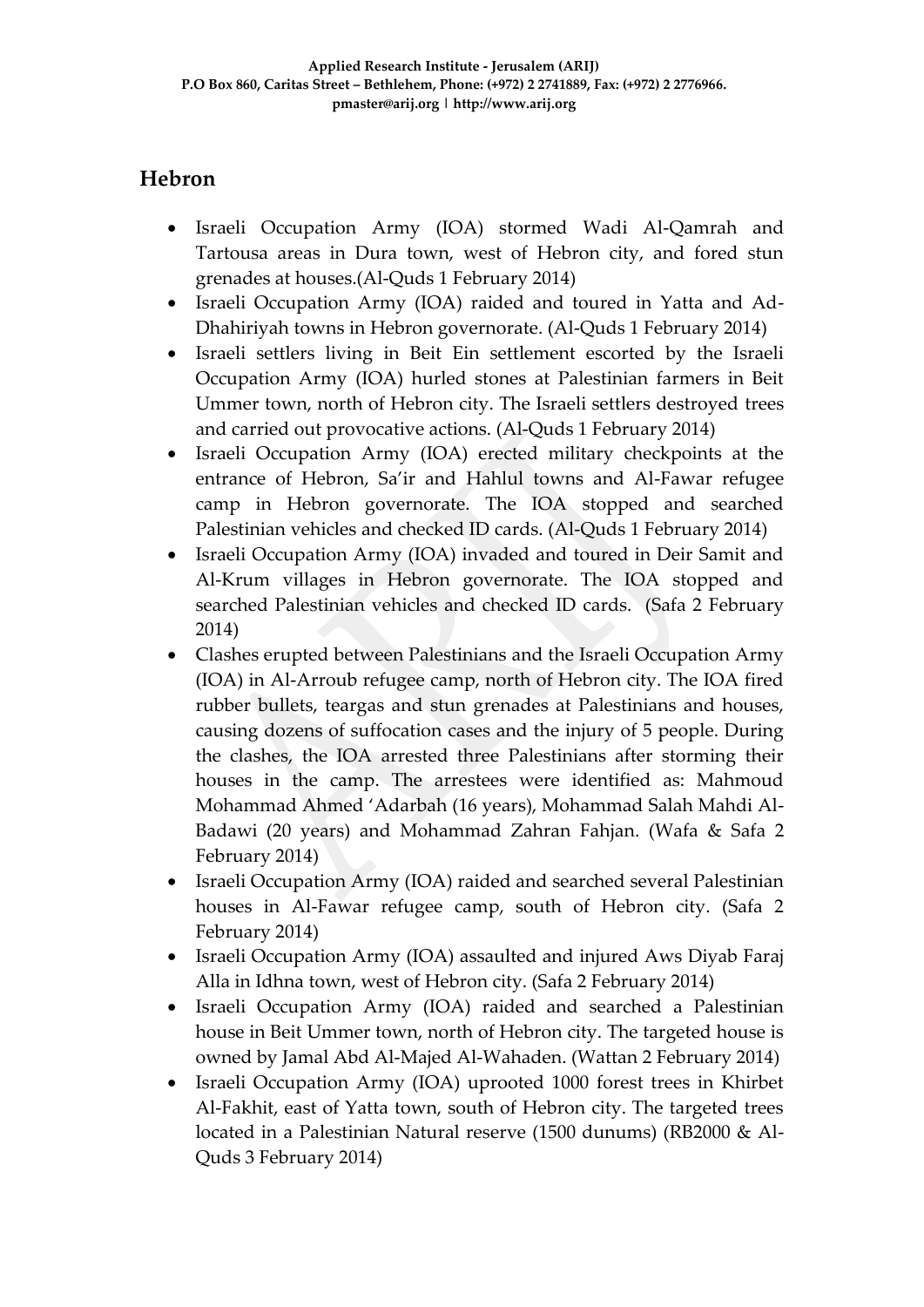- Clashes erupted between Palestinians and the Israeli Occupation Army (IOA) in Al –Arroub refugee camp, north of Hebron city. The IOA fired rubber bullets, teargas and stun grenades, causing dozens of suffocation cases and the injury of 5 people. (Wattan 4 February 2014)
- Israeli Occupation Army (IOA) wrote anti- Palestinian slogans on the walls of a number of Palestinian houses in Beit Ummer town, north of Hebron city. (NBPRS 5 February 2014)
- Israeli Occupation Army (IOA) threatened to demolish bread Tabun in Um Al-Khair village east of Yatta town, south of Hebron city. The targeted tabun is owned by Suliman Al-Hathaleen and located near Maon settlement. (Al-Quds 5 February 2014)
- Israeli Occupation Army (IOA) invaded and toured in several neighborhoods in Hebron city, Idhna and Dura towns. (RB2000 5 February 2014)
- Israeli Occupation Army (IOA) assaulted and injured Mahmoud Al-Kawaziya in Bani Na'im town, east of Hebron city. (RB2000 5 February 2014)
- Israeli settlers escorted by the Israeli Occupation Army (IOA) raided and toured in Ein Sara and Ras Al-Joura neighborhoods in Hebron city, and took photos for houses, Streets and water wells. (NBPRS 5 February 2014)
- Israeli Occupation Army (IOA) erected military checkpoints at the entrances of Hebron, Sa'ir, Halhul, and Bani Na'im towns, and Al-Fawar refugee camp in Hebron governorate. The IOA stopped and searched Palestinian vehicles and checked ID cards. (RB2000 5 February 2014)
- Israeli Occupation Army (IOA) invaded and toured in Ein Sarah neighborhood in Hebron city. The IOA stopped Palestinians and checked ID cards. (Safa 6 February 2014)
- Clashes erupted between Palestinians and Israeli Occupation Army (IOA) in Al-Arroub refugee camp, north of Hebron city. The IOA closed the Iron Gate at the entrance of the camp. (Safa 6 February 2014)
- Israeli Occupation Army (IOA) erected military checkpoints at the entrances of Idhna and Dura towns and Al-Fawar refugee camp in Hebron governorate. The IOA stopped and searched Palestinian vehicles and checked ID cards. (Raya 6 February 2014)
- Clashes erupted between Palestinians and the Israeli Occupation Army (IOA) at the entrance of Al-Arroub refugee camp, north of Hebron city. The IOA fired live and rubber bullets, and teargas and stun grenades, causing dozens of suffocation cases and the injury of 30 people, one of them were identified as: Khadir Jamel Al-Janazrah (22 years). (Wattan 7 February 2014)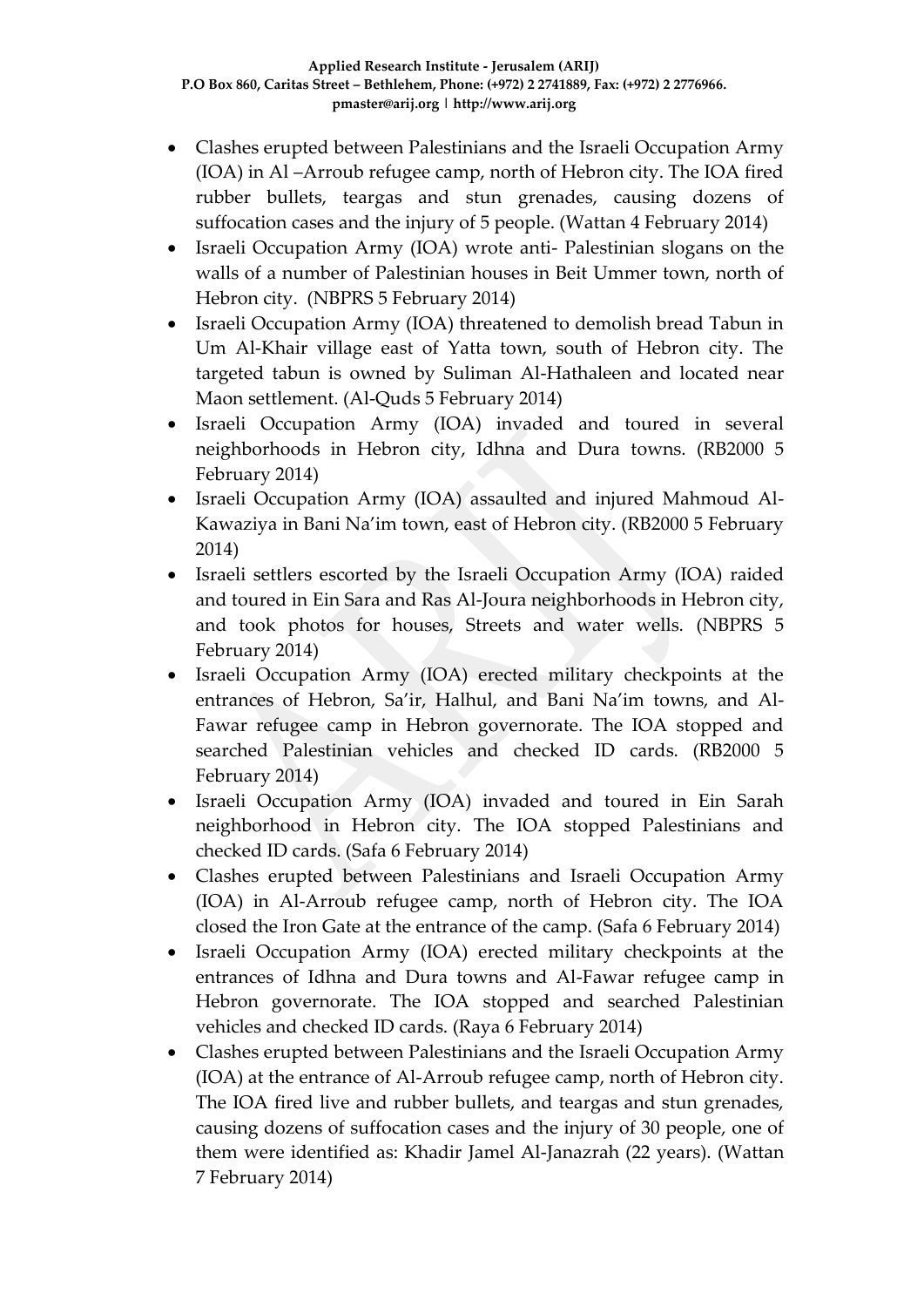- Abdalla Ishaq Mahmoud Al-Jabareen (13 years) was seriously injured after an Israeli land mine in Khirbet Shu'b Al-Battem, east of Yatta town, south of Hebron city. (Wattan 7 February 2014)
- Clashes erupted between Palestinians and the Israeli Occupation Army (IOA) in Beit Ummer town, north of Hebron city. The IOA fired rubber bullets, teargas and stun grenades, causing dozens of suffocation cases. (Al-Quds 7 February 2014)
- Israeli Occupation Army (IOA) stormed several neighborhoods in Hebron city and Idhna and As-Samu' towns in Hebron governorate. (Wafa 8 February 2014)
- Israeli Occupation Army (IOA) assaulted an injured Hussam Naef Jaber while he was at Ash-Shalal Street in the central of Hebron city. (Safa 8 February 2014)
- Israeli Occupation Army (IOA) erected military checkpoints at the entrance of Ad-Dhahiriya and Sa'ir towns and Al-Fawar refugee camp in Hebron governorate. The IOA stopped Palestinian vehicles and checked ID cards. (Wafa 8 February 2014)
- Israeli Occupation Army (IOA) erected military checkpoints in Jabal A-Rahma neighborhood and at the northern entrance of Hebron city. The IOA stopped and searched Palestinian vehicles and checked ID cards. (Wafa 8 February 2014)
- Israeli Occupation Army (IOA) erected a military checkpoint at the northern entrance of Hebron city. The IOA stopped and searched Palestinian vehicles and checked ID cards. (Wattan 9 February 2014)
- Israeli Occupation Army (IOA) erected sudden checkpoint in Suba village, Dura, As-Samu' towns, and Al-Fawar refugee camp in Hebron governorate. (Wafa 9 February 2014)
- Clashes erupted between Palestinians and the Israeli Occupation Army (IOA) in Beit Ummer town, north of Hebron city. The IOA fired rubber bullets, teargas and stun grenades at Palestinians and houses, causing dozens of suffocation cases. During the clashes, the IOA stormed and searched three Palestinian houses. The targeted houses are owned by: Khalid Jamal Musef Sabarnih, Ibrahim Khadir Zeidan Sabarnih and Hussen Husni Za'aqiq. (Maannews 11 February 2014)
- Israeli Occupation Army (IOA) invaded several neighborhoods in Hebron city. The IOA stopped Palestinians and checked their ID cards. (RB2000 12 February 2014)
- Clashes erupted between Palestinians and the Israeli Occupation Army (IOA) in Beit Ummer town, north of Hebron city. The IOA fired rubber bullets, teargas and stun grenades, causing dozens of suffocation cases and the injury of three people. During the clashes, the IOA arrested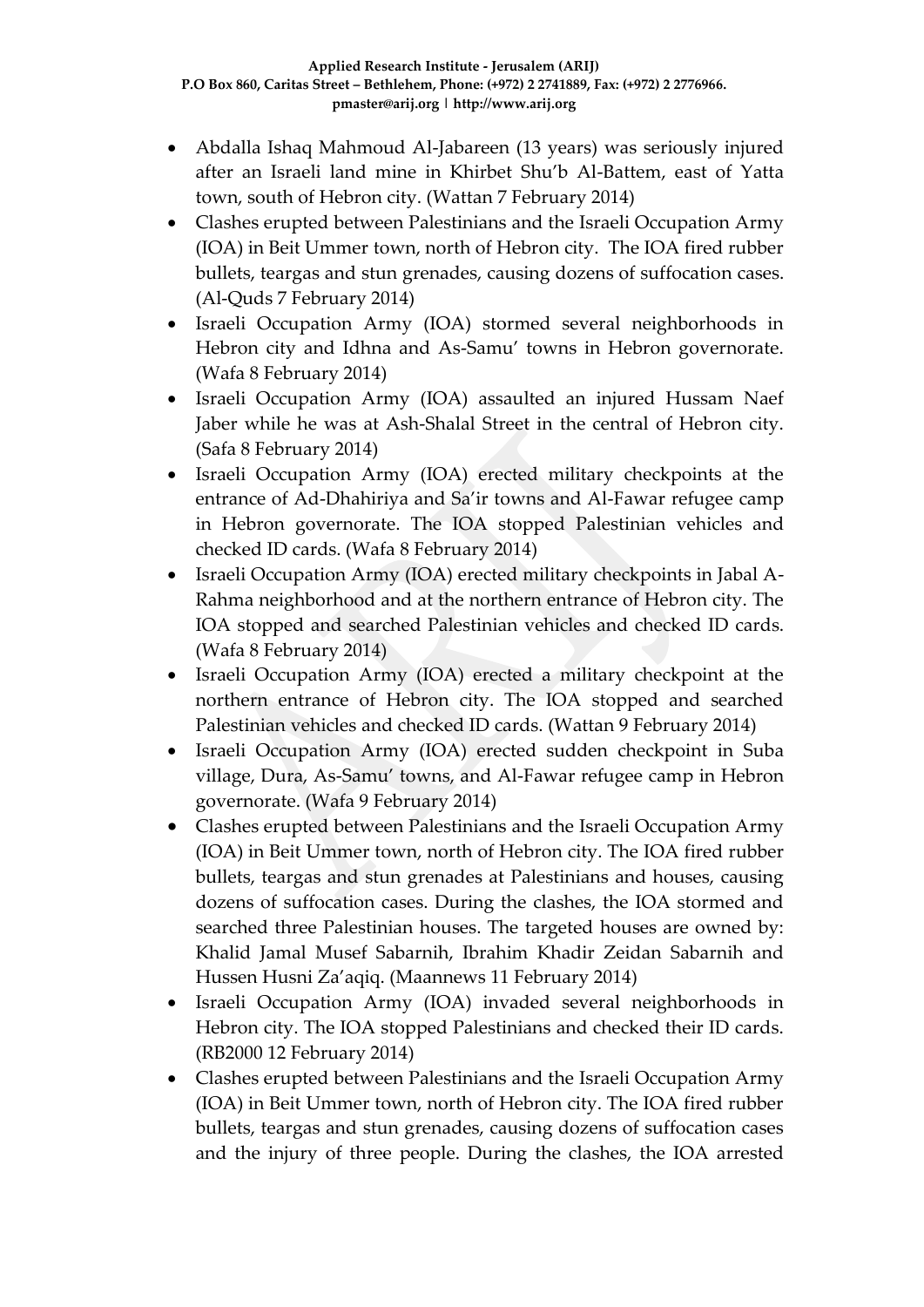Mohammad Ali Khalil Sabarnah (30 years). (Al-Quds 12 February 2014)

- Israeli Occupation Army (IOA) stormed a Palestinian school near Kiryat Arba settlement in Hebron city. (Wafa 12 February 2014)
- Israeli settlers living in Susiya settlement stormed a 10 dunums of Palestinian land in Wadi As-Sweid area, east of Yatta town, south of Hebron city, and uprooted 150 olive trees. The targeted trees are owned by Hushiya family. (RB2000 12 February 2014)
- Israeli Occupation Army (IOA) erected military checkpoints at the entrance of Yatta, Sair, and Halhul towns and Al-Fawar refugee camp in Hebron governorate. The IOA stopped and searched Palestinian vehicles and checked ID cards. (RB2000 12 February 2014)
- Israeli Occupation Army (IOA) stormed and searched several areas in the old city of Hebron. (Safa 13 February 2014)
- Israeli Occupation Army (IOA) handed out military orders to stop the construction in a Palestinian clinic, house and animal barracks in Khirbet Ad-Daqiqah, east of Yatta town, south of Hebron city. The targeted structures are owned by: Mash-hour Abd Al-Karem Amer and Adnan Ka'abnih. (Wafa 13 February 2014)
- Israeli Occupation Army (IOA) erected a sudden checkpoint at the entrance of Al-Arroub refugee camp, north of Hebron city. The IOA stopped and searched Palestinian vehicles, and checked ID cards. (Safa 13 February 2014)
- Israeli Occupation bulldozer unearthed a grave in Beit Ummer town, north of Hebron city. The bulldozer dug up a grave located on near a main road, leaving the bones visible to passersby. (Maannews 14 February 2014)
- Clashes erupted between Palestinians and the Israeli Occupation Army (IOA) at Bab Az-Zawiya area in the central of Hebron city. The IOA fired teargas and stun grenades, causing dozens of suffocation cases. (Wattan 14 February 2014)
- Clashes erupted between Palestinians and the Israeli Occupation Army (IOA) in At-Tabaqa village, southwest of Hebron city. The IOA fired teargas and stun grenades at Palestinians, causing dozens of suffocation cases. (Wattan 14 February 2014)
- Clashes erupted between Palestinians and the Israeli Occupation Army (IOA) in Kharasa village, northwest of Hebron city. The IOA fired teargas and stun grenades at Palestinians, causing dozens of suffocation cases. (Wattan 14 February 2014)
- Israeli Occupation Army (IOA) closed with cement blocs Abu Al-Touq Street in Beit Ummer town, north of Hebron city, to prevent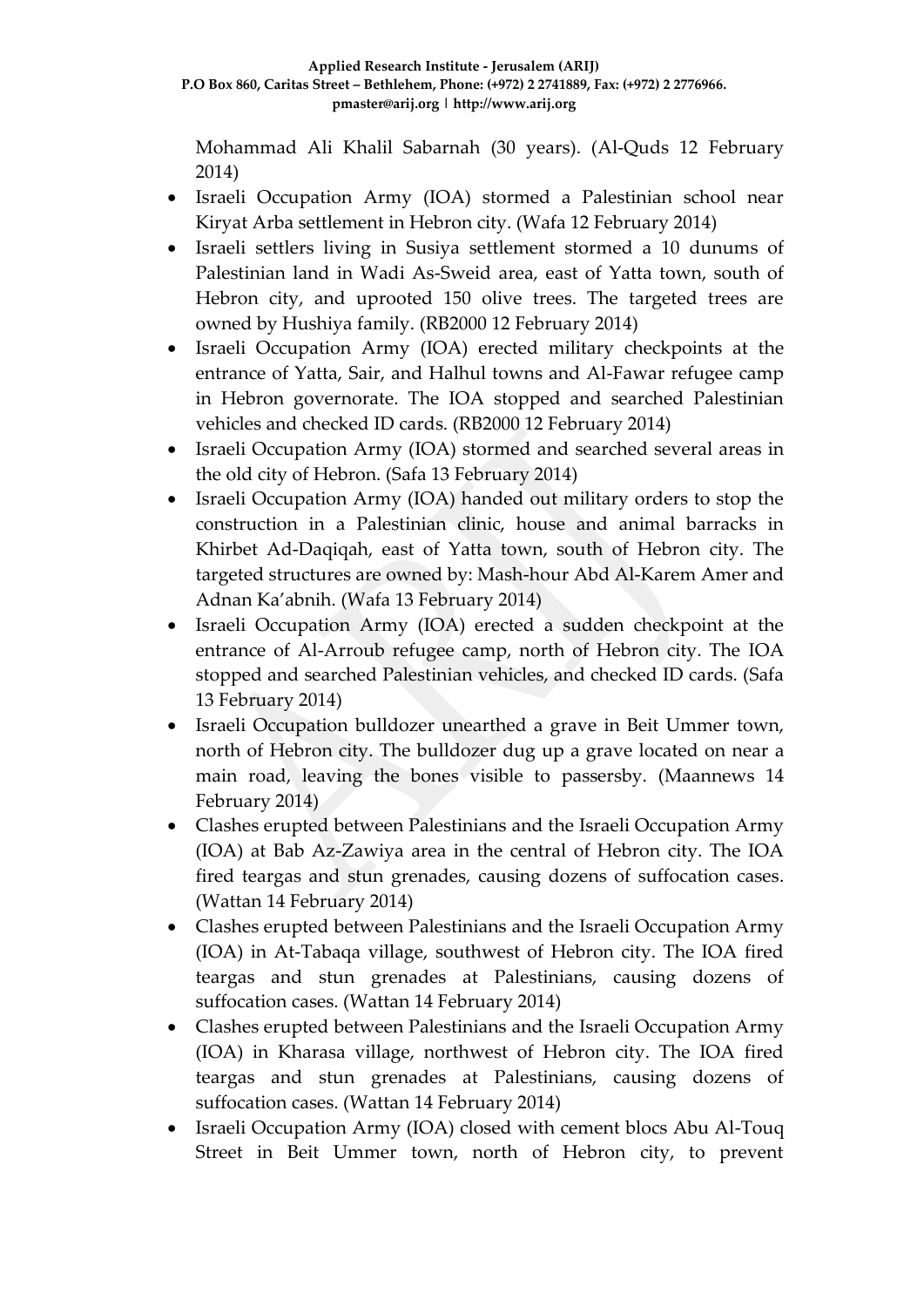Palestinians from reaching their agricultural lands. (Wafa 14 February 2014)

- Israeli Occupation Army (IOA) prevented Palestinian farmers and international activist from planted olive seedlings in Palestinian land in the eastern villages of Yatta town, south of Hebron city, under the claim that the area classified as "Close military zone". (Wafa 15 February 2014)
- Clashes erupted between Palestinians and the Israeli Occupation Army (IOA) in Al-Arroub refugee camp, north of Hebron city. The IOA fired teargas and stun grenades at Palestinians and houses, causing dozens of suffocation cases. (Wattan 16 February 2014)
- Israeli Occupation Army (IOA) erected military checkpoint at the entrance of Hahlul and Beit Kahil village in Hebron governorate. The IOA stopped and searched Palestinian vehicles and checked ID cards. (ARN 16 February 2014)
- Israeli Occupation Army (IOA) erected a military checkpoint at the entrance of Al-Fawar refugee camp, south of Hebron city. The IOA stopped and searched Palestinian vehicles and checked ID cards. (Wafa 17 February 2014)
- Israeli Occupation Army (IOA) invaded and toured in Dura, Ad-Dhahiriya and Hebron towns in Hebron governorate. (Wafa 18 February 2014)
- Israeli Occupation Army (IOA) and Israeli Civil Administration (ICA) handed out a military order to stop the construction in water pool and to stop working in land in Wad Ash-Sheikh and Jourit As-Salamah areas, east of Beit Ummer town, north of Hebron city. The targeted pool and land are owned by: Ashraf Bahjat Abu Sara Al-Alami and Faysal Mohammad Zeidan Abu Ayash. (Wafa 18 February 2014)
- Israeli Occupation Authorities issued a military order to evacuate 25 dunums of Palestinian land in Khirbet Al-Mafqara, east of Yatta town, south of Hebron city, under the claim that the targeted land was classified by the Israeli Authorities as "State land". The targeted land is owned by Mahmoud Hussen Hamamda. (Al-Ayyam 18 February 2014)
- Israeli Occupation Army (IOA) stormed and toured in several areas in Dura, Idhna and Hebron cities in Hebron governorate. (Safa 19 February 2014)
- Israeli Occupation Army (IOA) launched a military airship above Qab Al-Jaben area in the central of Hebron city. (Wafa 19 February 2014)
- Ahmed Barqan (7 years) was injured after an Israeli settler hit him by his vehicle near Kiryat Arba settlement in Hebron city. (NBPRS 19 February 2014)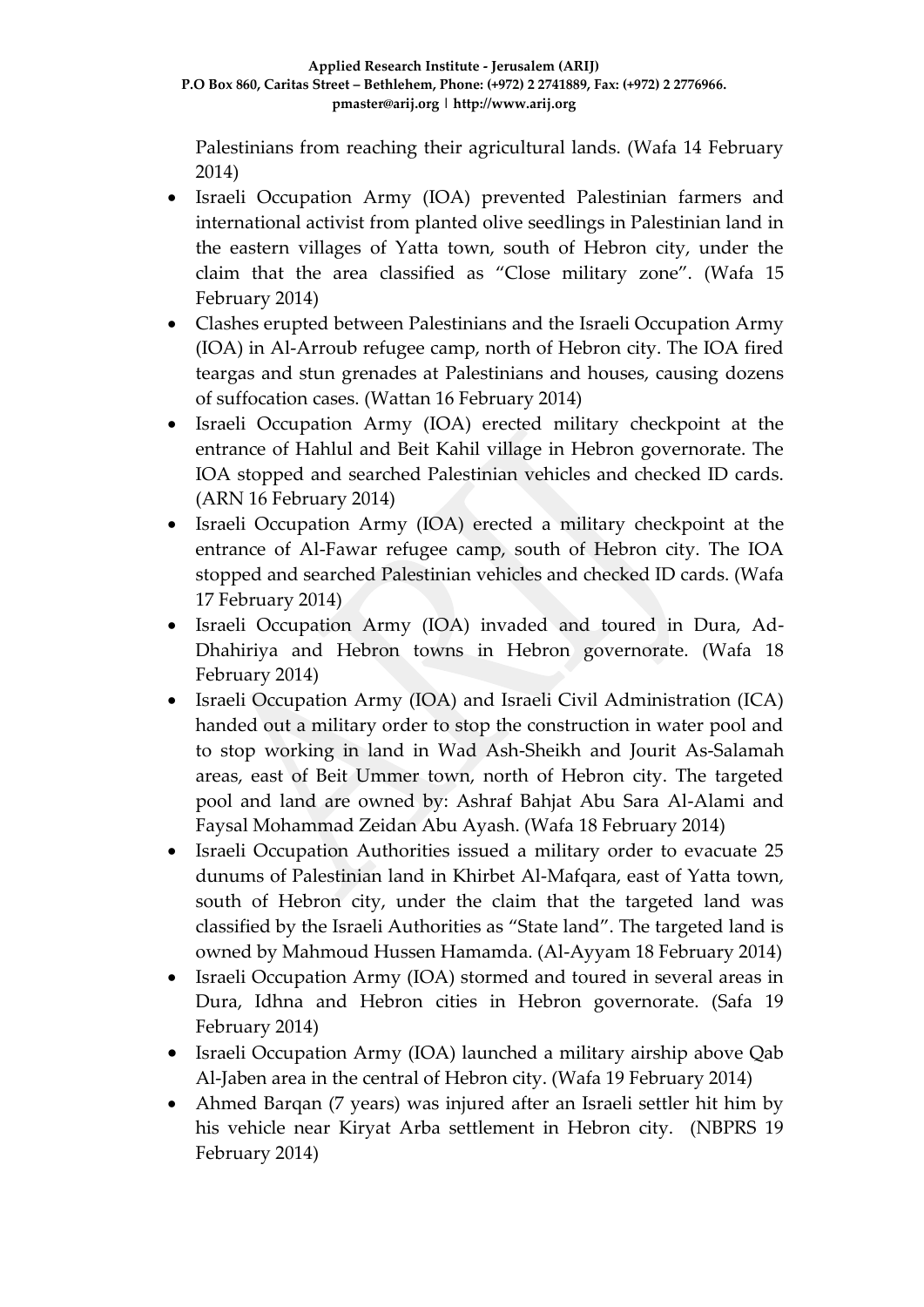• High Court allows settlers to take over 300 dunams in southern Hebron Hills. Justices reject petition by Palestinian family to return their land, saying the incursion is not fresh. The High Court of Justice on Sunday rejected a petition from 2012 against Jewish settlers taking over Palestinian lands close to the settlement of Sussia in the West Banks's southern Hebron Hills, saying the incursion is not fresh and therefore the Israel Defense Forces and Civil Administration cannot be forced to take administrative measures against the settlers. This decision represents a reversal of the approach of prosecutors and courts in recent years. A court ruling from 2011 established that given that the IDF prevented Palestinians access to their lands for years, Israelis using the lands must prove that they are doing so in good faith and must present deeds proving that the land was legally purchased. Under this decision, Israelis cannot refer to the statute of limitations or that they have worked and maintained the land to avoid being removed. But this time, Justices Miram Naor, Zvi Zylbertal and Uzi Vogelman based their decision on the Civil Administration's stance, according to which the settlers have controlled the land for more than five years. The petition, filed by attorneys Quamar Mishirqi-Asad and Avital Sharon from Rabbis for Human Rights, related to some 300 dunams (about 75 acres) of land claimed by Hushiye from Yatta family and located between the settlement of Sussia and the unapproved outpost Mitzpeh Yair, where access to pastureland in the area has been prevented. Attorney Amir Fisher, representing the settlement of Sussia, the Har Hevron Regional Council and three Israeli citizens, said that Sussia resident Yair Har Sinai (who was murdered in 2011) bought the land in question in 1990 and later received permission from the World Zionist Organization to graze animals on several thousand dunams that were declared "state lands." Judge Naor said that Har Sinai's heir, Dalia Har Sinai, and two other respondents — Ofir Avidan and Elad Movshowitch — did not produce "any documents that apparently demonstrate purchase, and it was not noted from whom the land was acquired or its borders" Naor also wrote in her verdict, "It is difficult not to say that the claims raised by the appellants look to be vague." On the other hand, she wrote that the petitioners did not present the court with "sufficient evidence so that it will be possible to rule regarding the ownership of the land in question," although "on the administrative level it appears that the petitioners have sufficient linkage to the area discussed in the petition."The petitioners presented to the court tax-payment vouchers for the land under their control. Unlike in the northern West Bank and Ramallah area, in the southern West Bank, the Jordanians did not manage to complete the process of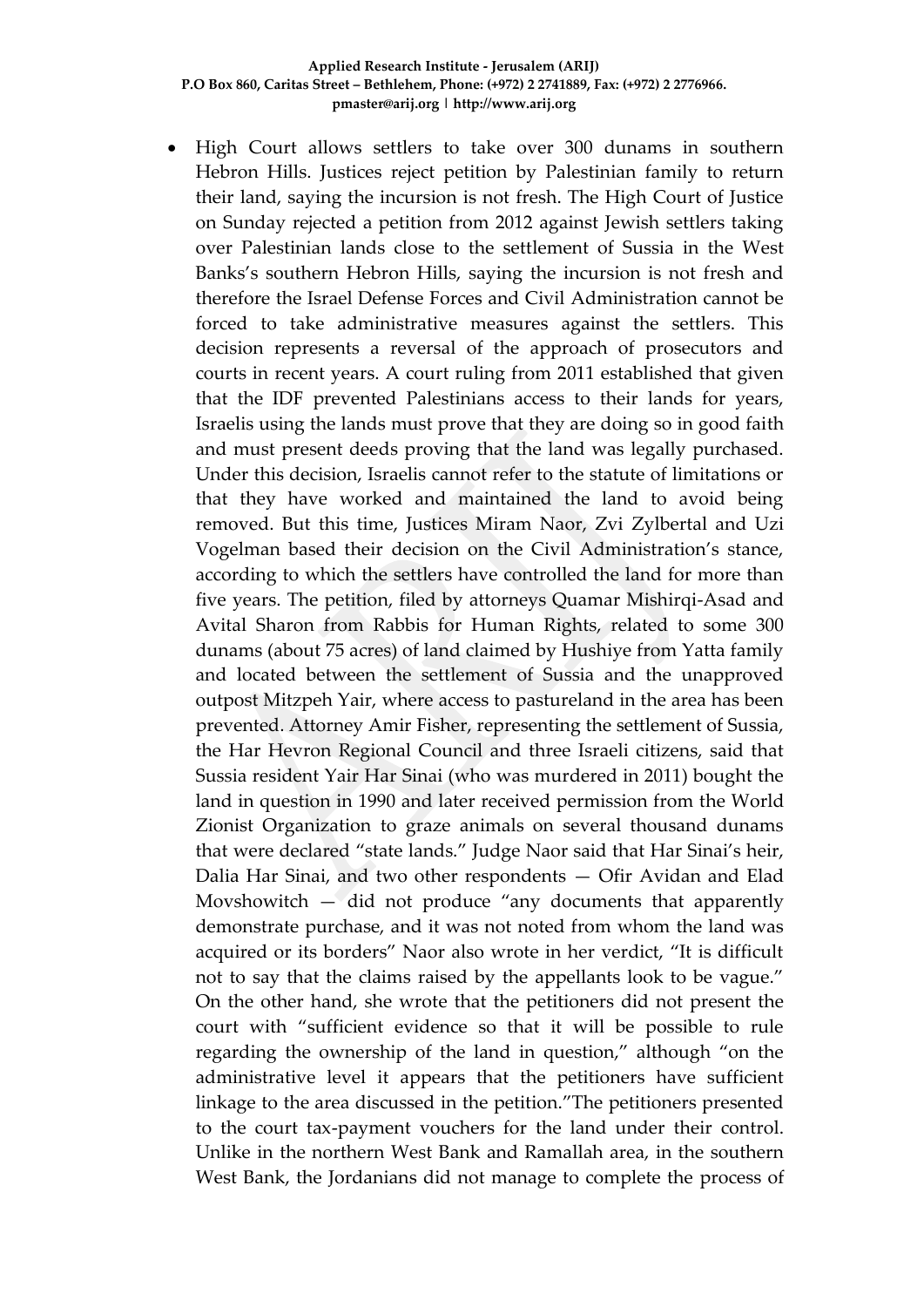registering lands before the Israeli conquest in the 1967 Six-Day War. Israel stopped the process, so that many Palestinian families do not have "proper" documentation proving ownership of their property. This reality made it easier for Israel to declare hundreds of thousand dunams in the West Bank state lands over the years. Naor noted a contradiction by the petitioners, who on one hand said the IDF and settlers did not allow access to the land during the second intifada, and on the other hand, said that the farmers managed to work their lands. Ultimately, the stance of the Civil Administration, which Naor described as neutral — that there is evidence that 300 dunams of land was farmed by Israelis since  $2002$  (although not before then) – won out. [\(Haaretz](http://www.haaretz.com/news/national/.premium-1.575012) 19 February 2014)

- Israeli Occupation Army (IOA) confiscated JD 5000 and NIS 5000 from Faysal Abd Al-Men'em Bidareen (36 years) from As-Samu' town, south of Hebron city, after stopping him at a sudden checkpoint erected by the IOA at the southern entrance of Al-Khader village, west of Bethlehem city. (Wafa 20 February 2014)
- Israeli Occupation Army (IOA) stormed Bier Ein area, under Al-Qassam mosque in Hebron city. (Wattan 21 February 2014)
- Clashes erupted between Palestinians and the Israeli Occupation Army (IOA) in Beit Ummer town, north of Hebron city. The IOA fired rubber bullets, teargas and stun grenades, causing dozens of suffocation cases. During the clashes, the IOA arrested Sakhir Hesham Khalil Abu Mariya (23 years). (Maannews 21 February 2014)
- Israeli Occupation Army (IOA) attacked a non-violent protest in the old city of Hebron. The IOA fired rubber bullets, teargas and stun grenades at Palestinians, causing dozens of suffocation cases and the injury of 15 people. (NBPRS 21 February 2014)
- Israeli Daily newspaper "Haaretz" released that the Israeli Defense Ministry transformed point settlement on Palestinian land south of Hebron and named" Avigil "to the settlement where this point occupied more than 1,000 dunums of Palestinian land. Press said in a report published in Ha'aretz that this settlement to join the grouping of settlements and outposts located south of Hebron constituted a new settlement in the region block includes this nugget: Beit Yattir, Havat Lucifer, Mitzpeh Yair, Susiya, Maon, Havat Maon and Carmel. (NBPRS & [Haaretz](http://www.haaretz.co.il/news/politics/.premium-1.2250462) 21 February 2014)
- Israeli Occupation Army (IOA) invaded and toured in Halhul, Nuba and Kharasa towns in Hebron governorate. (Wafa 23 February 2014)
- Israeli settlers living in Beit Ein settlement escorted by the Israeli Occupation Army (IOA) attacked Mohammad Abd Al-Hamid Jaber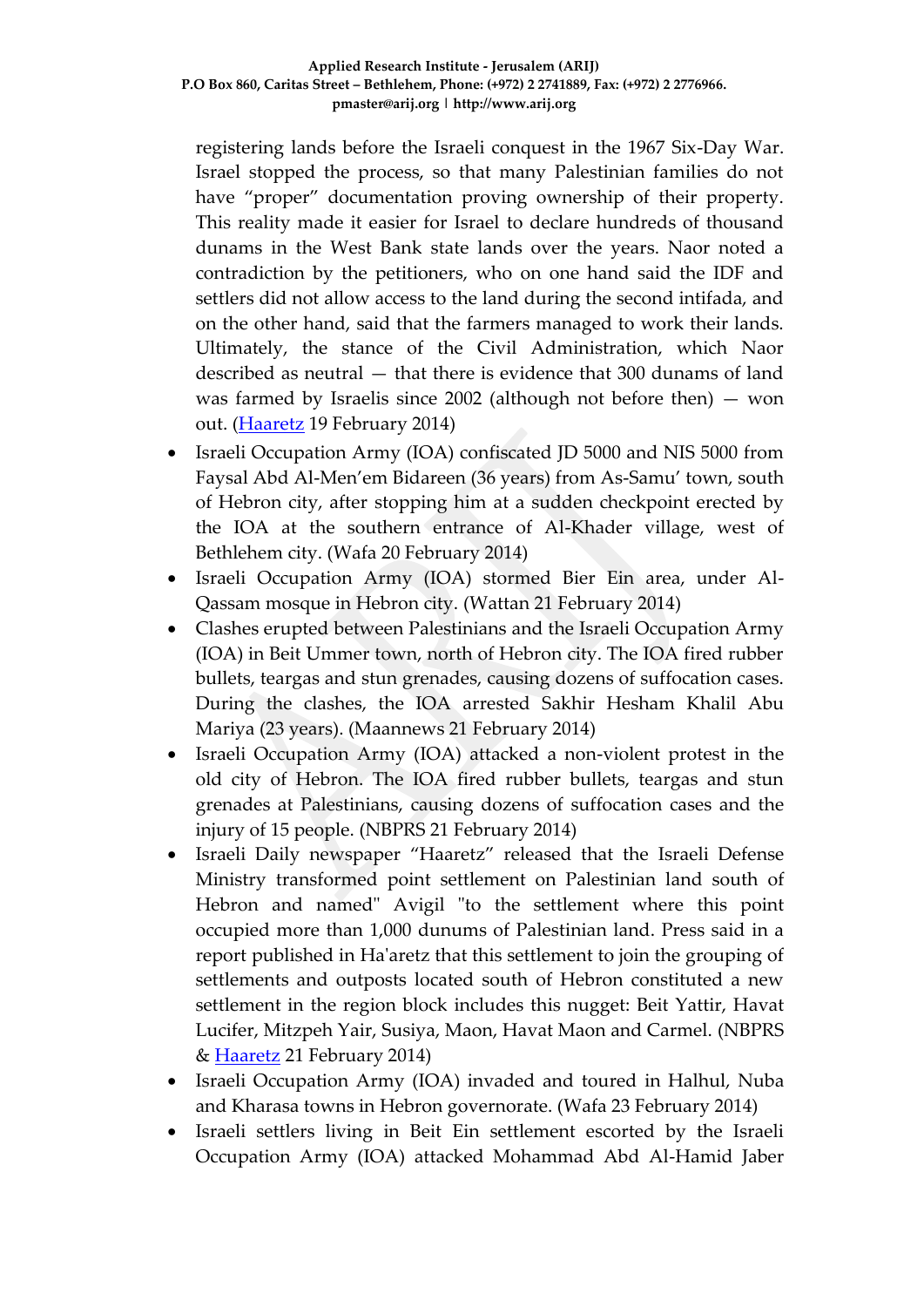As-Salibi while he was working in his land in Wadi Abu Ar-Resh area in Beit Ummer town, north of Hebron city. (Wattan 23 February 2014)

- Israeli Occupation Authorities issued military orders to stop the constriction in 2-storey house, 3 barracks and an animal sheds in Idhna town, west of Hebron city. The targeted structures are owned by: Mahmoud Azmi Abu Ijhaish, Sufian Abu Ijhaish and Arafat Abu Ijhaish. (Maannews 23 February 2014)
- Israeli Occupation Army (IOA) erected a military checkpoint at the entrance of Al-Fawar refugee camp, south of Hebron city. The IOA stopped and searched Palestinian vehicles and checked ID cards. (Wafa 23 February 2014)
- Israeli Occupation Army (IOA) invaded and searched a Palestinian house in Shuykh Al-Arroub village, north of Hebron city. The targeted house is owned by: Ibrahim Al-Haliqa. (RB2000 26 February 2014)
- Clashes erupted between Palestinians and the Israeli Occupation Army (IOA) in Al-Arroub refugee camp, north of Hebron city. The IOA fired teargas and stun grenades at Palestinians and houses, causing dozens of suffocation cases. (RB2000 26 February 2014)
- Israeli Occupation Army (IOA) erected a military checkpoint at the entrance of Al-Fawar refugee camp, south of Hebron city. The IOA stopped and searched Palestinians vehicles and checked ID cards. (Wafa 26 February 2014)
- Israeli Occupation Army (IOA) invaded and searched a Palestinian house in Khallit Jabir area, east of Yatta town, south of Hebron city. The targeted house is owned by Mohammad Musa Hassan Dababsih. (RB2000 27 February 2014)
- Israeli Occupation Army (IOA) stormed and searched a Palestinian house in Taffuh village, west of Hebron city. The targeted house is owned by Kamal Samer Abd Al-Karem Hassan. (RB2000 27 February 2014)
- Clashes erupted between Palestinians and the Israeli Occupation Army (IOA) in Al-Fawar refugee camp, south of Hebron city. The IOA fired rubber bullets, teargas and stun grenades, causing dozens of suffocation cases and the injury of three people. During the clashes, the IOA stormed the camp and closed the main entrance. (Maannews 27 February 2014)
- Clashes erupted between Palestinians and the Israeli Occupation Army (IOA) in Beit Ummer town, north of Hebron city. The IOA fired rubber bullets, teargas and stun grenades at Palestinians and houses, causing dozens of suffocation cases and the injury of two people. (Wattan 28 February 2014)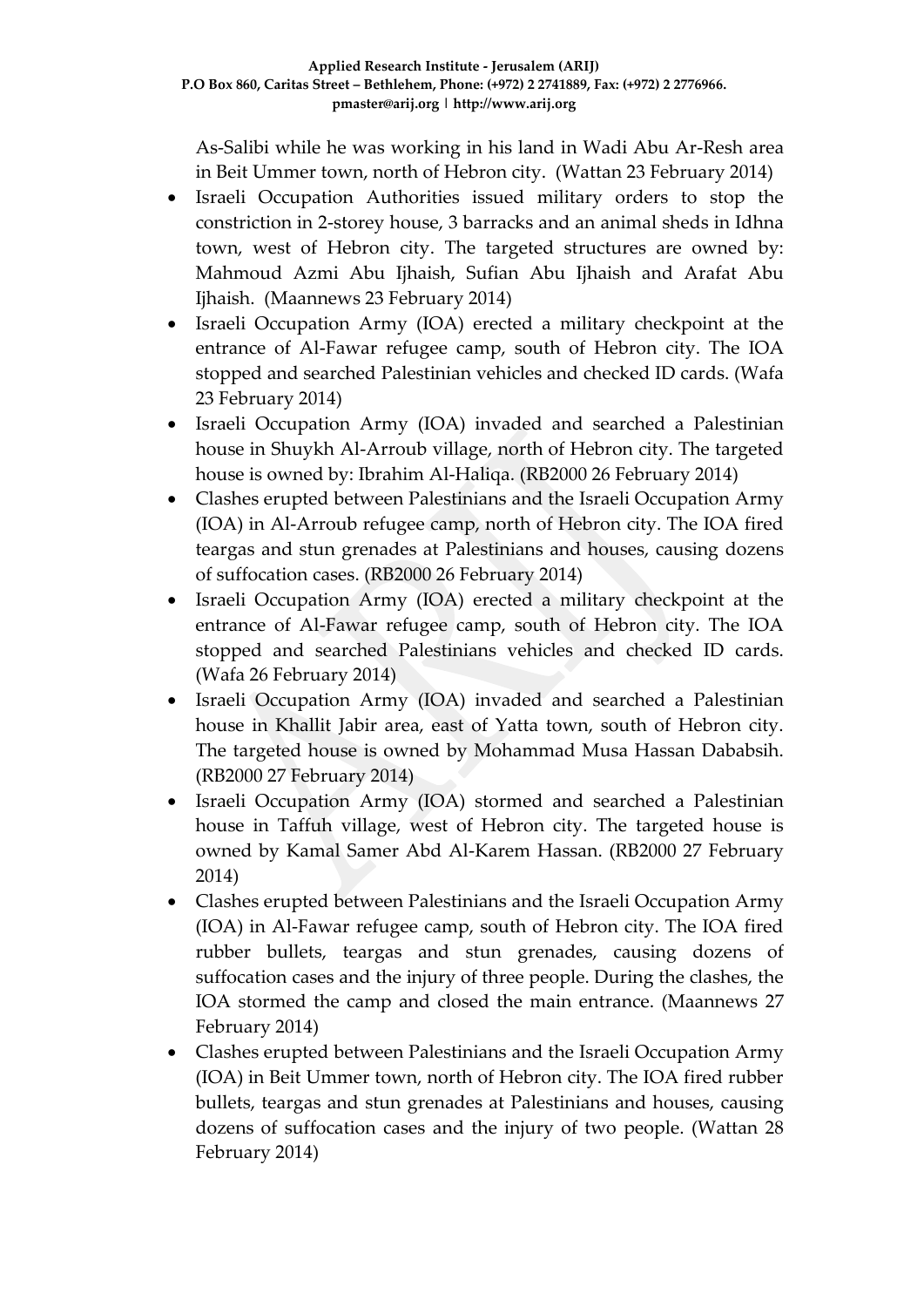An Israeli settler has filed a lawsuit against a local Palestinian Bedouin in an attempt to remove his traditional oven (Beard tabon) in a village south of Hebron. The oven's owner, Salim al-Hathaleen, said that the oven is on his land and he refuses to remove it because it provides bread to his family of 40 people, as well as others in the village of Um al-Khier, east of Yatta town. The lawsuit comes after months of harassment by the settler, including raids accompanied by Israeli forces, targeting the traditional "tabun" oven. The settler, who is a resident of the nearby Israeli settlement of Karmel, said in the lawsuit that he and his family suffer a result of the smoke emitted from the oven. He has reportedly requested a compensation of 250,000 shekels (\$72,000). (Maannews 28 February 2014)

# **Qalqilyah**

- Israeli Occupation Army (IOA) stormed Azzun village, east of Qalqilyah city. The IOA stopped and questioned Palestinians. (Maannews 3 February 2014)
- Four Palestinians were injured and dozens suffered gas inhalation after the Israeli Occupation Army (IOA) attacked the weekly non-violent protest the segregation wall and settlements in Kafr Qaddum village, east of Qalqilyah city. The Palestinians who injured were identified as: Saqir Abid (58 years), Mahmoud Riad Ishtiwi (5 years), Kamel Barham (23 years) and Nasser Hassan (43 years). (Wafa 7 February 2014)
- Israeli Occupation Army (IOA) assaulted and injured Adham Abd Al-Latif Al-Rai' (19 years) while he was working in his family land in Al-Razazy area, south of Qalqilyah city. (Maannews 12 February 2014)
- Two Palestinians were injured and dozens suffered gas inhalation after the Israeli Occupation Army (IOA) attacked the weekly non-violent protest against the Segregation wall and settlements in Kafr Qaddum village, east of Qalqilyah city. The IOA fired rubber bullets, teargas and stun grenades. (AL-Quds 14 February 2014)
- Israeli Occupation Army (IOA) opened fire at a Palestinian vehicle near Yetzhar settlement, south of Nablus city, as a result, a Palestinian girl; Nehad Kamal Aqil (17 years) from Kafr Qaddum village, east of Nablus city, was injured. The IOA arrested the driver of the vehicle and transferred him to Huwara military base. (Maannews 15 February 2014)
- Israeli Occupation Army (IOA) attacked the weekly non-violent protest against the Segregation wall and settlements in Kafr Qaddum village,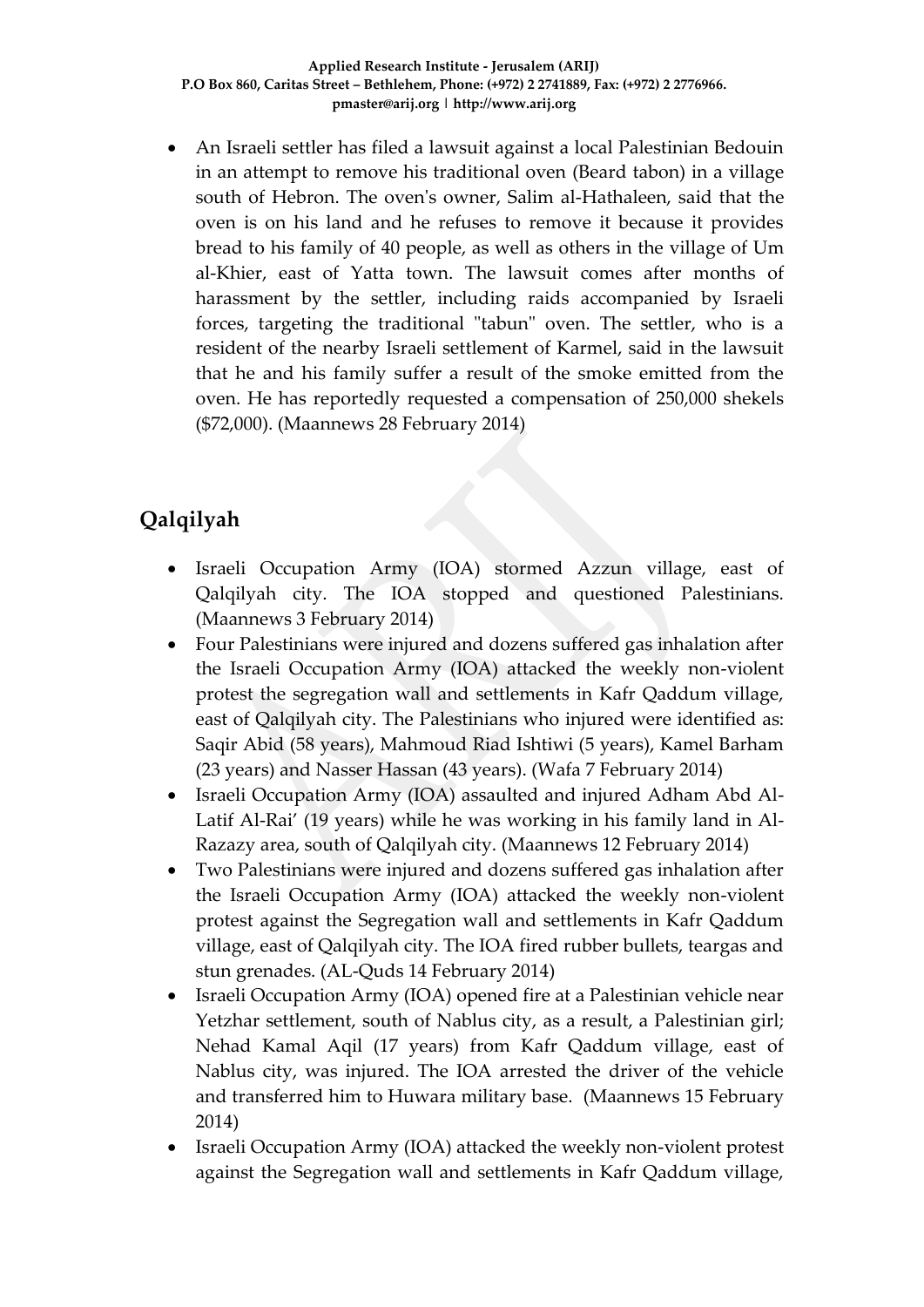east of Qalqilyah city. The IOA fired teargas and stun grenades, causing dozens of suffocation cases. (Maannews 21 February 2014)

• Israeli Occupation Army (IOA) attacked the weekly non-violent protest against the segregation wall and settlements in Kafr Qaddum village, east of Qalqilyah city. The IOA fired rubber bullets, teargas and stun grenades, causing dozens of suffocation cases. (PNN 28 February 2014)

## **Tubas**

- Israeli Occupation Army (IOA) informed the Palestinian residents in Al-Burj, Al-Meta and Al-Hamamat areas in the northern of Jordan Valley to evacuate their houses and structures on the 5<sup>th</sup> of February 2014, from 11:00 a.m. to 3:00 p.m., under the claim of military trainings. (ARN 4 February 2014)
- Israeli Occupation Army (IOA) stormed and searched several Palestinian houses in Al-Far'a refugee camp, south of Tubas city. One of the targeted houses is owned by Fares Sawalmih, where the IOA fired a teargas grenade inside the house, where part of the house was torched. Clashes erupted between Palestinians and the IOA, where the IOA fired live bullets, teargas and stun grenades at Palestinians, causing dozens of suffocation cases and the injury of Sa'id Al-Ghoul (22 years). During the clashes, the IOA arrested five Palestinians. The arrestees were identified as: Mujahed Sawalmih (20 years), Mohammad Abu As-Samin, Abd Mansour, Yousif Abu Siyam, and Qaies Abu Madi. (Al-Quds 5 February 2014)
- Israeli Occupation Army (IOA) evacuated 35 Palestinian families from their houses in Al-Burj, Al-Meta and Al-Hamamat areas in the northern of Jordan valley, under the claim of Israeli military trainings. (Wafa 5 February 2014)
- Clashes erupted between Palestinians and the Israeli Occupation Army (IOA) at Al-Hamra checkpoint in the northern of Jordan valley. The IOA fired teargas grenades, causing dozens of suffocation cases. (Al-Quds 14 February 2014)
- Israeli Occupation Army (IOA) demolished three Palestinian houses and two animal sheds in Khirbet Yarza, east of Tubas city. During the operation, the IOA confiscated an agricultural tractor, and a number of tents. (Wafa 17 February 2014)
- Israeli Occupation Army (IOA) seized a number of mobile homes owned by a Palestinian Women center in Kardala village in the northern of Jordan valley. (Wafa 18 February 2014)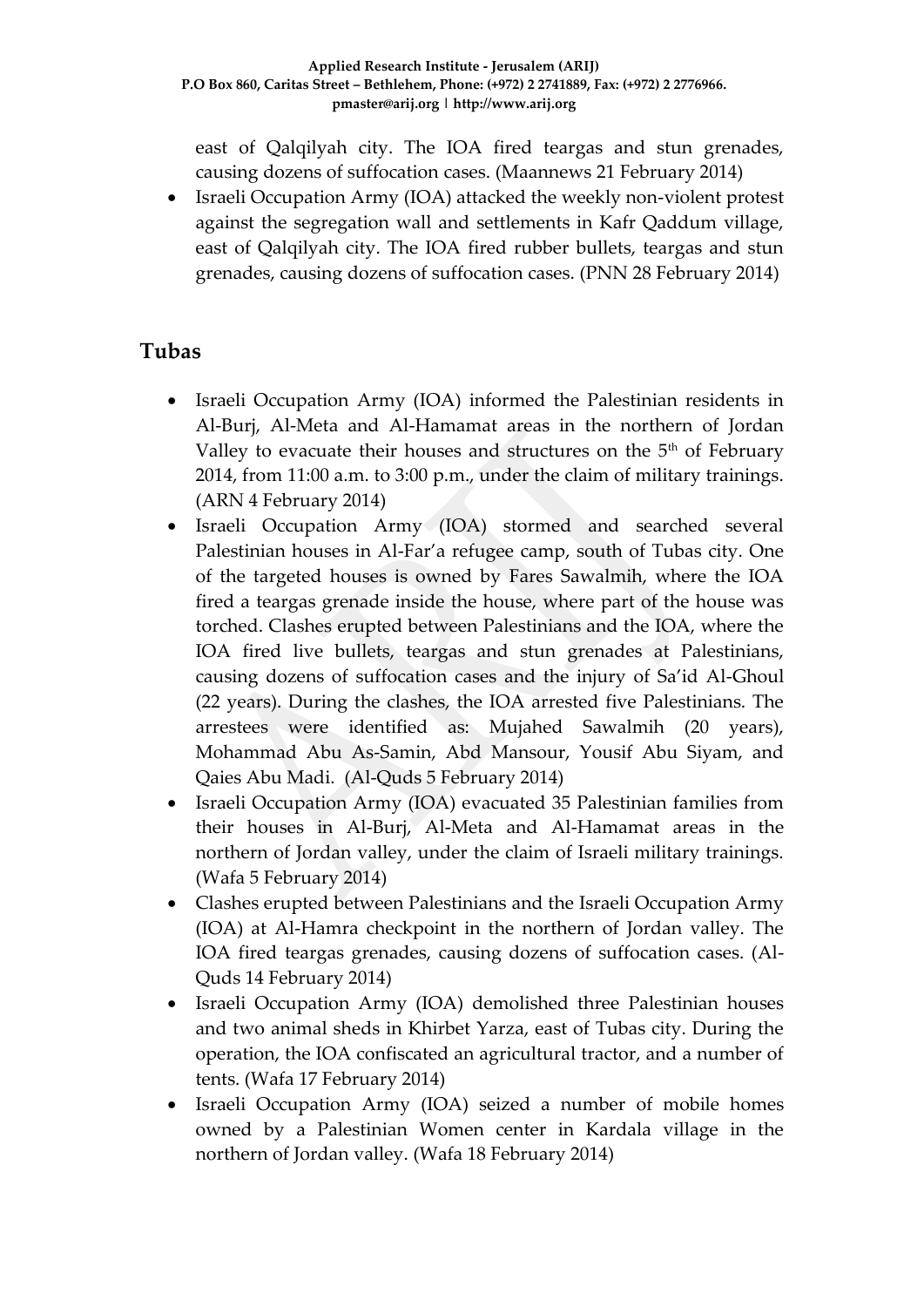- Clashes erupted between Palestinians and the Israeli Occupation Army (IOA) IN Khirbet Atwof in Tammun village, southeast of Tubas city. The IOA fired teargas and stun grenades at Palestinians, causing dozens of suffocation cases. (NBPRS 21 February 2014)
- Israeli Occupation Army (IOA) handed out 23 Palestinian families military orders to evacuate their tents in Wadi Ibziq and Al-Burj areas in the northern of Jordan valley, in the  $26<sup>th</sup>$  of February 2014 from 7:00 a.m. to 4:00 p.m. under the claim that the IOA will hold military training in the aforementioned areas. (ARN 23 February 2014)
- Israeli Occupation Army (IOA) forced more than 30 Palestinian families to evacuate their houses in Irza, Ibziq, Al-Burj, Eyoun Al-Meta areas in the northern of Jordan Valley, under the claim of Israeli military trainings. (Wafa 26 February 2014)
- Israeli Occupation Army (IOA) forced 23 Palestinian families to evacuate their houses in Ar-Ras Al-Ahmer area in the northern of Jordan valley, under the claim of the Israeli military trainings. (Wafa 27 February 2014)

# **Ramallah**

- Clashes erupted between Palestinians and the Israeli Occupation Army (IOA) at the main entrance of An-Nabi Saleh village, north of Ramallah city, after the IOA closed it. The IOA fired rubber bullets, teargas and stun grenades at Palestinians, causing dozens of suffocation cases and the injury of two people. (Wafa 2 February 2014)
- Israeli settlers living in Ofra settlement hurled stones at a Palestinian vehicle, while it was near the settlement, causing the injury of three Palestinians. (Wattan 2 February 2014)
- Israeli settlers uprooted about 1200 olive seedlings in Sinjil village, north of Ramallah city. (Wafa 2 February 2014)
- Israeli settlers uprooted 425 olive trees in Turmus'ayya village, north of Ramallah city. The targeted trees are owned by Mohammad Jamal Abu Awad. (Wafa 2 February 2014)
- Clashes erupted between Palestinians and the Israeli Occupation Army (IOA) in Al-Jalazoun refugee camp, north of Ramallah city. The IOA fired rubber and live bullets, and teargas and stun grenades, causing dozens of suffocation cases and the injury of 12 people. (Maannews 7 February 2014)
- Israeli Occupation Army (IOA) attacked the weekly non-violent protest against the Segregation wall and settlements in Bilin village, west of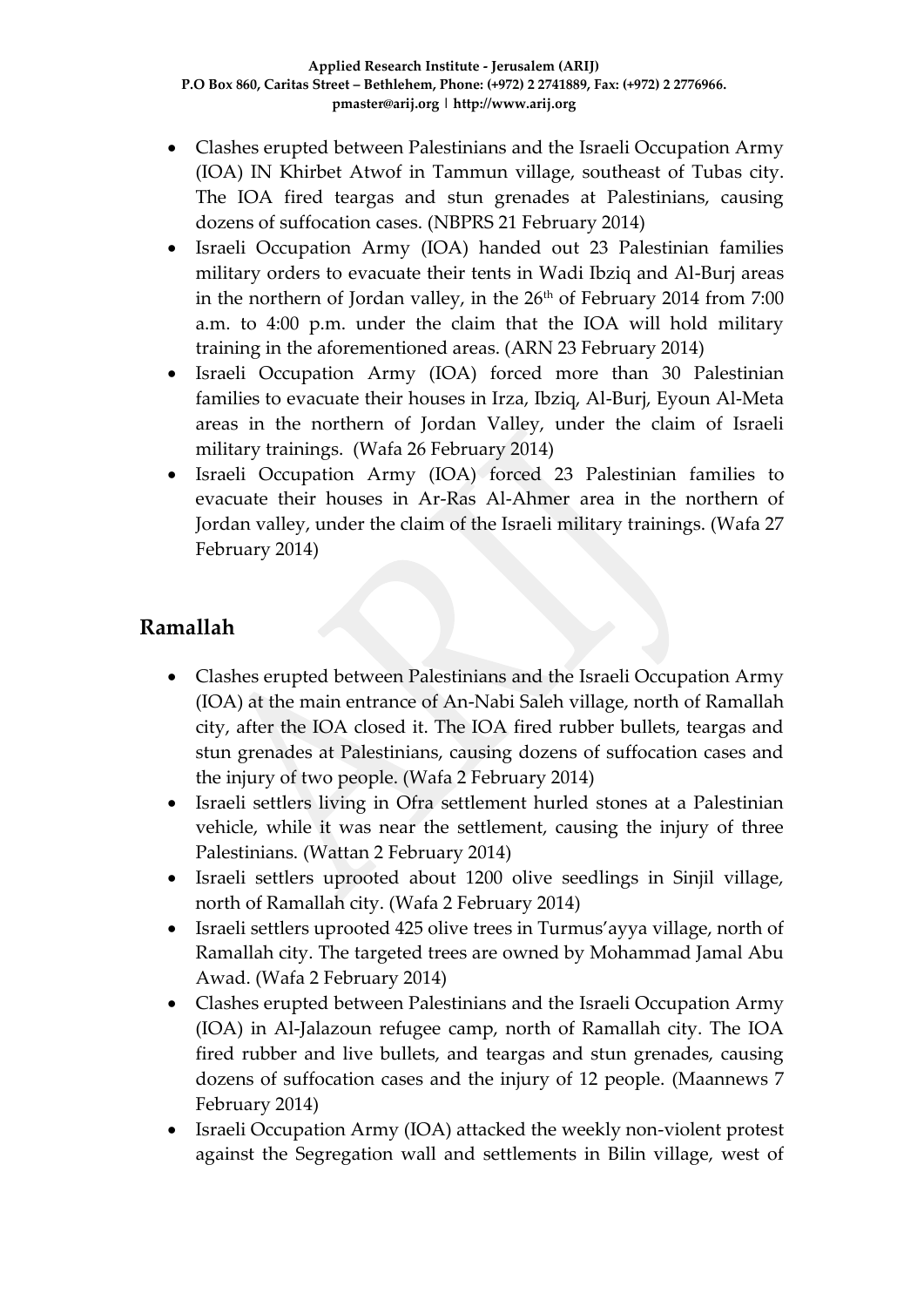Ramallah city. The IOA fired rubber bullets, teargas and stun grenades, causing dozens of suffocation cases. (Wafa 7 February 2014)

- Israeli Occupation Army (IOA) attacked a non-violent protest against the Segregation wall and settlements in Silwad village, north of Ramallah city. Clashes erupted between Palestinians and the IOA, where the IOA fired teargas and stun grenades at Palestinians, causing dozens of suffocation cases. (Al-Ayyam 7 February 2014)
- Israeli settlers uprooted 500 olive seedlings in Sinjil village, north of Ramallah city. (NBPRS 9 February 2014)
- Clashes erupted between Palestinians and the Israeli Occupation Army (IOA) in An-Nabi Saleh village, north of Ramallah city. The IOA fired rubber bullets, teargas and stun grenades at Palestinians and houses, causing dozens of suffocation cases, and damaged in houses. During the clashes, the IOA arrested Bilal At-Tamimi and transferred him to unknown location. (PNN 12 February 2014)
- Israeli Occupation Army (IOA) demolished a number of structures in Deir Dibwan village, east of Ramallah city. (DWG 13 February 201)
- Israeli Occupation Army (IOA) dispersed the weekly non-violent protest against the Segregation wall and settlements in Bilin village, west of Ramallah city. The IOA fired rubber bullets, teargas and stun grenades, causing dozens of suffocation case. (Maannews 14 February 2014)
- Clashes erupted between Palestinians and the Israeli Occupation Army (IOA) in Al-Jalazoun refugee camp, north of Ramallah city. The IOA fired live and rubber bullets; and teargas grenades, causing the injury of 6 Palestinians. (Maannews 14 February 2014)
- Israeli Occupation Army (IOA) dispersed the weekly non-violent protest against the Segregation wall and settlements in An-Nabi Saleh village, north of Ramallah city. The IOA fired rubber bullets, teargas and stun grenades, causing dozens of suffocation cases. (Al-Quds 14 February 2014)
- Israeli settlers living in Adi Ad outpost uprooted 700 olive seedlings in Turmus'ayya village, northeast of Ramallah city. The targeted seedlings are owned by: Mahmoud Hezma and Rabah Hizma. (Maannews 19 February 2014)
- Israeli Occupation Army (IOA) attacked the weekly non-violent protest against the segregation wall and settlements in Bilin village, west of Ramallah city. The IOA fired rubber bullets, teargas and stun grenades at Palestinians, causing dozens of suffocation cases and the injury of two people, were identified as: Mohammad Ahmed Yassen (24 years) and Mahmoud Mohammad (18 years). (Wafa 21 February 2014)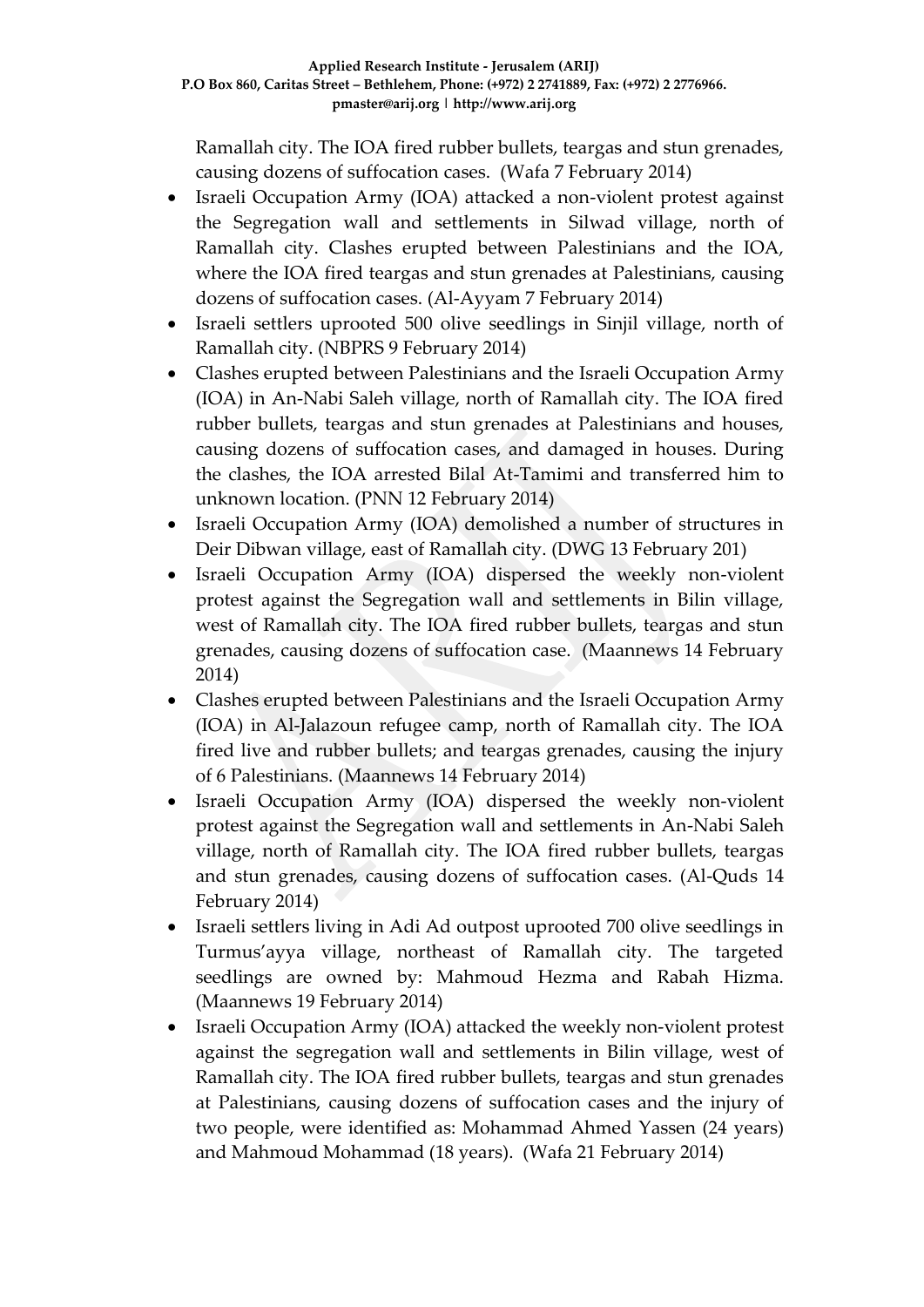- Dozens of Palestinians were suffered gas inhalation after the Israeli Occupation Army (IOA) attacked the weekly non-violent protest against the Segregation wall and settlements in An-Nabi Saleh village, north of Ramallah city. The IOA fired rubber bullets, teargas and stun grenades at participants. (Wafa 21 February 2014)
- Clashes erupted between Palestinians and the Israeli Occupation Army (IOA) at the entrance of Al-Jalazoun refugee camp, north of Ramallah city. The IOA fired rubber bullets, teargas and stun grenades, at Palestinians, causing dozens of suffocation cases and the injury of four people. (Maannews 21 February 2014)
- High Court calls halt to building of new neighborhood in Ofra. Justice rules settlement construction violates court order forbidding the issue of building permits within the settlement's jurisdiction. High Court Justice Uzi Fogelman has called a halt to the building of a new neighborhood in the West Bank settlement of Ofra. On Sunday Fogelman ruled that in resuming construction on the neighborhood last month, the Mateh Binyamin Regional Council violated an interim order of the High Court of Justice, which forbade it to issue building permits for a new neighborhood within Ofra's jurisdiction. [\(Haaretz](http://www.haaretz.com/news/national/.premium-1.576198) 25 February 2014)
- Israeli Occupation Army (IOA) stormed and searched several Palestinian houses in An-Nabi Saleh village, north of Ramallah city, and arrested Fadil At-Tamimi (54 years). Clashes erupted between Palestinians and the IOA, where the IOA fired teargas and sun grenades. (RB2000 27 February 2014)
- Israeli Occupation Army (IOA) raided and toured in Deir Nedam village, north of Ramallah city and fired stun grenades at Palestinian houses. During the operation, the IOA arrested Tamim Ahmed At-Tamimi (18 years). (RB2000 27 February 2014)
- Mutaz Washiha (24 years) was killed after the Israeli Occupation Army (IOA) launched a missile at his house in Bir Zeit village, north of Ramallah city. Clashes erupted between Palestinians and the IOA, where the IOA fired rubber bullets, teargas and stun grenades, causing dozens of suffocation cases and the injury of 14 people. During the operation, the IOA arrested three Palestinians were identified as: Ramiz Washiha, Fadi Sidqi and Samer Al-Qaisi. (Maannews 27 February 2014)
- Clashes erupted between Palestinians and the Israeli Occupation Army (IOA) in Silwad village, north of Ramallah city. (Al-Quds 28 February 2014)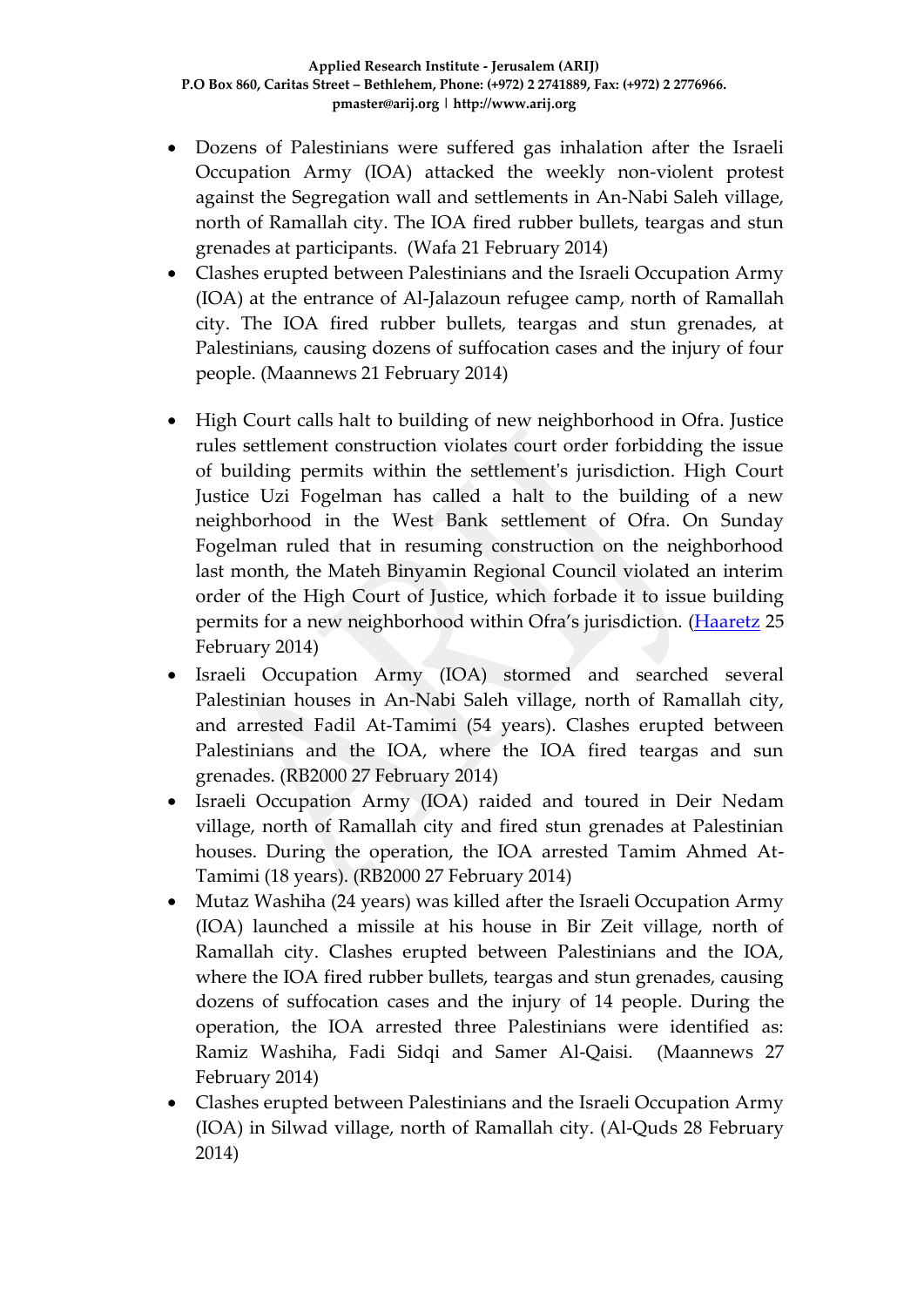- Clashes erupted between Palestinians and the Israeli Occupation Army (IOA) in An-Nabi Saleh village, north of Ramallah city. The IOA fired teargas and stun grenades at Palestinians, causing dozens of suffocation cases. (Wattan 28 February 2014)
- Clashes erupted between Palestinians and the Israeli Occupation Army (IOA) in Atara village, north of Ramallah city. The IOA fired rubber bullets, teargas and stun grenades at Palestinians, causing dozens of suffocation cases and the injury of four people. (PNN 28 February 2014)
- Israeli Occupation Army (IOA) attacked the weekly non-violent protest against the segregation wall and settlements in Bilin village, west of Ramallah city. The IOA fired rubber bullets, teargas and stun grenades, causing dozens of suffocation cases and the injury of four people, were identified as: Talha Abd As-Satar (22 years), Ahmed Abu Rahma (20 years), Ashraf Al-Khateb (34 years), Mohammad Nasser Barnit (14 years). During the operation, the IOA arrested Samih Ataia. (Maannews 28 February 2014)

# **Jericho**

- Clashes erupted between Palestinians and the Israeli Occupation Army (IOA) at the Israeli Bypass road No. 90 near the protest village "Deir Hijla". (PNN 4 February 2014)
- Israeli Occupation Army (IOA) uprooted 120 palm trees in Az-Zubeidat village, north of Jericho city. The trees are owned by: Hassan Al- Jarme. (PNN 6 February 2014)
- Israeli Occupation Army (IOA) along with Israeli bulldozers demolished a tent and a barracks in Ein Qarziliya area in Al-Jiftlik village, north of Jericho city. The targeted tent and barracks are owned by Zahi Rihan Bani Maniya. (Wattan 12 February 2014)

# **Salfit**

- Israeli settlers living in leshem settlement worked in the settlement to construct new housing units and road networks. (Maannews 4 February 2014)
- Israeli Occupation Army (IOA) closed the main entrance of Qira village, north of Salfit city. (Maannews 13 February 2014)
- Clashes erupted between Palestinians and the Israeli Occupation Army (IOA) in Salfit city, after the IOA raided a non-violent protest against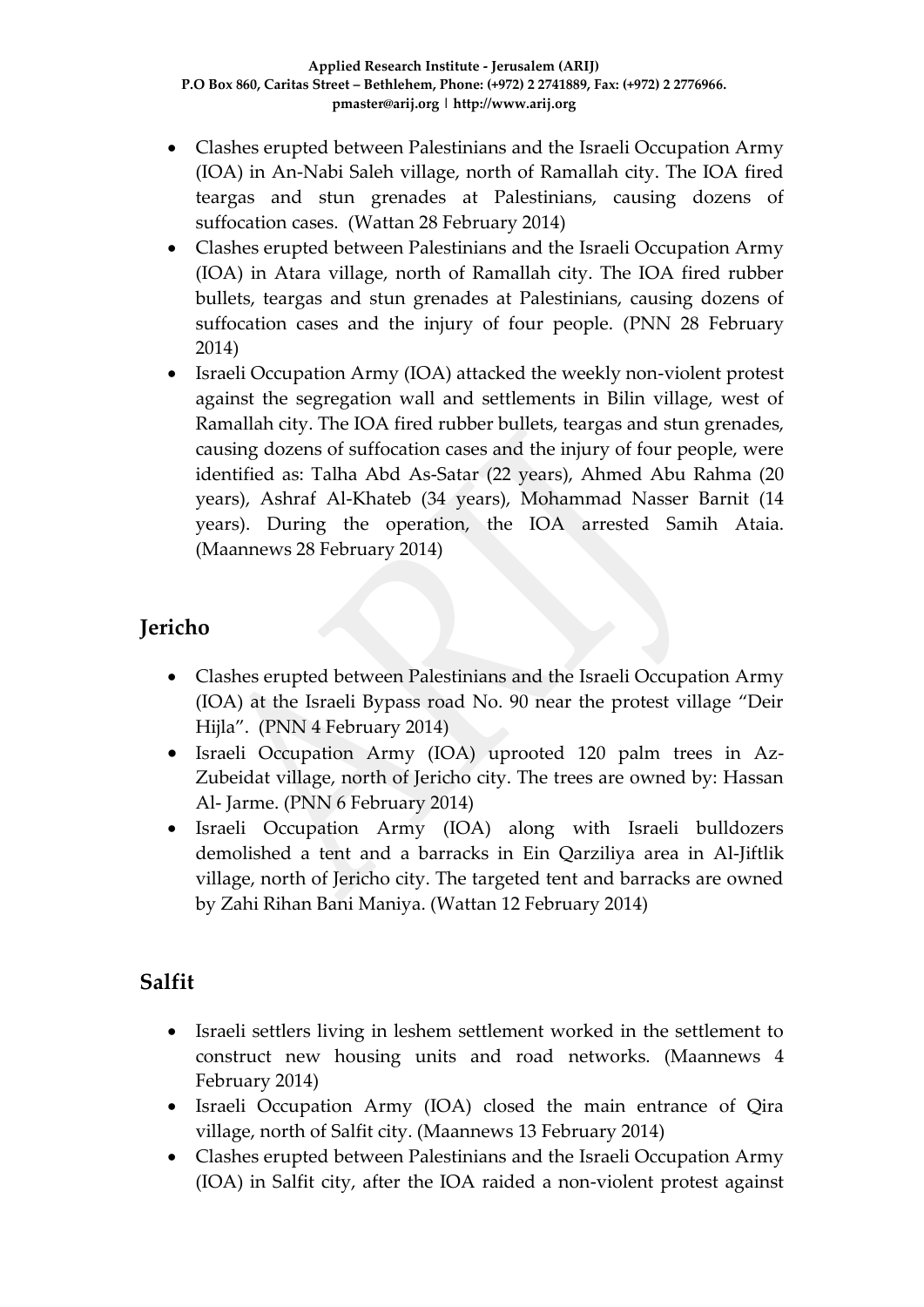the segregation wall and settlements in the city. The IOA fired teargas and stun grenades, causing dozens of suffocation cases. (PNN 14 February 2014)

- Israeli settlers set up a tent at the entrance of Deir Ballut village, west of Salfit city. (Wattan 19 February 2014)
- Israeli settlers living in Ariel settlement attacked Palestinian farmers and activists while they were planting olive trees in land in Salfit city. As a result, five Palestinians were injured. (Wafa 21 February 2014)
- The Israeli Civil Administration submitted a building scheme in Al Quds Daily Newspaper for Public Review**<sup>2</sup>** . The Regional Plan No.  $(2/5/170)$ , Mandate scheme,  $S/15$ , 170/4, in basin number 2, which is a part of Al-Burj and Khallet Hadida in Haris village, north of Salfit city. The plan location in Revava settlement. The plan determine to change the status of the land from agricultural uses to construct Buildings, Public Organizations, Industrial area, tourist areas, an area for future development, open spaces, roads and public parks. (Al-Quds 24 February 2013)

# **Tulkarem**

## **Nablus**

- Israeli Occupation Army (IOA) stormed and toured in Askar refugee camp in Nablus city and took photos for houses and Streets. (Al-Quds 1 February 2014)
- Israeli Occupation Army (IOA) tightened its procedures at Huwara checkpoint, south of Nablus city. The IOA stopped and searched Palestinian vehicles and checked ID cards. (Maannews 1 February 2014)
- Clashes erupted between Palestinians and the Israeli Occupation Army (IOA) in Beita village, south of Nablus city. The IOA fired stun grenades at Palestinians. During the clashes, the IOA detained a number of Palestinians, and closed the western entrance of the village. (Wattan 2 February 2014)
- Israeli Occupation Army (IOA) erected a military checkpoint near Yetzhar settlement, south of Nablus city. The IOA stopped, searched and detained Palestinian vehicles and checked ID cards. (Wattan 2 February 2014)

1

2 It is the last step before approving the building scheme, after which, building permits and tenders may be issued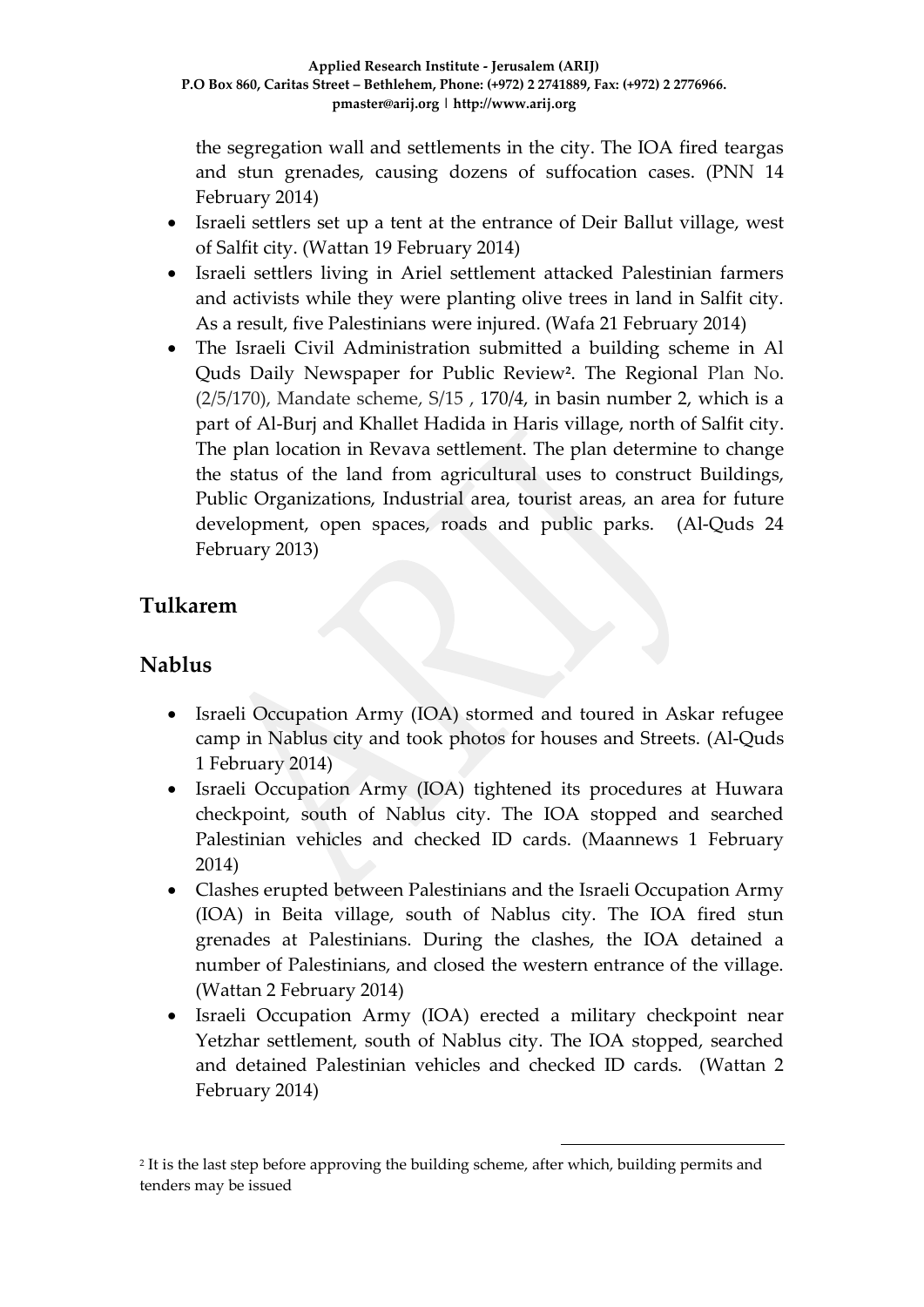- Israeli Occupation Army (IOA) stormed and toured in Beita village, south of Nablus city, and fired stun grenades at houses. Clashes erupted between Palestinians and the IOA. (Safa 4 February 2014)
- Israeli Occupation Army (IOA) closed the western entrance of Nablus city. The IOA stopped and searched Palestinian vehicles and checked ID cards. (Safa 4 February 2014)
- Israeli settlers living in Itamar settlement uprooted about 100 olive trees in Wadi Yanun area, which located between Yanun and Awarta villages in Nablus governorate. (Maannews 5 February 2014)
- Israeli settler hit by his vehicle a Palestinian from Deir Al-Hatab village, east of Nablus city, while he was near Yetzhar settlement. (Al-Quds 6 February 2014)
- Israeli settlers living in Yesh Kodesh outpost attacked Palestinian farmers while they were working in their land in Qusra village, southeast of Nablus city, and forced them to leave the area. Clashes erupted between Palestinians and Israeli settlers. (Maannews 6 February 2014)
- Israeli Occupation Army (IOA) closed Huwara checkpoint, south of Nablus city, and prevented Palestinian vehicles from crossing it. The IOA detained yens of vehicles, and checked ID cards. Note that Huwara checkpoint link between Nablus and Ramallah governorate. (RB2000 8 February 2014)
- Israeli Occupation Army (IOA) stormed Beita village, south of Nablus city and erected a military checkpoint at Bridge area. (Wattan 9 February 2014)
- Israeli Occupation Army (IOA) raided and searched Ras Al-Ein, Krum Ashour neighborhoods in Nablus city. (Wattan 9 February 2014)
- Israeli Occupation Army (IOA) invaded Burin village, south of Nablus city and fired teargas grenades at a Palestinian school. During the operation, the IOA erected a military checkpoint at the eastern entrance of the village. The IOA stopped and searched Palestinian vehicles. (Safa 10 February 2014)
- Israeli Occupation Army (IOA) invaded and searched several Palestinian houses in Burin village, south of Nablus city. Note that at the midnight, clashes erupted between Palestinians and the IOA in the village. The IOA fired rubber bullets, teargas and stun grenades at Palestinians, causing the injury of Badawi Badir Asuos (17 years). During the clashes, the IOA closed all the entrances of the village, and prevented Palestinians from entering or leaving the village. (Al-Quds & Wattan 12 February 2014)
- Israeli settlers punctured the tries of a Palestinian vehicle while it was near Ma'ale Efrayim settlement. The targeted vehicle is owned by a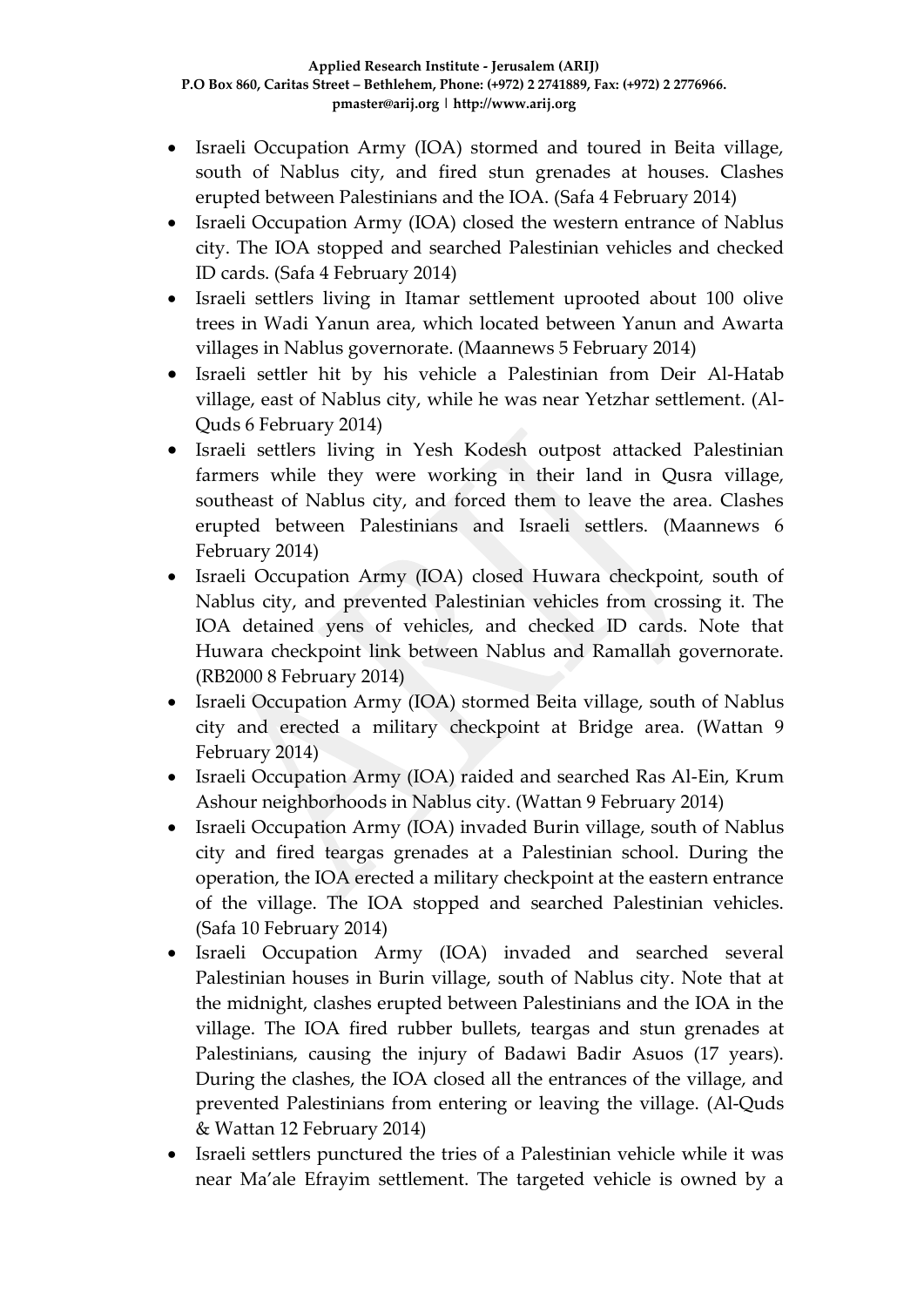Palestinian from Qusra village, south of Nablus city. (ARN 12 February 2014)

- Israeli settlers attacked a Palestinian house in Lubban Ash-Sharqiya village, south of Nablus city, and assaulted the residents. The targeted house owned by Khalid Sameeh Daraghmah. (Al-Quds 12 February 2014)
- Israeli settlers living in Eli settlement stormed a Palestinian plant nursery and stole a number of seedlings in As-Sawiya village, south of Nablus city. (NBPRS 13 February 2014)
- Israeli Occupation Authorities issued a military order to confiscated 4 dunums of Palestinian land in area located between Tell and Madama villages, southwest of Nablus city, under the claim of "Security uses". (NBPRS 14 February 2014)
- Israeli Occupation Army (IOA) invaded and searched several areas in Huawara village, south of Nablus city, and forced a number of Palestinians to close their shops. During the operation, the IOA closed Huawara checkpoint and detained a number of vehicles. (Safa 16 February 2014)
- Israeli Occupation Army (IOA) raided Beita village, south of Nablus city and fired stun grenades at houses. (Safa 16 February 2014)
- Israeli Occupation Army (IOA) opened fire at Palestinian land, east of Al-Qarara town, east of Khan Younis city, south of Gaza strip. (Maannews 17 February 2014)
- Clashes erupted between Palestinians and the Israeli Occupation Army (IOA) in Burin village, south of Nablus city. The IOA fired teargas and stun grenades at Palestinian and a school, causing dozens of suffocation cases. (RB2000 19 February 2014)
- Israeli settlers living in Yetzhar settlement assaulted and injured Mohammad Raja Az-Zaban (50 years) from Burin village, south of Nablus city. (Wafa 19 February 2014)
- An Israeli settler deliberately rammed a parked Palestinian car near Za'tara checkpoint, south of Nablus city. Musab Hasan Balsma (21 years) told Ma'an that he parked his vehicle on the roadside after it ran out of fuel and was waiting inside the car for a friend to bring him fuel. An Israeli settler driving a pickup truck rammed the car from behind and then from the front, before fleeing the scene. (Maannews 20 February 2014)
- Israeli Occupation Army (IOA) stormed and toured in several areas in Nablus city, and took photos for a number of residential buildings. (Wattan 22 February 2014)
- Israeli Occupation Army (IOA) invaded and toured in Beit Furik and Awarta villages in Nablus governorate. (Wattan 22 February 2014)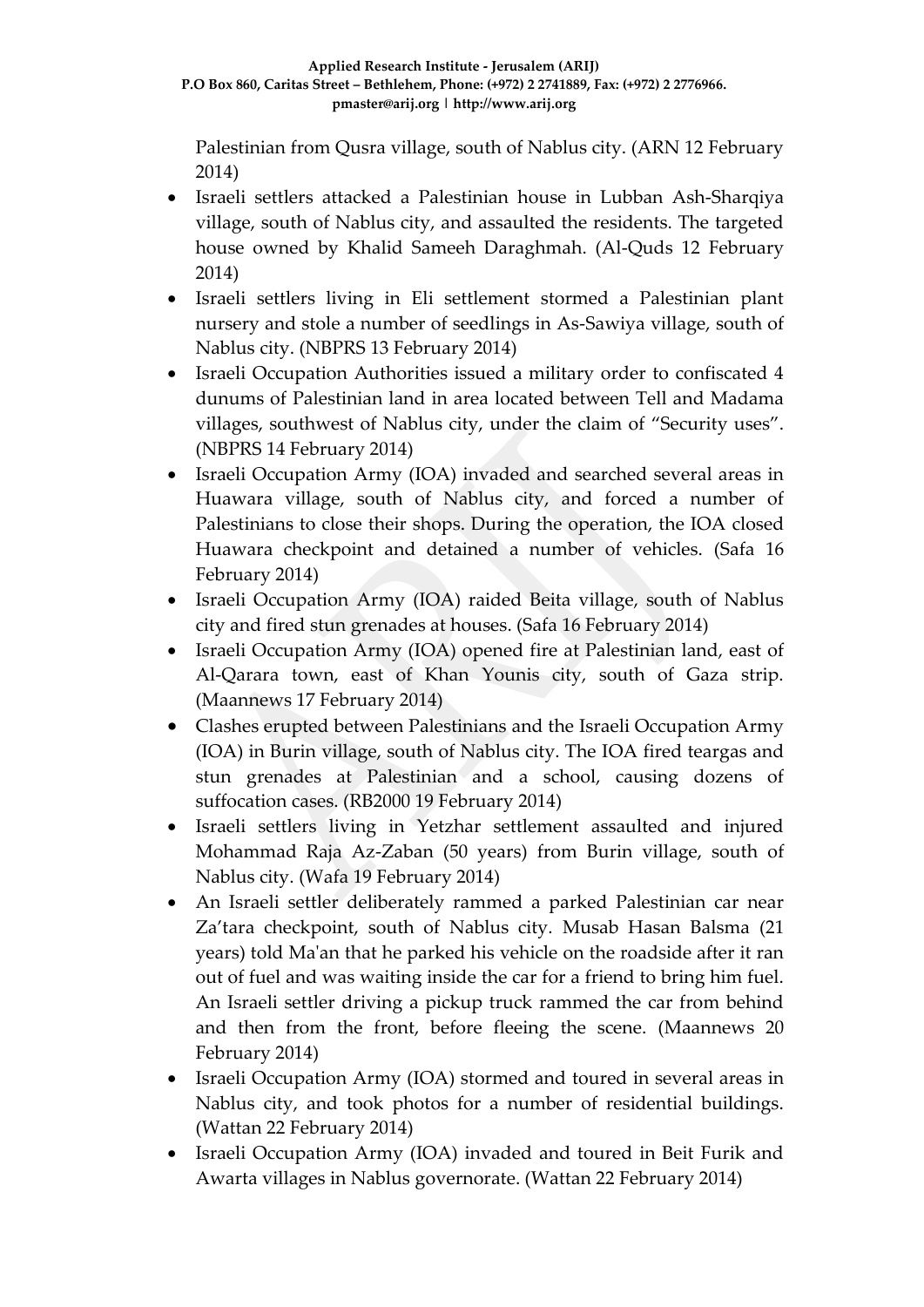- Israeli settlers living in Havat Jilad outpost stormed Jit village, west of Nablus city and hurled stones at Palestinian houses and vehicles, causing the damage in a number of vehicles. Clashes erupted between Palestinians and the Israeli settlers. (Al-Ayyam 23 February 2014)
- Israeli Occupation Army (IOA) stormed and searched a Palestinian house in Huwara village, south of Nablus city. The targeted house is owned by Zaid Maharba (48 years). (Panorama FM 24 February 2014)
- Israeli Occupation Authorities issued a military order to demolish an animal barracks in Aqraba village, southeast of Nablus city. The targeted barracks is owned by Firas Abu Lihya. (RB2000 25 February 2014)
- Israeli Occupation Army (IOA) stormed and searched several Palestinian houses in Osarin village, south of Nablus city, detained tens of Palestinians, and arrested Faraj Zeidan Awad Adili (19 years). Clashes erupted between Palestinians and the IOA. (Maannews 27 February 2014)
- Clashes erupted between Palestinians and the Israeli Occupation Army (IOA) in Burin village, south of Nablus city. The IOA fired teargas and stun grenades at Palestinians, causing dozens of suffocation cases. During the clashes, the IOA assaulted and arrested Mohammad Mashhour An-Najar. (Al-Quds 27 February 2014)
- Israeli settlers escorted by the Israeli Occupation Army (IOA) invaded Joseph tomb, east of Nablus city, and performed Talmudic rituals. Clashes erupted between Palestinians and the IOA, where the IOA fired teargas and stun grenades, causing dozens of suffocation cases, and the injury of three people. (Wattan & Maannews 27 February 2014)
- Israeli settlers living in Shavut Rahel settlement razed Palestinian land in Jalud village, south of Nablus city. The targeted land is owned by: Ahmed Abd Ibrahim Al-Haj Mohammad. (Maannews 27 February 2014)
- Israeli Occupation Authorities issued military orders to demolish 7 Palestinian houses in Al-Lubban Ash-Sharqiya village, south of Nablus city. The targeted houses are owned by: Ihsan Hassan Daraghma, Yousif Hassan Daraghma, Omar Mohammad Hassan Awies, Abd Al-Rahman Awies, Ahmed Abd Al-Rahman Awies and Mahmoud Mustafah Daraghma. (Maannews 27 February 2014)
- Israeli Occupation Army (IOA) attacked a non-violent protest in Qaryut village, south of Nablus city. The IOA fired teargas grenades at Palestinians, causing dozens of suffocation cases. (Wattan 28 February 2014)
- Israeli settlers attacked and injured two Palestinian farmers while they were working in their land in Al-Lafha area in Huwara village, south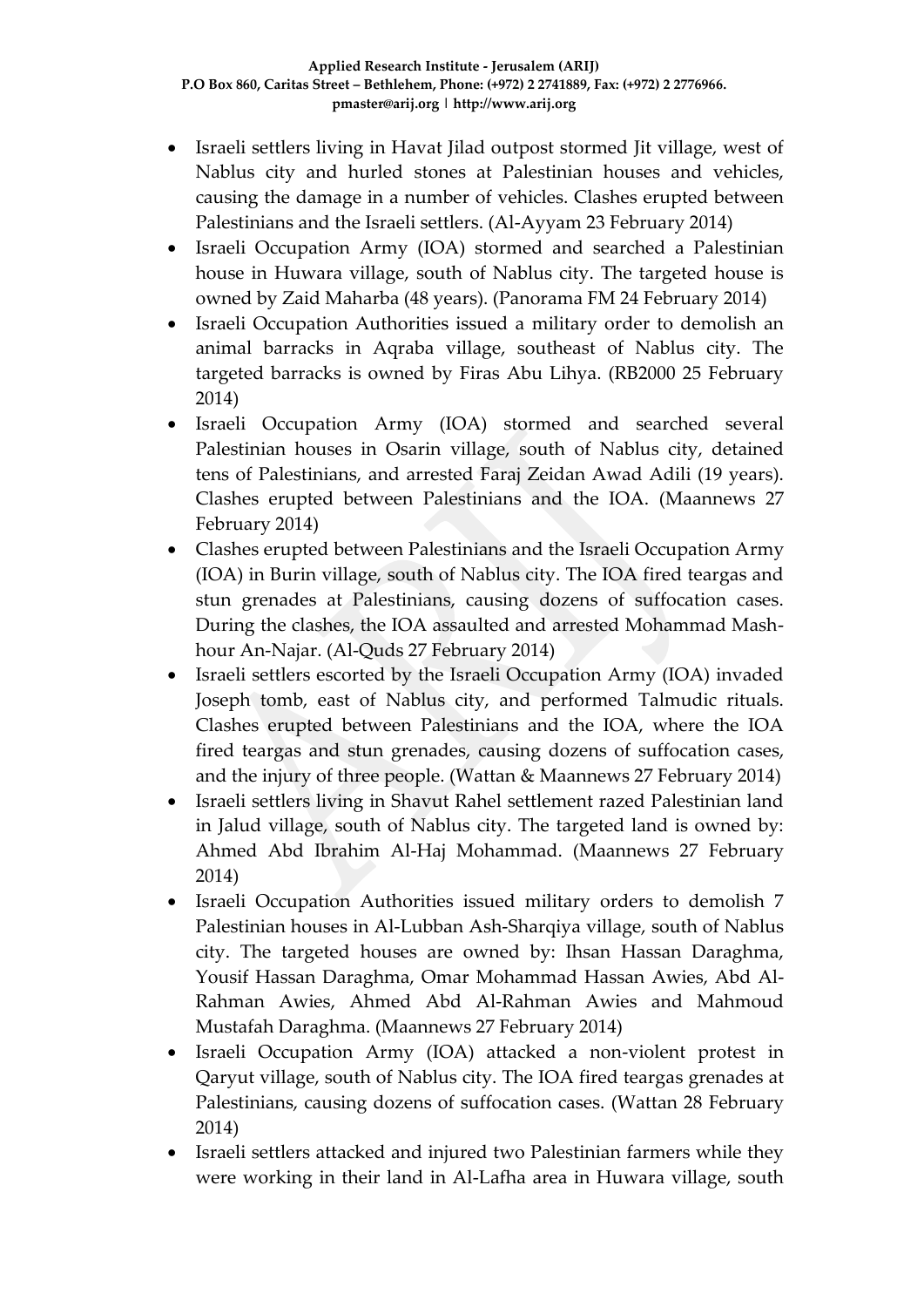of Nablus city. The Palestinians were identified as: Ahmed Basmat Odeh (35 years) and Fouad Daoud Odeh (55 years). (Maannews 28 February 2014)

### **Gaza**

- Israeli Occupation Navy opened fire at Palestinian fishing boats while they were sailing at As-Sudaniya shore, northwest of Gaza strip. (Al-Quds 5 February 2014)
- Israeli Occupation Army (IOA) opened fire at Palestinian houses and land, east of Al-Qarara area, northeast of Khan Younis city, north of Gaza strip. (Al-Quds & Safa 5 February 2014)
- Israeli Occupation Army (IOA) staged few meters into in Al-Fakhari neighborhood, east of Khan Younis city, south of Gaza strip, and opened fire at Palestinian farmers. (Maannews 6 February 2014)
- Israeli Occupation gunboats opened fire at Palestinian fishing boats while they were sailing at Rafah shore, south of Gaza strip. (Al-Quds 6 February 2014)
- Israeli Occupation Army (IOA) opened fire a Palestinians while they were at the eastern part of Jabaliya town, north of Gaza strip, causing the injury of 4 people. (Al-Quds 7 February 2014)
- Israeli Occupation gunboats opened fire at Palestinian fishing boats while they were sailing at As-Sudaniya shore, northwest of Gaza strip. (Wattan 9 February 2014)
- Two Palestinians were injured after an Israeli warplane launched a missile at a motorcycle in Deir Al-Balah city in the central of Gaza strip. (Wattan 9 February 2014)
- Israeli Occupation Warplanes (IOW) launched three missiles at a Palestinian area, south of Gaza city, causing a lot of damaged in the area. At the same time, IOW launched a missile at a Palestinian land near Electricity station in An-Nasriyat refugee camp in the central of Gaza strip. (Maannews 11 February 2014)
- Israeli Occupation Authorities prevented more than 60 Palestinians from leaving Gaza strip to West Bank and Jordan, under the claim that they have "Palestine State" slogan on their passports. (Wafa 13 February 2014)
- Ibrahim Suliman Mansour (26 years) was killed and other was injured after the Israeli Occupation Army (IOA) opened fire at them while they were working in land in Al-Muntar area, east of Ash-Shaja'iya neighborhood in Gaza city. (Wattan 14 February 2014)
- Clashes erupted between Palestinians and the Israeli Occupation Army (IOA) at the eastern part of Jabaliya town, north of Gaza strip. The IOA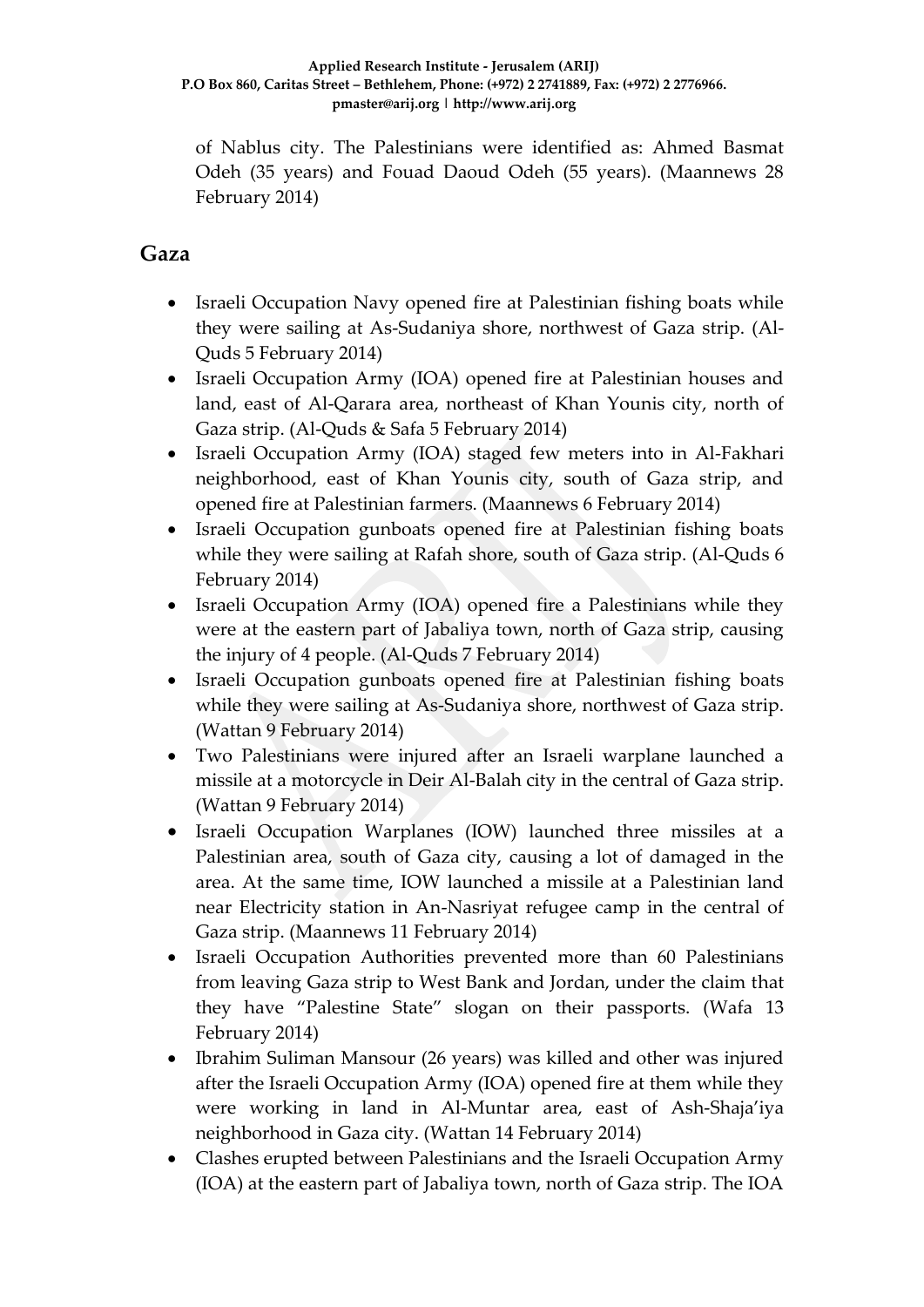fired live bullets, teargas and stun grenades, causing dozens of suffocation cases and the injury of 16 people. (Maannews 14 February 2014)

- Israeli Occupation Army (IOA) launched a missile at a Palestinian land, east of Ash-Shaja'iya neighborhood in Gaza city. (Maannews 15 February 2014)
- Israeli Occupation gunboats attacked and opened fire at a Palestinian fishing boat, while it was sailing at As-Sudaniya shore, north of Gaza strip. (ARN 16 February 2014)
- Israeli Occupation jeeps and bulldozers staged 200 meters into agricultural land, east of Khaza'a town, east of Khan Younis city, south of Gaza strip, opened fire at Palestinian houses and razed land. (PNN 18 February 2014)
- Israeli Occupation gunboats opened fire at Palestinian fishing boats while they were sailing at Rafah shore, south of Gaza strip. (Al-Quds 18 February 2014)
- Israeli Occupation gunboats opened fire at Palestinian fishing boats while they were sailing at Gaza city shore in the central of Gaza strip. (Al-Quds 19 February 2014)
- Israeli Occupation gunboats opened fire at Palestinian fishing boats while they were sailing at Rafah shore, south of Gaza strip, causing the damage in one of the boats. (Wafa 20 February 2014)
- Israeli Occupation Army (IOA) opened fire at Palestinians while they were near the border fence, east of Jabaliya town, north of Gaza strip. About 13 Palestinian were injured, and dozens suffered gas inhalation. (NBPRS & RB2000 21 February 2014)
- Israeli Occupation Army (IOA) opened fire at Palestinian houses, east of Rafah city, south of Gaza strip. As a result, Fadel Adwan (11 years) was injured. (Al-Quds 21 February 2014)
- Israeli Occupation Army (IOA) opened fire at Palestinian houses and land, east of Abbsan town, east of Khan Younis city, south of Gaza strip. (Al-Quds 24 February 2014)
- Israeli Occupation Army (IOA) attacked a non-violent protest near the Security fence, east of Gaza city. The IOA fired bullets and teargas grenades at participants, causing dozens of suffocation cases and the injury of two people. (Safa 25 February 2014)
- Israeli Occupation Army (IOA) opened fire at Palestinian houses near the border fence, east of Khan Younis city, south of Gaza strip. (Paltoday 28 February 2014)
- Israeli Occupation Army (IOA) opened fire at a Palestinian and injured him while he was near the border fence, east of Jabaliya town, north of Gaza strip. (Wattan 28 February 2014)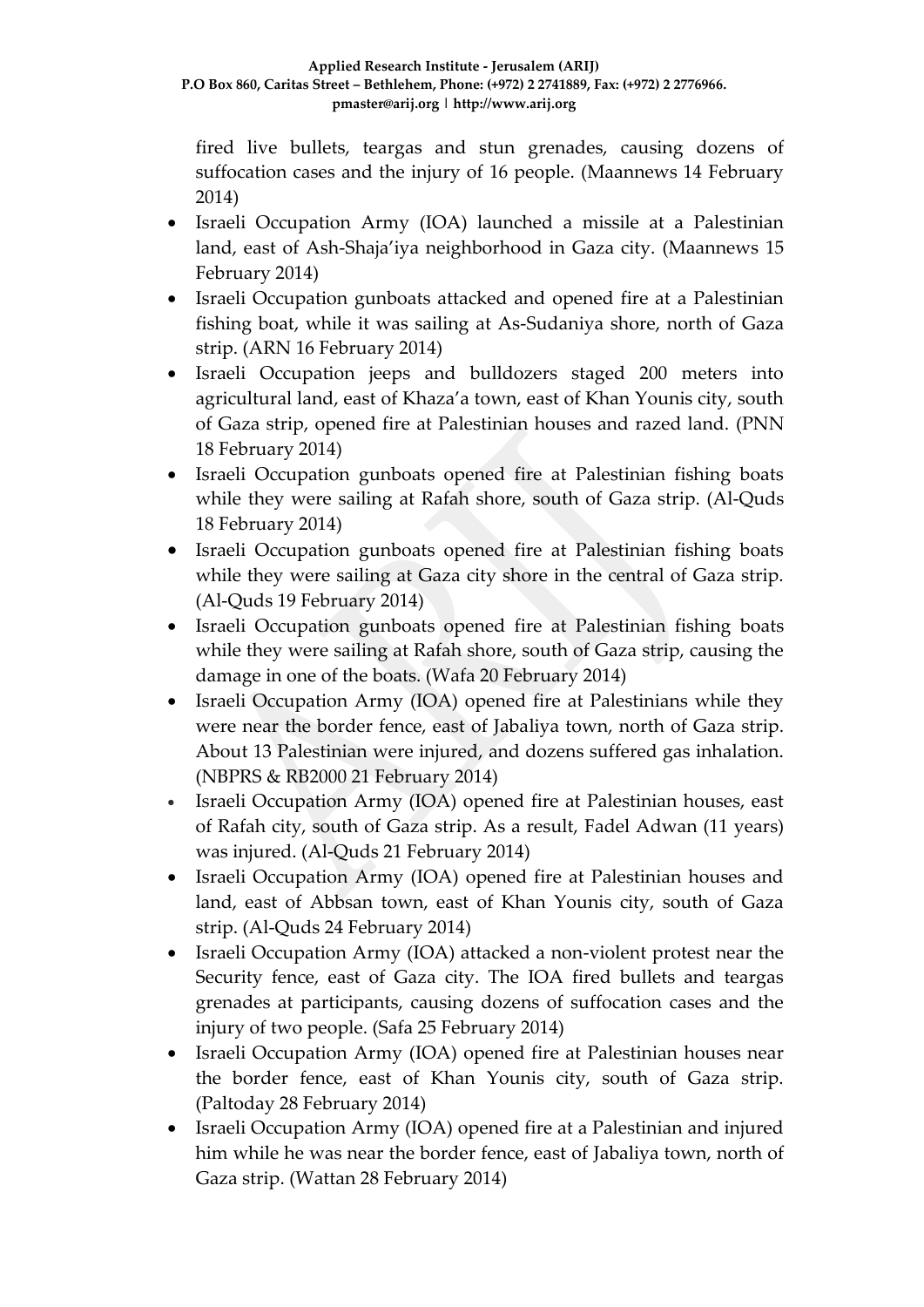- Israeli Occupation warplanes launched missiles at an area in Beit Hanoun town, north of Gaza strip. (PNN 28 February 2014)
- Israeli Occupation Army (IOA) opened fire at Palestinians, while they were near the border fence in Beit Lahiya town, north of Gaza strip, and causing the injury of a Palestinian. (Maannews 28 February 2014)
- Israeli Occupation Army (IOA) and bulldozers staged few meters into the Palestinian land near Beit Hanun terminal, north of Gaza strip. (Al-Quds 17 February 2014)

### **Others**

 Government gave settlers \$42 million 'compensation' for building freeze. Livni, Labor leaders demand investigation into secret payments, some of which were in turn used by pro-settler lobby group. The Israeli government secretly channeled 148 million shekels (over \$42 million) to the local city councils that administer settlements across the West Bank in recent years, to "compensate" them for city taxes they did not receive because of a government-imposed settlement-building freeze in 2009-2010. News of the secret payments, reported by Israel's Channel 2 News on Friday night, provoked an immediate demand by the opposition Labor Party for an investigation by the Attorney General and the State Comptroller into what it said could be illegal funding. Israel's Justice Minister Tzipi Livni also promised to investigate the affair. According to the TV report, furthermore, some of the secret government payments were in turn transferred by the local settlement city councils to the Settlers' Council, a private group that lobbies for the settlements and frequently conducts activities criticizing the government for policies deemed as damaging to the settlers. Israel's Supreme Court has already ruled that use of public funds by the Settlers' Council to fund such activities is illegal. Prime Minister Benjamin Netanyahu imposed the temporary building freeze on West Bank settlements in November 2009, and it ended in September 2010. It was introduced by Netanyahu under pressure from the Obama administration, as part of an effort to draw the Palestinian Authority back to the negotiating table. PA President Mahmoud Abbas did resume talks with Israel toward the end of that period, but he walked away from the talks soon after, and Netanyahu refused to extend the freeze. Peace talks between Israel and the Palestinians were then stalled for almost three years before the current negotiations began last July. Because of the freeze, the building of thousands of scheduled homes in the settlements was delayed, and the local councils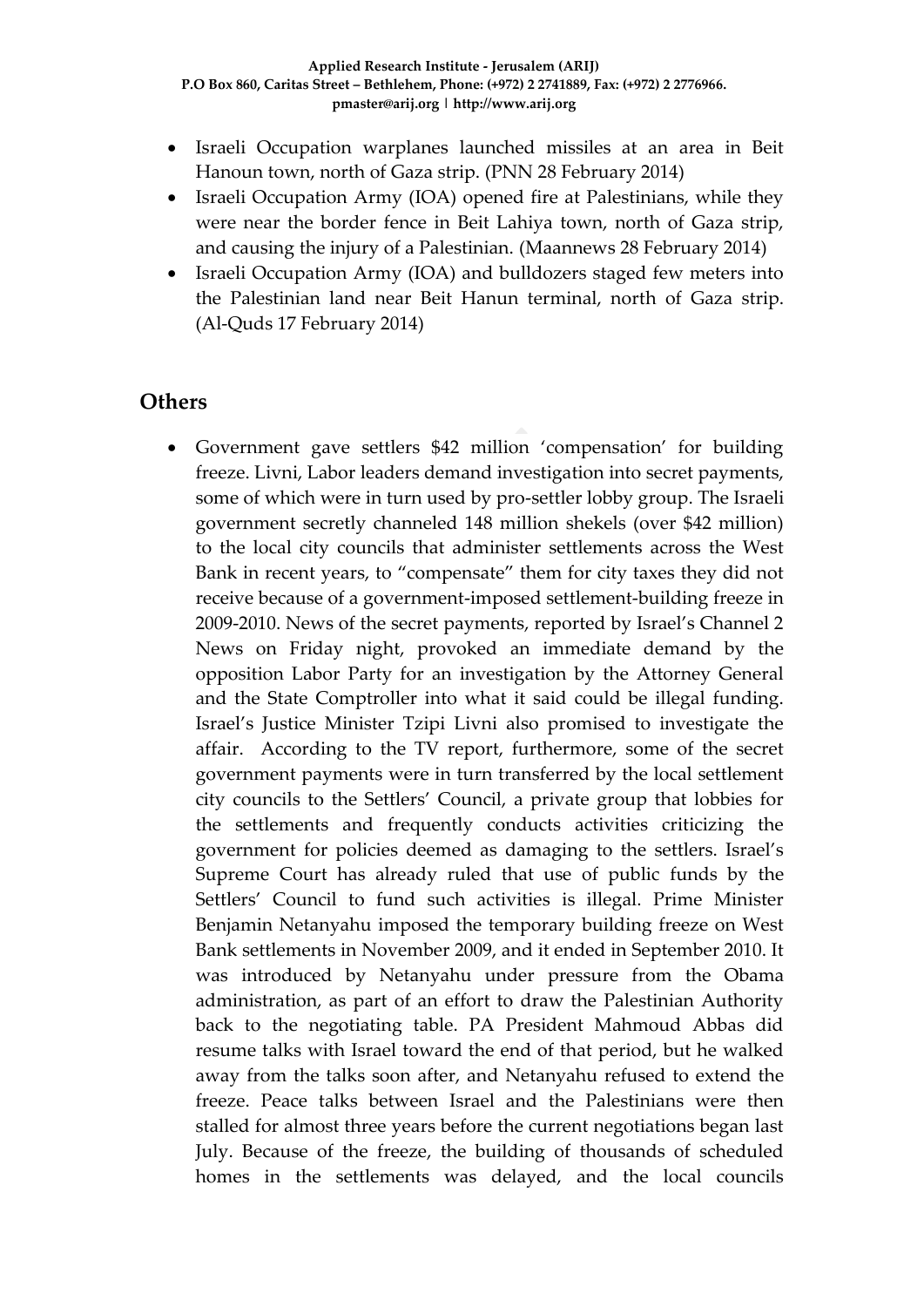apparently argued to the government that they should be compensated for the city tax revenue they would have received from residents of those homes had they been built. Thus, every year since the freeze, the government has secretly paid money to the various settlement councils in compensation, the TV report said. To date, the total amount of public money handed over is 148 million shekels. In turn, the report continued, a substantial portion of this money was passed on to the Settlers' Council lobby group. The Settlers' Council acknowledged receiving some such monies, the TV report said, but stated that it had done nothing illegal. Livni said she would look into the matter. The Settlers' Council was headed for part of the period in question by Naftali Bennett, who led a campaign against the building freeze and who now heads the pro-settler Jewish Home party in the Israeli government. Bennett, Israel's economy minister, opposes Palestinian statehood, and is a bitter rival of coalition partner Livni, who heads Israel's negotiating team with the Palestinians. [\(Time of Israel](http://www.timesofisrael.com/government-gave-settlers-42-million-compensation-for-building-freeze/) 1 February 2014)

 Ministers to mull bill annexing all West Bank settlements. The proposed legislation, to be discussed on Sunday, would bar restricting settlement construction due to diplomatic considerations. A bill calling for the application of Israeli law to all West Bank [settlements](http://www.haaretz.com/misc/tags/Israel%20settlements-1.477056) and all roads leading to them will be discussed by the Ministerial Committee for Legislation on Sunday. The bill, sponsored by MK Miri Regev (Likud), would also bar the government from restricting settlement construction due to diplomatic considerations, unless it received the [Knesset](http://www.haaretz.com/meta/Tag/Knesset)'s explicit permission to do so. A similar bill that Regev submitted to the previous Knesset failed to pass. Regev said her bill is meant to prepare Israel to cope with the possibility of a unilateral Palestinian declaration of statehood that would be recognized by most of the world's countries. If that happened, she wrote in the bill's explanatory notes, "It would be appropriate for Israel to divest itself of responsibility for and control over Palestinian communities in the territories of Judea and Samaria [the West Bank], but at the same time, it shouldn't abandon the communities in these territories that have a Jewish majority. "Unilateral declaration of a Palestinian state would have an immediate and fateful impact on the daily lives of Israeli citizens living in Jewish communities in Judea and Samaria," she continued. "In light of the fact that the position of [successive] Likud governments in Israel has been that under any future diplomatic agreement, Jewish communities in Judea and Samaria, including the security roads leading to them, will remain in territory under the State of Israel's control, and Israeli sovereignty will be applied to them, we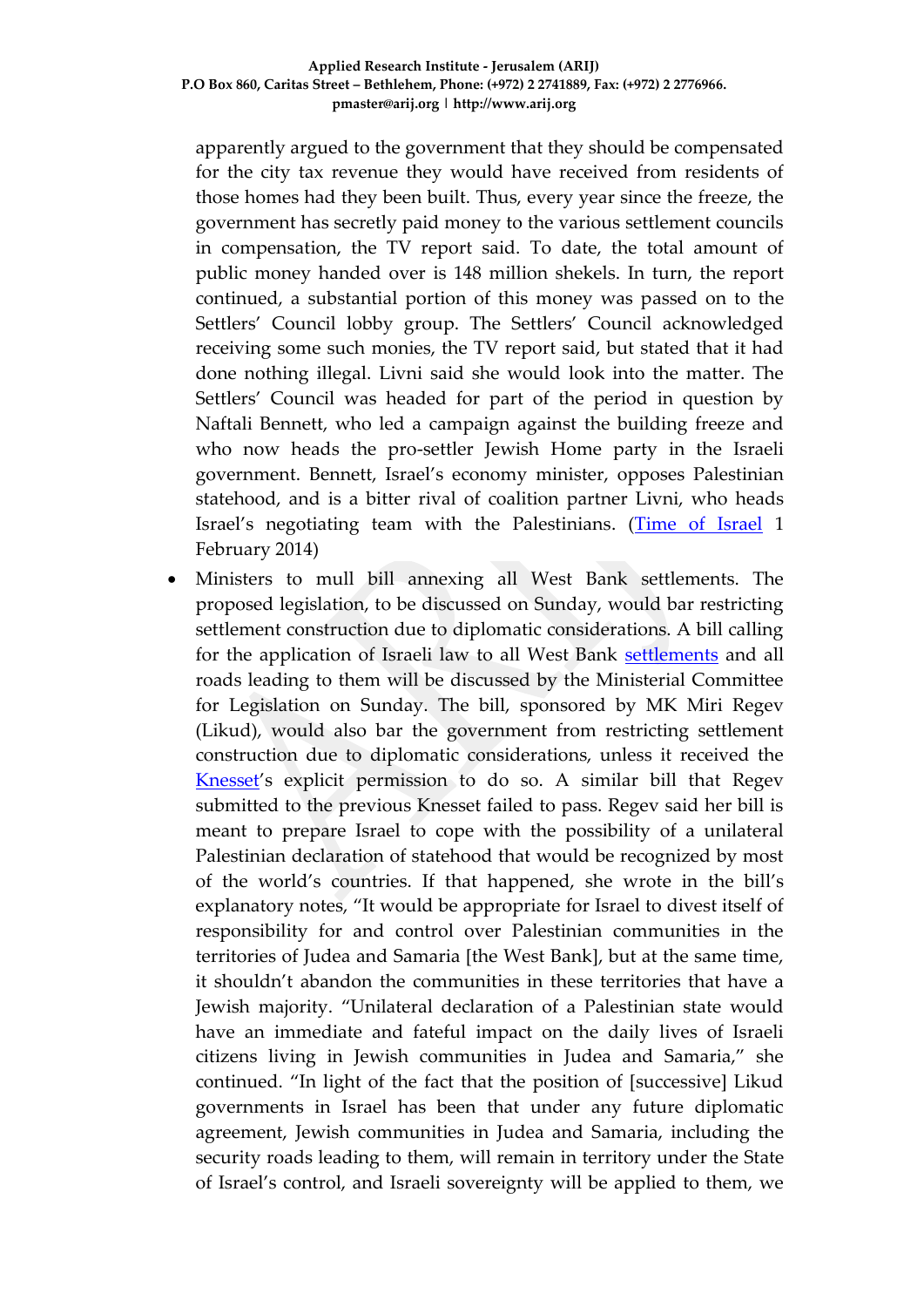have an obligation to protect the lives of people living in these communities." ([Haaretz](http://www.haaretz.com/news/diplomacy-defense/.premium-1.572500) 5 February 2014)

- There will be only one state, and that's Israel. Minister of Housing and Construction Uri Ariel clarified his stance on a future Palestinian state."Let me tell you again: From the Mediterranean Sea to the Jordan River there will be only one state, and that's the State of Israel," he said. "The Jewish people will not give up its country or its homeland. We, in Habayit Hayehudi, will not sign any paper that will relinquish the Land of Israel." [\(Ynetnews](http://www.ynetnews.com/articles/0,7340,L-4484666,00.html) 5 February 2014)
- Israel issues 558 permits for East Jerusalem housing. Palestinian Authority calls for international community to intervene to prevent construction from derailing peace talks. Israeli planners gave final approval for 558 new apartments in Jerusalem neighborhoods beyond the Green Line. According to the Jerusalem Municipal Committee for Planning and Building, 389 units were approved in Har Homa, 136 in Neve Yaakov and 36 in Pisgat Zeev, all beyond the Green Line. According to the committee, these are plans that were approved years ago. The committee also authorized housing units for Palestinian residents of East Jerusalem: 17 in Tzur Baher, 14 in Beit Safafa, eight in Jabbal Mukkaber and six in Beit Hanina. Palestinian officials said the decision undermines fragile U.S.-brokered negotiations with Israel on setting up a Palestinian state alongside Israel, with East Jerusalem as its capital. A Jerusalem municipal spokesman issued a statement. "The municipality strongly opposes any effort to stifle the legitimate right of every resident to receive building permits and continue building in all neighborhoods of the city according to the master plan for Jew and Arabs as one, regardless of race, religion or gender." [\(Haaretz](http://www.haaretz.com/news/diplomacy-defense/1.572616) 6 February 2014)
- Israeli Hebrew news "Wallah" declared that Israel wants to keep the Israeli settlement blocs in West Bank under its control in a final peace talk, which it about 10% of the West Bank area; these blocs are: "Gush Etzion, Ma'aleh Adumim, Giva't Ze'ev, Arial, settlements near the green line, Karnei Shomron, Kedumim and Ma'aleh Shomron settlements". US sources said the negotiations had not been put up percentages of land exchange, but Israel wants the settlement blocs to remain under the control of the area 10% to 11%, and this is rejected by the Palestinian side expressed readiness to swap only 3% of the West Bank. Israel requested to keep the control for a long time to the settlements of "Beit El, Ofra, and nearby settlements, as well as specific control requested in Hebron city without mentioning details. Wallah decaled also, that Israeli statement took about these settlement blocs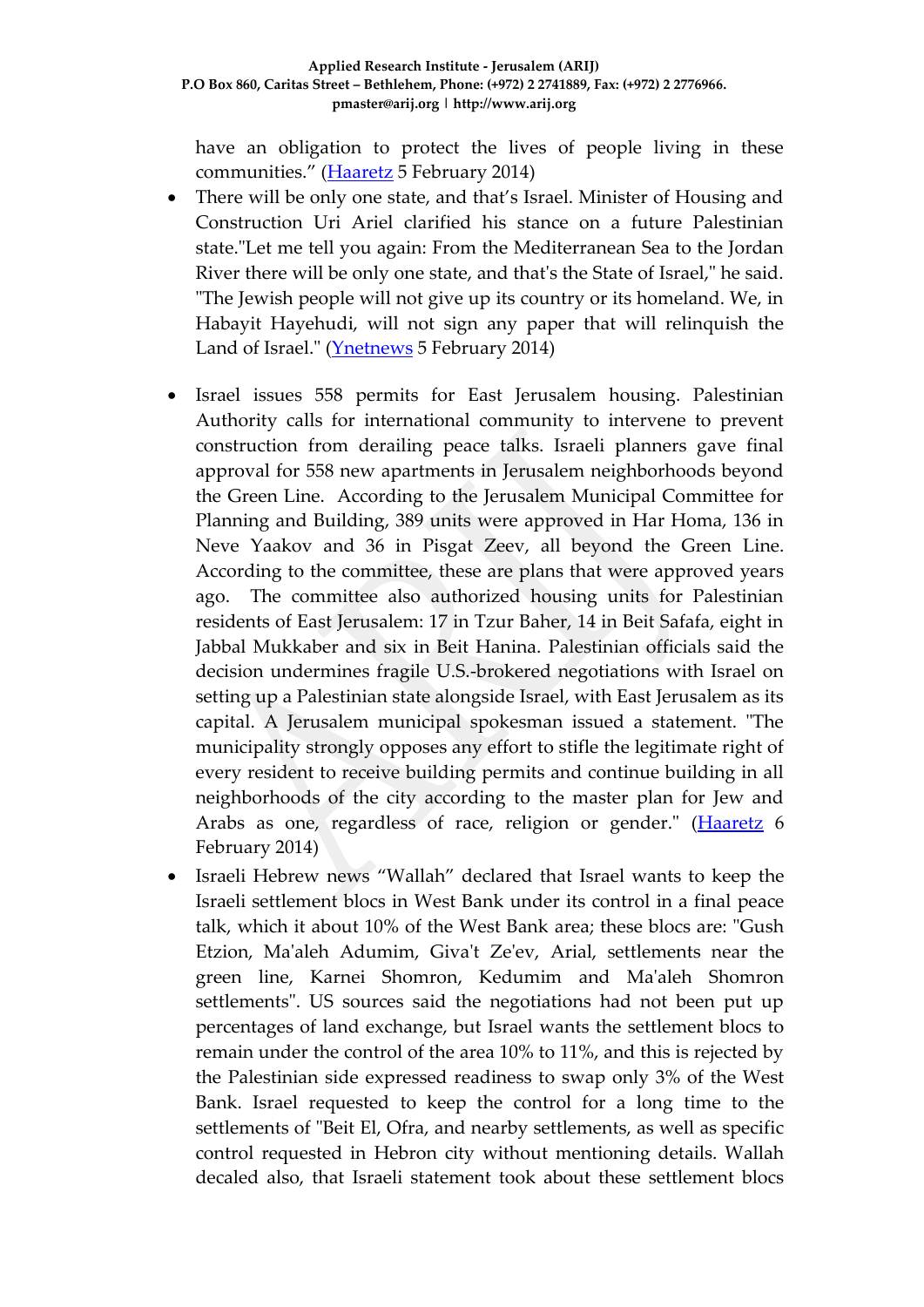with full control in the final solution keeps 80% of the settlers under Israeli control, and even the Palestinian position that accepts only swap 3% has remained nearly 70% of the settlers under Israeli control. (Maannews 6 February 2014)

- UN reports rise in Israel demolitions in West Bank. According to UN report, Israel demolished 390 shacks, other structures in Jordan Valley in 2013, displacing nearly 600 Palestinians, twice as many as the year before. [Israel](http://www.ynetnews.com/articles/0,7340,L-3284752,00.html) demolished 390 shacks and other structures in the West Bank's strategic [Jordan](http://www.ynetnews.com/articles/0,7340,L-3284752,00.html) Valley in 2013, displacing nearly 600 Palestinians, twice as many as the year before, a UN agency said Thursday. The fate of the valley is a sticking point in US-led negotiations that seek to produce a deal on setting up a Palestinian state alongside Israel. The Palestinians want that state to include the West Bank, Gaza Strip and east Jerusalem, territories Israel captured in 1967. The Jordan Valley would form the eastern border of a Palestinian state with Jordan. Israel seeks a long-term military presence in the valley even after any deal, citing security concerns, including the possible influx of weapons and militants from the east. Palestinian President [Mahmoud Abbas](http://www.ynetnews.com/articles/0,7340,L-3479383,00.html) has said he would consider a gradual Israeli troop withdrawal from a Palestinian state over five years, but not longer. Palestinians say they need the sparsely populated valley as the breadbasket of their future state and for resettling Palestinian refugees who would return from exile. Israel has sharply restricted Palestinian development in the valley, critics say, maintaining control over most of the land in the area. The UN Office for the Coordination of Humanitarian Affairs said Israel demolished 390 Palestinian-owned structures in the valley in 2013, up from 172 the year before. Some 590 Palestinians were displaced last year, compared to 279 in 2012, the agency said. (*Ynetnews* 8 February 2014)
- Israel's West Bank construction policy: In thrall to settlers not justice. The government is now on its fourth policy to combat illegal settlement construction in the West Bank. None has yet to be implemented, and this one won't be any different. In November 2008, the then head of the Israel Defense Forces' Civil Administration in the territories, Maj. Gen. Yoav Mordechai (now the coordinator of government activities in the territories), presented an affidavit on the priorities for demolishing illegal construction in the West Bank. The goal was to head off a High Court of Justice petition concerning construction in the illegal outposts of Kiryat Hayovel and Haresha. To do so, a plan had to be presented that would make it look as if there was logic behind the chaos. The first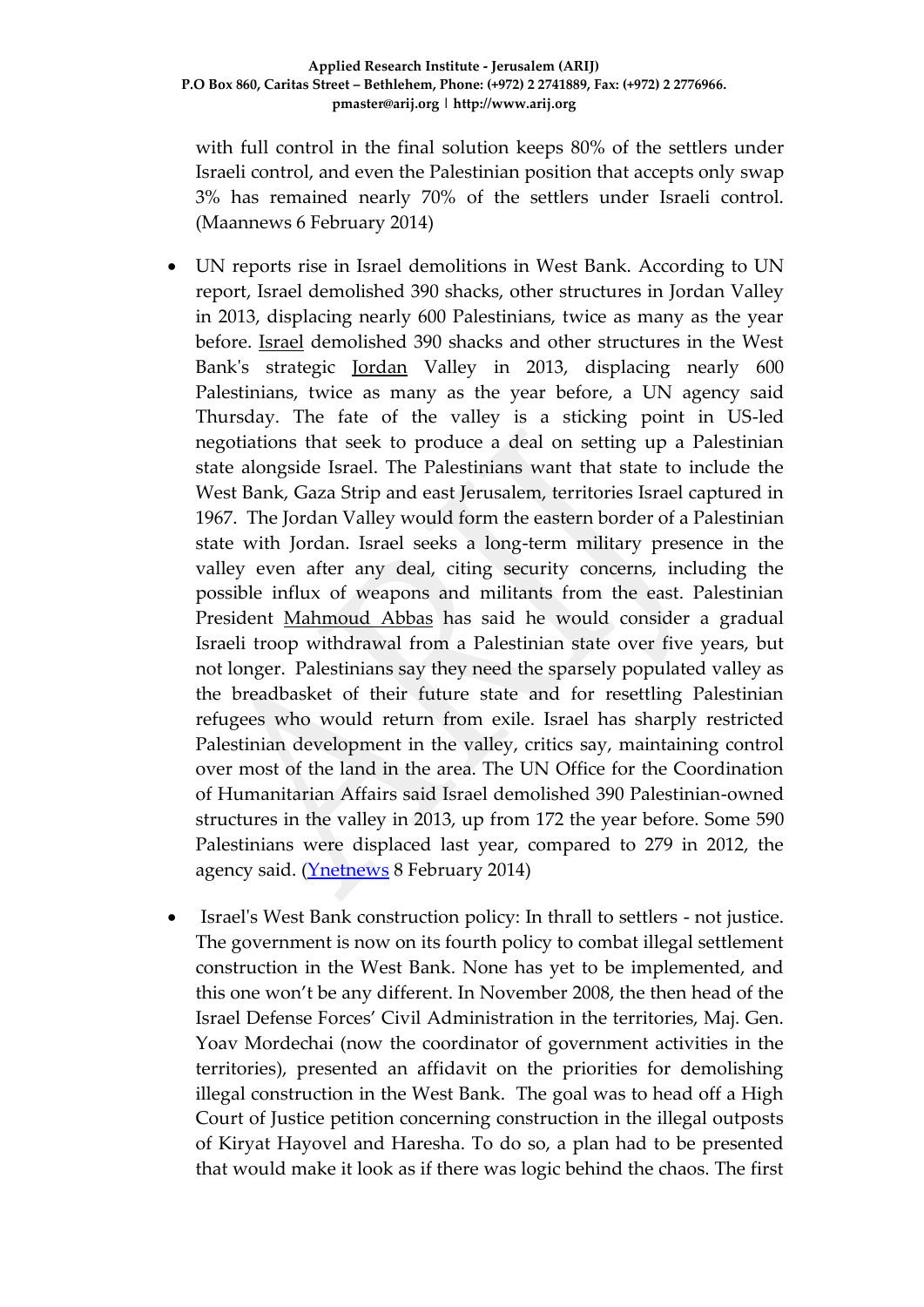step was to implement court orders, and the second was tackling new construction. Third came construction on private property. It should be clear that nothing in the affidavit was actually implemented. In 2011, in response to a different High Court petition, a new policy was formulated. Whatever illegal construction was on private property would be demolished, and whatever was on other land would be legalized. The state later came up with a new policy in response to further High Court petitions: Whatever was on private property and someone had filed a lawsuit against would be demolished, and everything else would remain. In other words, for the state to do a favor and demolish a house without a permit, there needed to be a Palestinian property owner who would petition the High Court – and only then would the state be ready to move. Now the state has a new policy, it's fourth. Attorney General Yehuda Weinstein is proud of a letter he forced out of Defense Minister Moshe Ya'alon, in which he states that all new construction will be demolished before it is occupied. It is clear that nothing of this sort will happen. The only question is whether Ya'alon and Weinstein are fooling themselves, or us. [\(Haaretz](http://www.haaretz.com/news/diplomacy-defense/.premium-1.573318) 11 February 2014)

 Rights group: Israeli army using phony excuse to keep checkpoint closed. The army cites security needs, but lawyers say tens of thousands of Palestinians are being inconvenienced. An officer in the military prosecution distorted the truth to justify the closure of a West Bank checkpoint that seriously burdens tens of thousands of [Palestinians,](http://www.haaretz.com/misc/tags/Palestinians-1.477125) a rights group says, based on documents that have been obtained by Haaretz. "It's very grave when the military commander's legal adviser lets himself submit inaccurate information and thus excuse the undermining of the human rights of 100,000 Palestinians who are not allowed to cross a checkpoint and are forced to travel on narrow, long and winding roads," said attorney Yadin Elam for the Center for the Defense of the Individual. The [Israel Defense Forces](http://www.haaretz.com/misc/tags/IDF-1.476775) says the checkpoint in question is closed for security reasons, but the rights group has petitioned the High Court of Justice to open the road. West of Ramallah, near the offices of the Civil Administration, is the District Coordination Office checkpoint, commonly known as the VIP checkpoint. The checkpoint separates Ramallah from villages to the west, among them Deir Debwan, Beitin, and Silwad. This checkpoint is closed to Palestinians except for the 1,000 or so who hold VIP certificates. Occasionally the checkpoint is opened to the general public as well. Last April the Center for the Defense of the Individual and the heads of the villages, represented by attorneys Elam and Nitsan Ilani,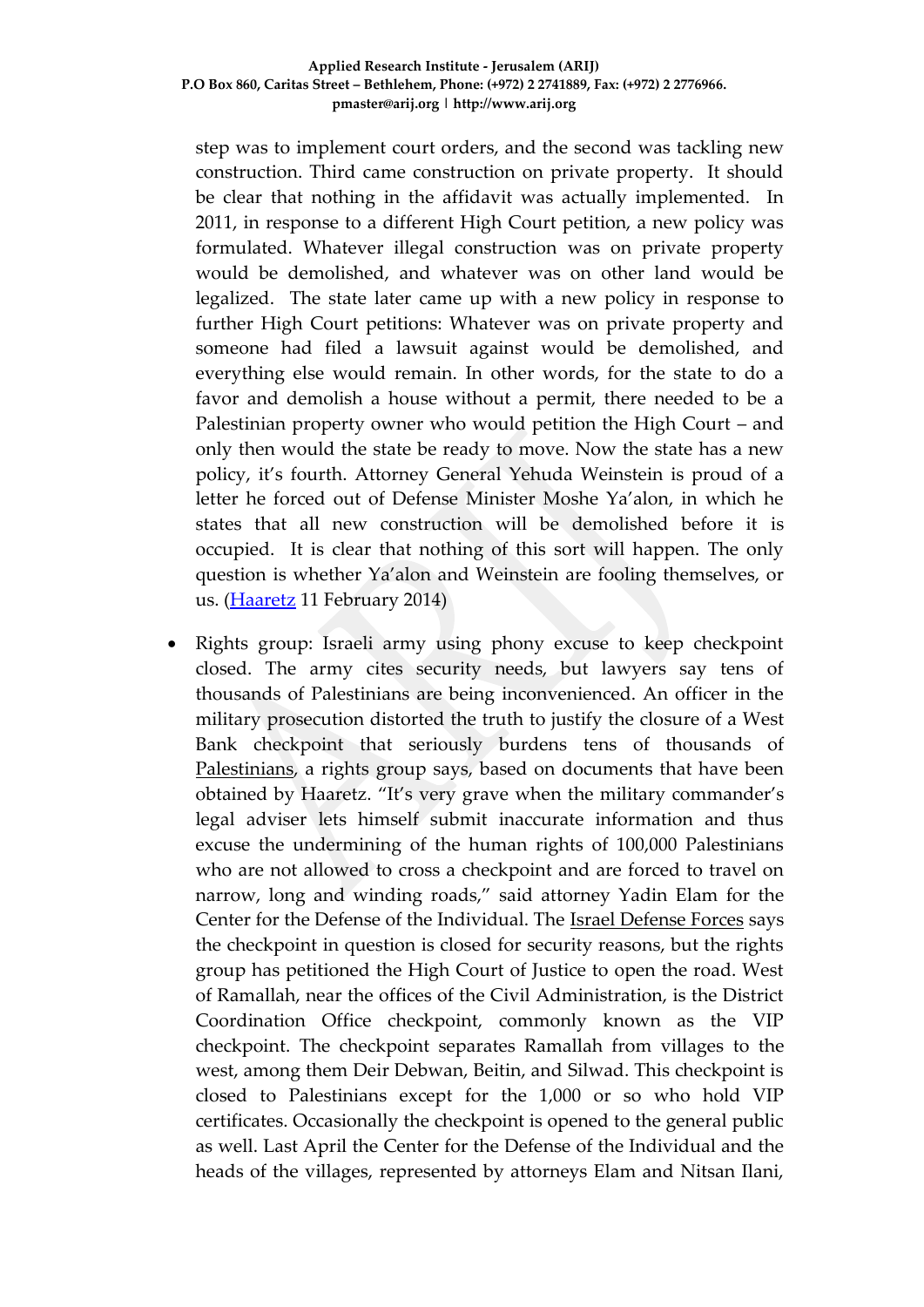demanded that Central Command open the checkpoint. They said its closure was causing tens of millions of shekels in damages to the Palestinian economy because of the huge detour that cars from the villages must take to get to and from Ramallah. But Beit El residents oppose the opening of the checkpoint because they don't want Palestinians driving on the settlement's access road. [\(Haaretz](http://www.haaretz.com/news/diplomacy-defense/.premium-1.573331) 11 February 2014)

 Who inspects the senior West Bank building inspector? Veteran inspector expanded his house in the settlement of Ofra without a permit; and while most of the other nearby houses has been served with demolition orders, his hasn't. A senior official at the agency that is supposed to enforce building regulations in the West Bank expanded his own house seven years ago despite not having a permit. Yigal Rotem is a veteran inspector for the inspection unit of Israel's Civil Administration in the West Bank. In recent years, he has been responsible for enforcing building laws throughout the West Bank's Binyamin region. He is also a resident of the Ramat Zvi neighborhood of the settlement of Ofra – a neighborhood built entirely without permits, on privately owned Palestinian land, about 20 years ago. Rotem's place of residence has been known to all the heads of the Civil Administration for years, but they never ordered him to move. According to him, this is because 20 years ago, that kind of behavior was standard practice. In 2005, however, government attorney Talia Sasson prepared a report on illegal construction in the settlements that was subsequently adopted by the cabinet, and since then the Civil Administration's attitude toward illegal construction has changed substantially. Sasson set four criteria for building violations, which were adopted by then-Attorney General Menachem Mazuz. One of them relates to the existence of a master plan. Since Ofra has no master plan for construction, no building permits at all can be issued in the settlement, and all building there is thus illegal. Still, Rotem expanded his house significantly seven years ago, despite having no permit. Aerial photographs of the neighborhood show the vast difference between his expanded house and the houses of his neighbors, which look unchanged since they were built 20 years ago. Yet somehow, on all their inspection tours of Ofra in recent years, Civil Administration inspectors have overlooked Rotem's building violations. Most of the other nearby houses have been served with demolition orders, but Rotem's hasn't. It should be noted, however, that whether or not a demolition order has been issued makes scant difference, since thousands of such orders have been served but very few have ever been enforced. In 2009, the state promised to pay especially careful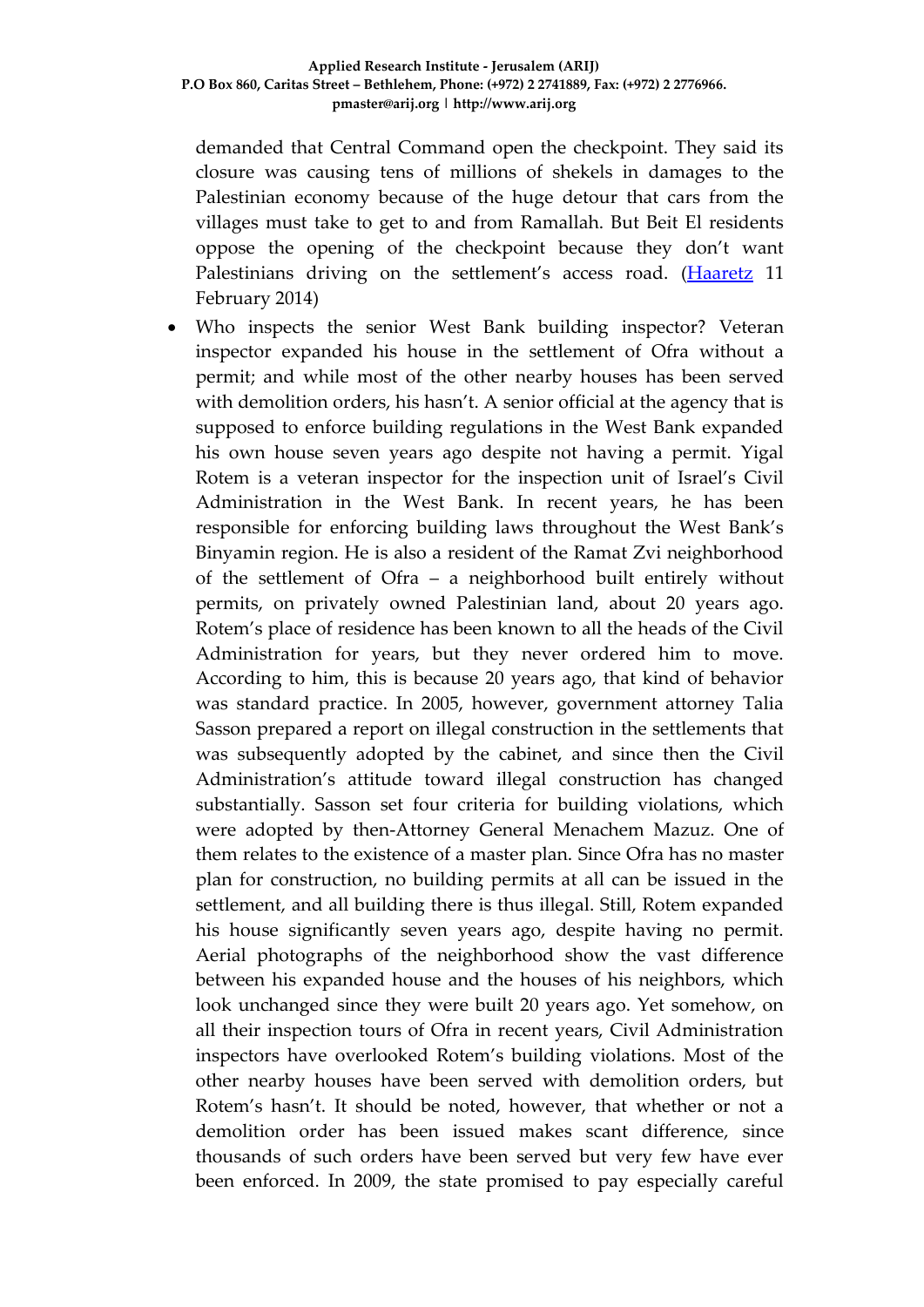attention to building violations in Ofra, given the settlement's unique circumstances, yet it has refrained from razing an entire neighborhood that Amana, the settlement movement's construction arm, has since begun building. Nevertheless, the failure to serve Rotem with a demolition order aptly symbolizes the way the Civil Administration uses its discretion. The Civil Administration said it was "aware of the matter. The building in question was built many years ago, in a community that was established with the government's permission." [\(Haaretz](http://www.haaretz.com/news/national/.premium-1.574226) 14 February 2014)

• Palestinians: Settlers fraudulently bought land from dead man. Human rights lawyers want the police to launch a criminal probe on suspicion that various purchases have been forged. The real estate purchasing arm of [Amana,](http://www.haaretz.com/news/features/the-organization-behind-illegal-west-bank-outpost-construction.premium-1.523823) a cooperative that builds houses in West Bank settlements, bought parts of a disputed area in the Beit El settlement in 2013 from a man who has been dead for years, local Palestinians say. The allegation is detailed in documents sent to the police in a request to investigate the purchasing arm, Al-Watan. In the summer of 2012, five buildings in Beit El's Ulpana neighborhood were demolished following a petition to the High Court of Justice by Palestinians who owned the two lots at the site. Last week Army Radio reported that Defense Minister Moshe Ya'alon had given Al-Watan a permit to register parts of one of the lots under its name. Al-Watan's main owner is an Amana subsidiary, Binyanei Bar Amana. Al-Watan seeks to buy land in settlements where High Court petitions by Palestinians are pending; this would obviate the need to evacuate those lands. Al-Watan's directors are Ze'ev " Zambish" Hever, a longtime leader of the settlement enterprise, Amana's treasurer Moshe Yogev, and an Amana employee, Hananya Nahliel. Hever declined to comment for this article. Al-Watan has claimed that it bought a Palestinian house on the outskirts of the settlement of Ofra, but the district court ruled that the deal was forged. Al-Watan also says it bought land at Giv'at Asaf, Amona and Migron. All of these transactions are being investigated by the police. Regarding the Ulpana neighborhood, documents submitted by attorneys Michael Sfard and Shlomi Zacharia, who are representing the petitioners for human rights group Yesh Din, raise questions on the legitimacy of the Al-Watan purchases. In January last year, a front man allegedly bought the land on which Ulpana sits from its Palestinians owners. A few months later the man allegedly passed the land on to Al-Watan. But according to the documents submitted by Sfard and Zacharia, the man stipulated had died years before. In June, the man allegedly bought land in another part of Ulpana, from a different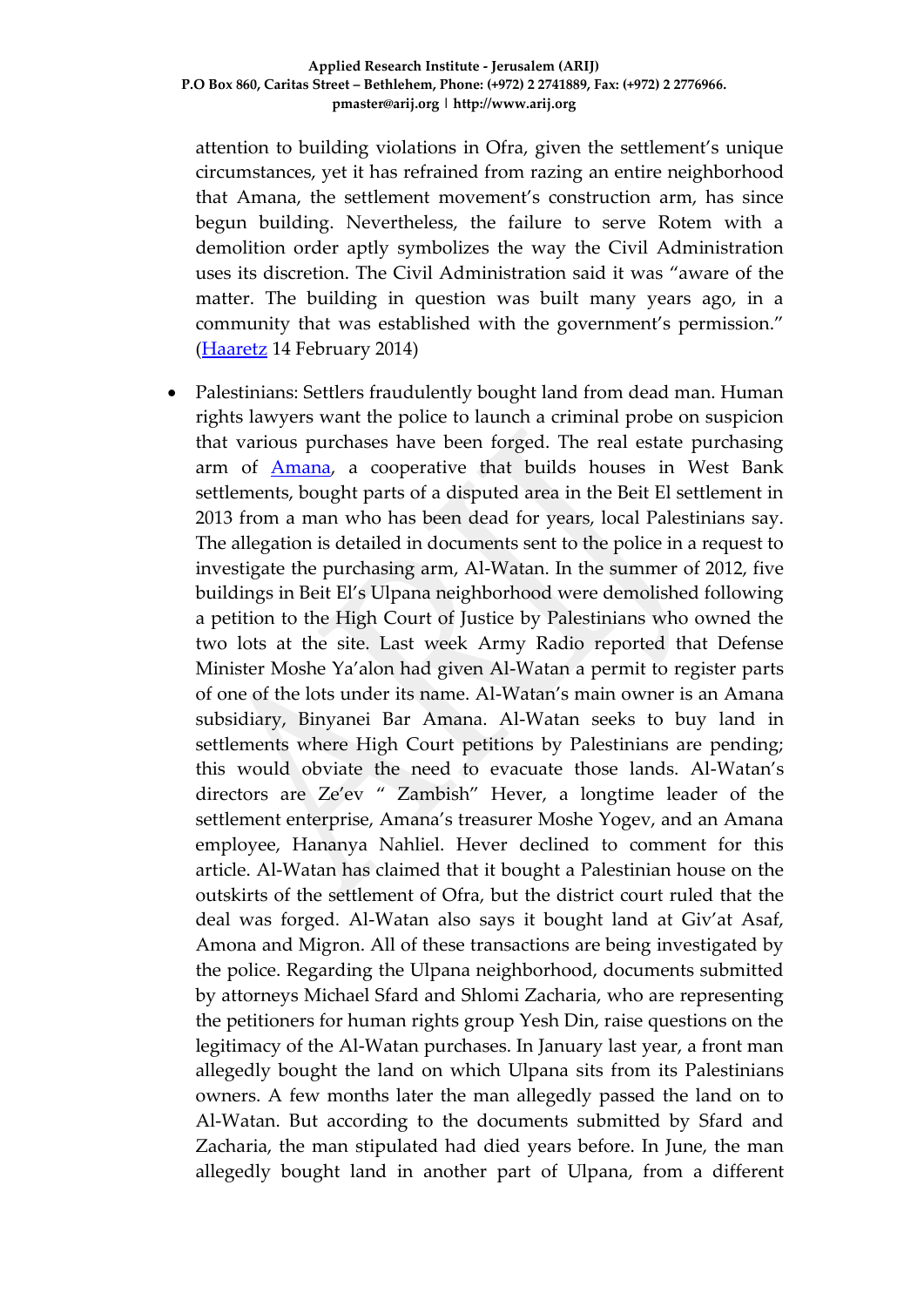Palestinian. But according to the documents, this Palestinian lives in Jordan and says no one ever approached him about the land. Sfard and Zacharia want the police to launch a criminal probe on suspicion the purchases were forged. This is not the first time Amana and its subsidiaries have claimed ownership of land in the Ulpana neighborhood. Amana has said that in 2000 it bought land at the site, but after the police determined that the purchase was fraudulent, the land was not transferred to Amana's name. In 2011, Amana claimed in district court that it owned a lot in Ulpana, in an effort to obstruct the evacuation of the neighborhood. The court rejected the claim. [\(Haaretz](http://lp.bezecom.com/bezecomlp/newlp/Bezecom5DollarEN.aspx?af=ynet5dollaren) 16 February 2014)

 Israel to add 35 West Bank settlements to new 'national priorities map'. 'Border proximity' criterion gets more weight in new system. The Israeli government approved Sunday new criteria for granting government assistance to communities, adjusting the regulations in a way that government officials said would add 35 isolated West Bank settlements to the list of favored communities, or "national priorities map." None of the settlements expected to be included are in the settlement blocs that, it is widely assumed, will be annexed to Israel if an agreement with the Palestinians is ever reached. Most of the beneficiaries are in the Jordan Valley and the Hebron Hills. The plan contravenes understandings between Israel and the United States that prohibit the granting of government economic incentives to encourage people to move to the settlements. The new criteria, drawn up by Finance Minister Yair Lapid, give preference to population centers within two kilometers of a hostile border as well as urban centers in the Negev. They will receive tax breaks as well as government benefits for housing, infrastructure, education, security and culture. The benefits will begin in 2015 and their scope will be determined in the budget talks for next year. The eligibility for a population center to win national priority status depends on several criteria, among them the extent to which the Central Bureau of Statistics deems it peripheral, its proximity to a hostile border and the number of residents, which must be fewer than 75,000 people. The ministers increased the weight for population centers near hostile borders from 25% to 40% as per Lapid's request. Government officials stated that the reason for adding settlements over the Green Line to the list is security-related and has no connection to the policy of expanding settlements. It remains unclear how the changes in the relative weight of the different criteria will affect which towns or settlements make the list. Finance Ministry officials, however, said they do not expect more settlements to be put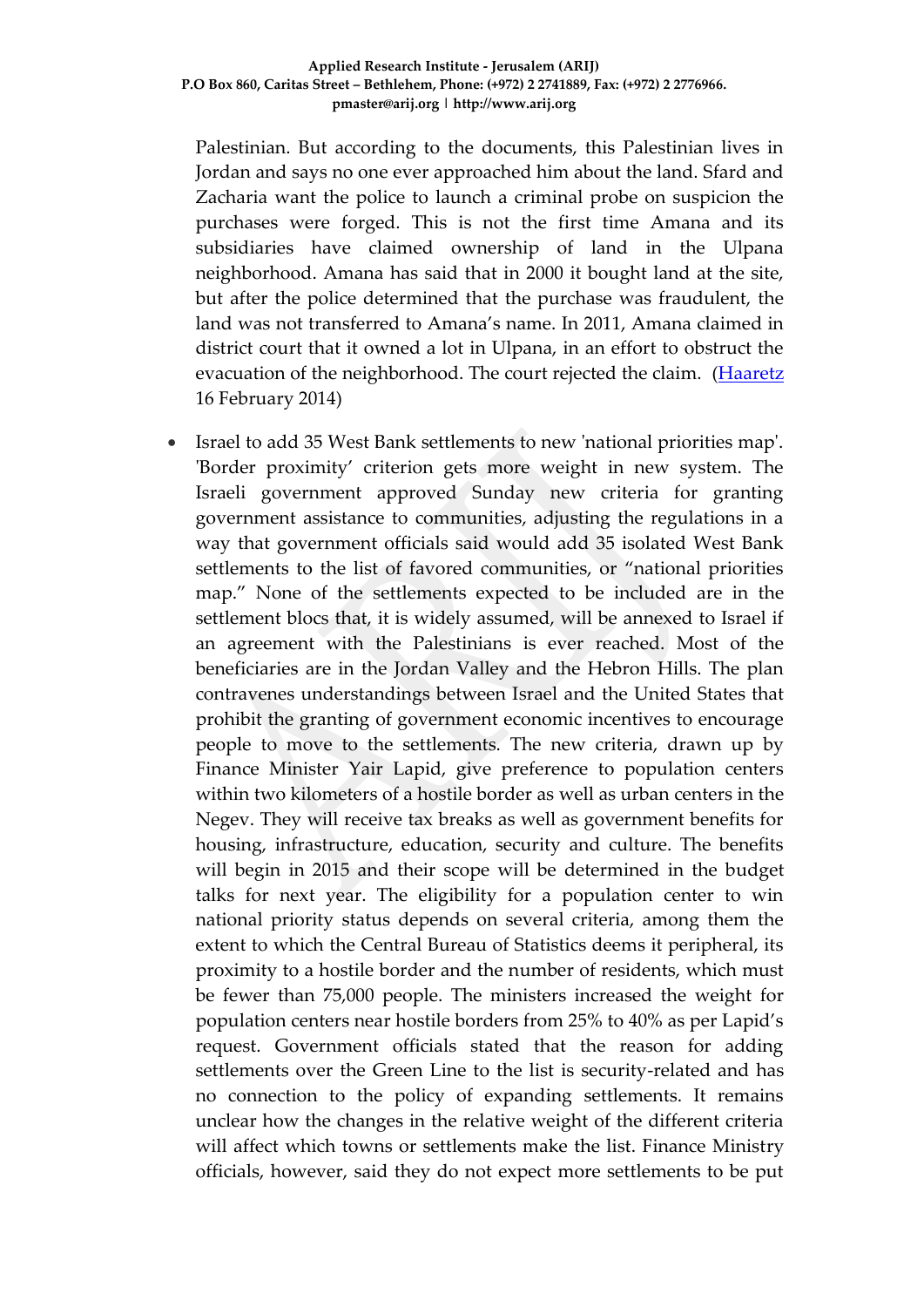#### **Applied Research Institute - Jerusalem (ARIJ) P.O Box 860, Caritas Street – Bethlehem, Phone: (+972) 2 2741889, Fax: (+972) 2 2776966. pmaster@arij.org | http://www.arij.org**

on the map, and it is even possible that some of them will be removed. Last August, before the publication of the new criteria Lapid had formulated, the government added 15 population centers identified with the settlers and Habayit Hayehudi voters, and removed two communities identified with the Haredi parties. At the time, 20 new communities were added, about half of them settlements, including some beyond the major settlement blocs, like Eshkolot and Naguhot in the South Hebron Hills. Other settlements on the list are Rahelim, Sansana and Bruchin, which until a few months ago were considered illegal outposts but were approved retroactively by the government just before the last Knesset election. Also on the priorities map are Nofim, Geva Binyamin, Ma'aleh Michmash and Elon Moreh. The previous list also included a list of communities in which former Gaza residents were living, such as Be'er Ganim, Bnei Dekelim, Ganei Tal, Netzer Hazani and Nitzan. Other new communities on the map are Kibbutz Alumot in the Jordan Valley, Alon Hagalil, the mixed secularreligious Moshav Amatzia in the Lachish area, Kadita in the Upper Galilee, Shalva in the Negev and Mitzpeh Ilan. The government approved the list of national priority areas in 2009 and expanded it in 2012 to include housing benefits. The list includes communities on the northern border, development towns and communities near Gaza as well as several West Bank settlements. [\(Haaretz](http://www.haaretz.com/news/diplomacy-defense/.premium-1.574590) 17 February 2014)

 State gives evacuated Beit El settlers four more public buildings. On top of expanding the settlement's yeshiva, the government is to fund a new community center, girls' school and local council building at 5 million shekels each. The state is to fund the construction of four public buildings in the West bank settlement of Beit El as part of a compensation package for the voluntary evacuation of illegal buildings there in the summer of 2012, according to documents that have reached Haaretz. By conservative estimates, the construction of the four structures will cost about 5 million shekels per building, to be allocated from the state budget. This funding will be added to the millions of shekels that the state has already spent on Beit El. In the summer of 2012, the state evacuated five of the 14 buildings that had been constructed north of Beit El in the neighborhood of Ulpana Hill. The buildings belonged to the Company for the Development of Beit El's Yeshiva Complex, which was managed by CEO Yoel Tzur and the settlement's then-rabbi, Zalman Baruch Melamed. Before the evacuation, Yaakov Katz, then an MK, organized young people who began to prepare to resist. As a result, Minister Gilad Erdan held marathon talks with the heads of the yeshiva and agreed to grant them an unprecedented benefit package in return for their agreement to a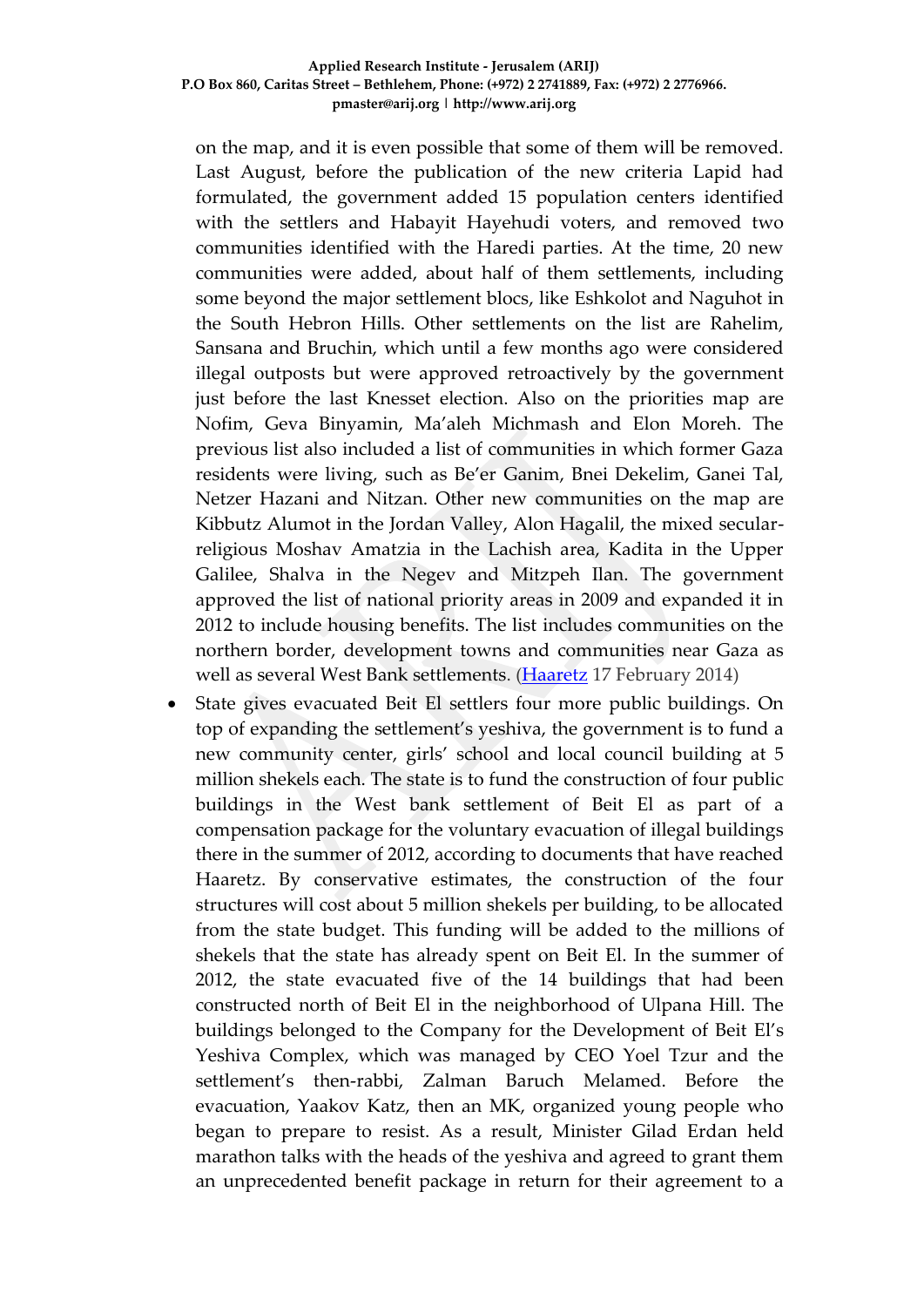#### **Applied Research Institute - Jerusalem (ARIJ) P.O Box 860, Caritas Street – Bethlehem, Phone: (+972) 2 2741889, Fax: (+972) 2 2776966. pmaster@arij.org | http://www.arij.org**

peaceful evacuation. The state refuses to reveal the exact agreement reached with the yeshiva. Even a request by the Movement for Freedom of Information was rejected with the claim that no such agreement exists. Since the evacuation, it has emerged that the state promised to build the evacuated structures anew (a move that has not been carried out), to grant building permits for 90 housing units for the teaching staff at the Beit El yeshiva, to evacuate the Border Police base in the settlement and convert it into a neighborhood with 300 housing units, to pay the rent of evacuated settlers who moved to prefabricated houses and to fund the expansion of the settlement's Torah study center. Documents that have reached Haaretz show that Beit El stands to receive further benefits from the state. A source in the World Zionist Organization's settlement division said that according to instructions handed down by the Prime Minister's Office the state is to build four additional structures in Beit El: a religious girls' high school, a local council headquarters, a community center and a further building for public use whose purpose has yet to be decided on. The buildings are still in the planning stage, and 2 million shekels have already been earmarked to cover architects' costs. Simultaneously constructing five public buildings — four of which are in the planning stage while the yeshiva's expansion began in November — in a small community numbering some 7,000 residents is considered an irregular move at a time when local authorities battle every year for funding from government ministries, the Mifal Hapayis national lottery and fundraising. Erdan had not responded by press time. [\(Haaretz](http://www.haaretz.com/news/national/.premium-1.575014) 19 February 2014)

 Minister Sa'ar: Jordan Valley will prosper for ages under Israeli sovereignty. Thousands take part in protest march in Jordan Valley, including interior minister and coalition chairman, who said 'when there's no settlement – there's no security and there's terror'. About 3,000 people, including Interior Minister Gideon Sa'ar and Coalition Chairman Knesset Member Yariv Levin, took part Friday morning in a protest march in the [Jordan](http://www.ynetnews.com/articles/0,7340,L-3284752,00.html) Valley. Minister Sa'ar declared to the participants of the march: "We are here with a simple and clear message – the Jordan Valley is Israeli." The march was initiated by the chairs of the Lobby of the Eretz[-Israel](http://www.ynetnews.com/articles/0,7340,L-3284752,00.html) Front in the Knesset. Against the backdrop of the possibility of having the entire region included in a future political agreement with the Palestinians, the senior **[Likud](http://www.ynetnews.com/articles/0,7340,L-3498238,00.html)** members Sa'ar and Levin sought to declare their opposition to any territorial concession in the Jordan Valley. The interior minister added that the marchers have come to support the settlers of the Jordan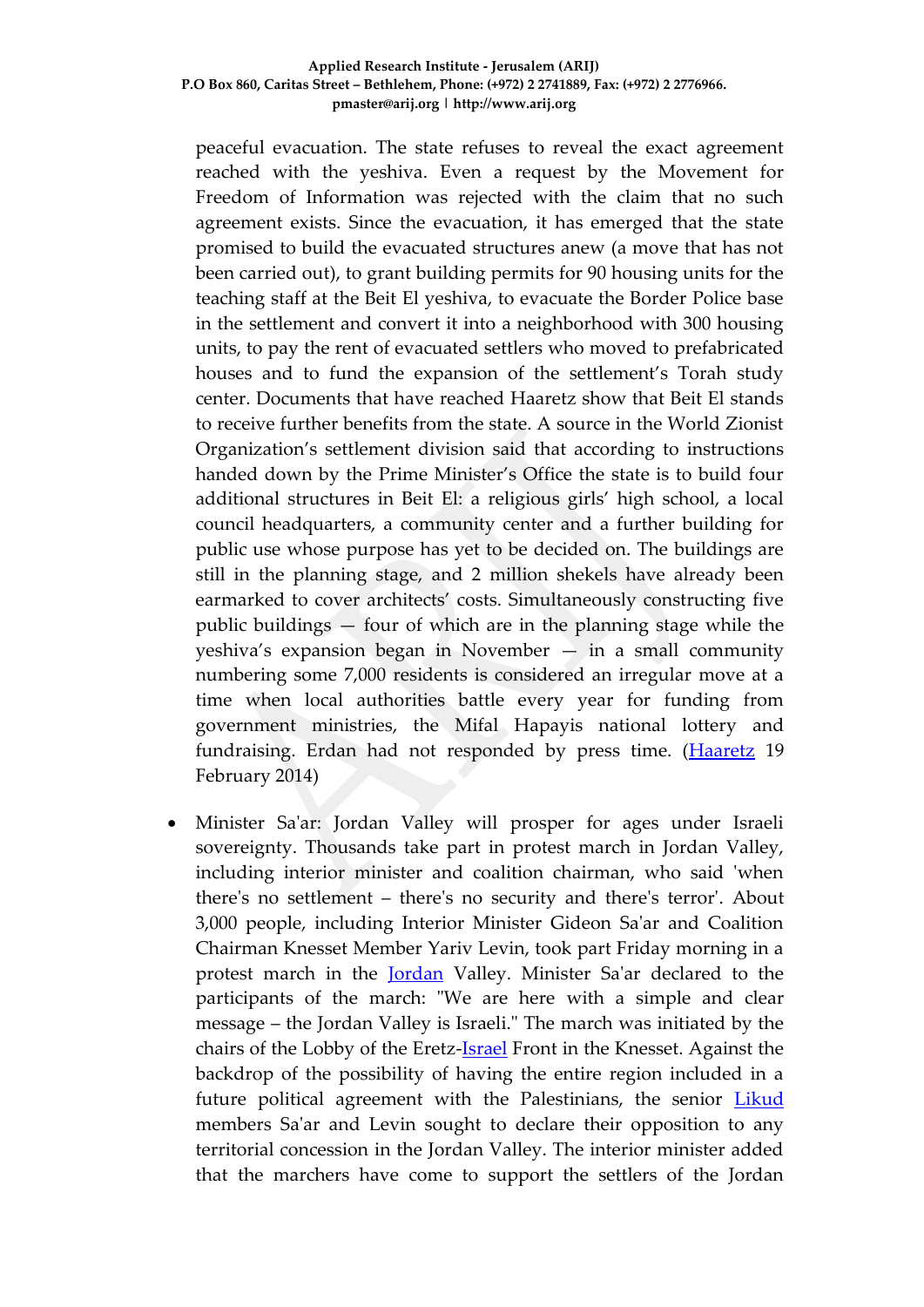Valley, who "are on a mission for the entire Israeli people." "(Israel) needs to know that the (Jordan) Valley settlement will remain and prosper for ages," the minister stressed. "The security of Israel required a strategic depth, it is unthinkable for the border to not be in the Jordan Valley; the alternative is that the border would cross through Kfar Saba and Netanya, which is unacceptable." The minister added that issue of security is the reason the Israeli presence in the Jordan Valley is crucial: "It's important for us to remember – there is no military presence without settlement. When there's settlement, there's [IDF](http://www.ynetnews.com/articles/0,7340,L-4117583,00.html) . When there's no settlement – there's no security and there's terror." MK Levin also addressed the marchers and said: "It is our indisputable right to build and be built in the Jordan Valley and all across the land of Israel. We are determined and know that our truth will prevail. We are stronger than any of the attempts to uproot us from here."  $(Ynethews 21)$ February 2014)

 Finance Ministry to grant tax breaks to more than 400 communities. New list released by ministry doubles the amount of communities eligible for tax benefits, focusing on low-income, border-area communities. At least 400 [Israeli](http://www.ynetnews.com/articles/0,7340,L-3284752,00.html) communities will be eligible for tax benefits starting January 2015, according to new criteria approved by the government. The Finance Ministry will officially publish on Sunday the list of communities, which had been obtained in full by Yedioth Ahronoth. Finance Minister [Yair Lapid](http://www.ynetnews.com/articles/0,7340,L-4367516,00.html) will oversee the doubling of the number of eligible communities, 210 of which are new communities who have never been eligible for benefits before. The emphasis in the composition of the list was the distance of the community from Israel's center and its proximity to the borders with [Syria,](http://www.ynetnews.com/articles/0,7340,L-3284752,00.html) Lebanon, or the Gaza Strip. The Knesset must still approve the list, though the criteria were approved last week by the cabinet. The new list includes communities in the Golan Heights, the Arava (southeast Israel) and Bedouin encampments in the Negev. Few settlements qualified for benefits – their entries were limited to those within the [Jordan](http://www.ynetnews.com/articles/0,7340,L-3284752,00.html) Valley, Kiryat Arba, and nine small settlements south of Mt. Hebron. The major settlements, like Ariel, Ma'ale Adumim, and Giv'at Ze'ev were not on the list of 400. Representatives of the many communities which were not included in the list are expected to oppose the new measure, and petitions to the High Court of Justice are likely. The Alawaite village of Ghajar, which straddles the Israel[-Lebanon](http://www.ynetnews.com/articles/0,7340,L-3284752,00.html) border, will receive tax benefits, even though its land is not wholly in Israeli territory and is considered a Syrian-Lebanese village. For the first time, the list of tax break recipients includes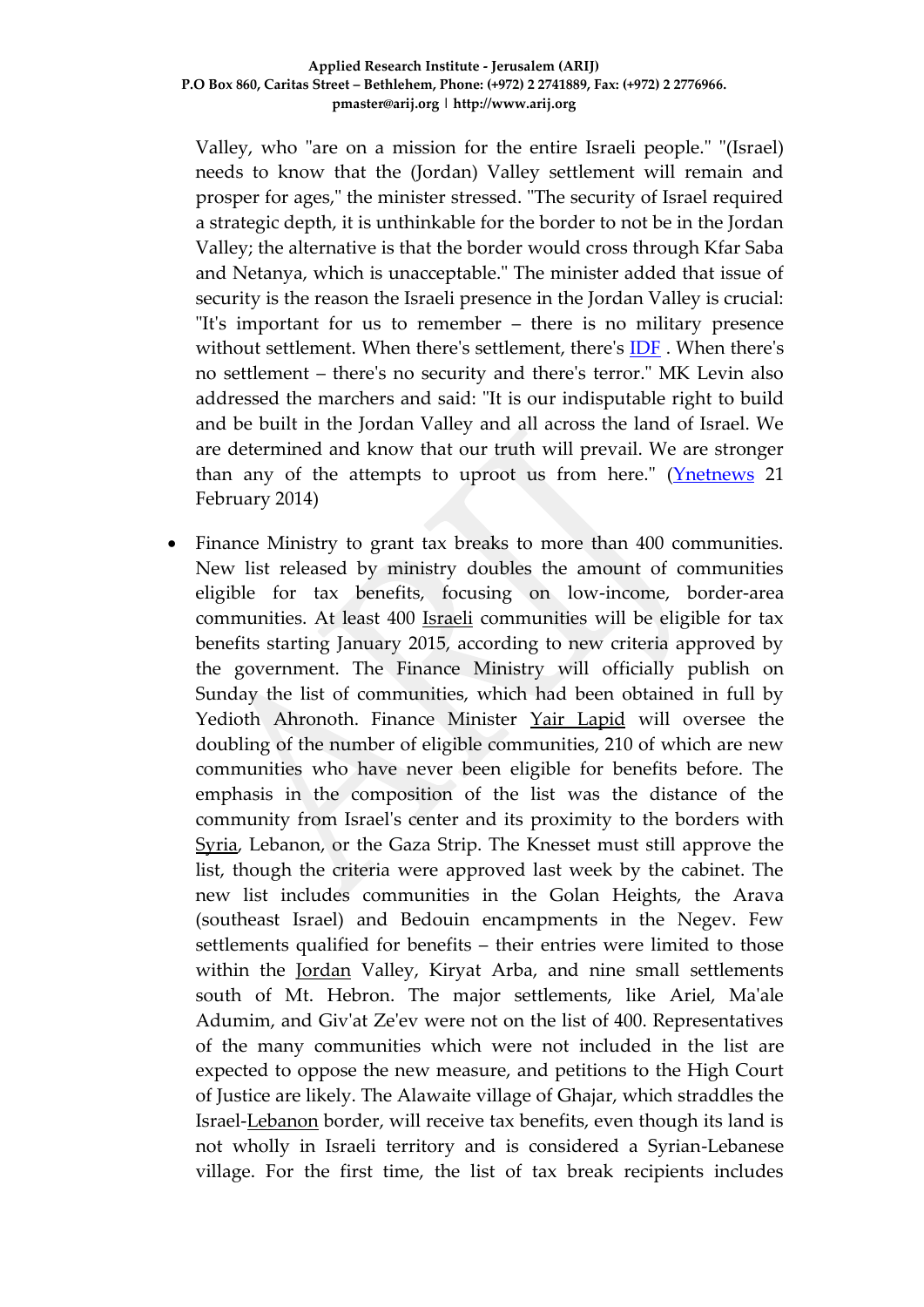### **Applied Research Institute - Jerusalem (ARIJ) P.O Box 860, Caritas Street – Bethlehem, Phone: (+972) 2 2741889, Fax: (+972) 2 2776966. pmaster@arij.org | http://www.arij.org**

military bases. The level of benefits for the communities has yet to be determined. It is possible that the communities which had already been on the list will have their benefits reduced because of the rapid swelling of the list. Several communities which have outperformed expectation and improved their socioeconomic situation were dropped from the list. [\(Ynetnews](http://www.ynetnews.com/articles/0,7340,L-4491390,00.html) 23 February 2014)

 2013 data are exposed: Growing population of West Bank settlements. In the past there was an increase of 4.3% residents of West bank settlements and the Jordan Valley. Even within the settlement blocs as well as beyond. In recent day's ended Segmentation Summary Population Registry data for 2013 and this time [the settler population](http://www.inn.co.il/News/News.aspx/260377)  [in the](http://www.inn.co.il/News/News.aspx/260377) West Bank shows significant growth. According to data from the Population Register in 2013 showed increased by 4.3% in the residents of West Bank settlements and the Jordan Valley settlements. Growth continues across the entire West Bank, even within the settlement blocs as well as beyond. According to the statistics, as of the end of December, the settler population in the West Bank is approximately 375,000 inhabitants. Residents ofWest Bank settlements joined in 2013 as -15 400 new residents, the population growth rate of 4.3% per year. Population growth rate greater West Bank settlements residents from two of the average annual national increase stand at 1.9% per year. Another interesting statistic is the percentage of growth of communities: as in 2012, even in 2013 have grown very small communities, some of which are deep inside, a long distance from the population centers in Jerusalem or Tel Aviv. Yesha Council argues that the growth of these peripheral communities indicates significant ideological baggage that adds to propel the settlement. Communities with growth rates highest in the West Bank in 2013 were wood of Ephraim (41%), Har Gilo settlement in Gush Etzion (33.4%), Maskiyyot Jordan Valley (25%), Rotem Jordan Valley (19.1%), Adora Mount Hebron (15.9% ), the better the Jordan Valley (12.5%) and Nakhaliel Benjamin (10.2%). Communities with a significant increase in the number of persons in the West Bank in 2013 were Modi'in Illit with 3376 new residents, Beitar Illit in 2703, Givat Ze'ev 970, Oranit 486, Ma'ale Adumim 487, Etz Efraim, 367, Har Gilo 315 stuck 261, Sheila 253, Kochav Yaakov 250 and Geva Binyamin with 210 new residents. Of the Union, the highest growth rate recorded in the Mount Hebron Regional Council (8.5%), Shomron Regional Council (7.2%), and Gush Etzion Regional Council (6.8%), local council Givat Ze'ev (6.8%) local council Oranit (6.3%), Beitar Illit settlement (6.1%), and the settlement